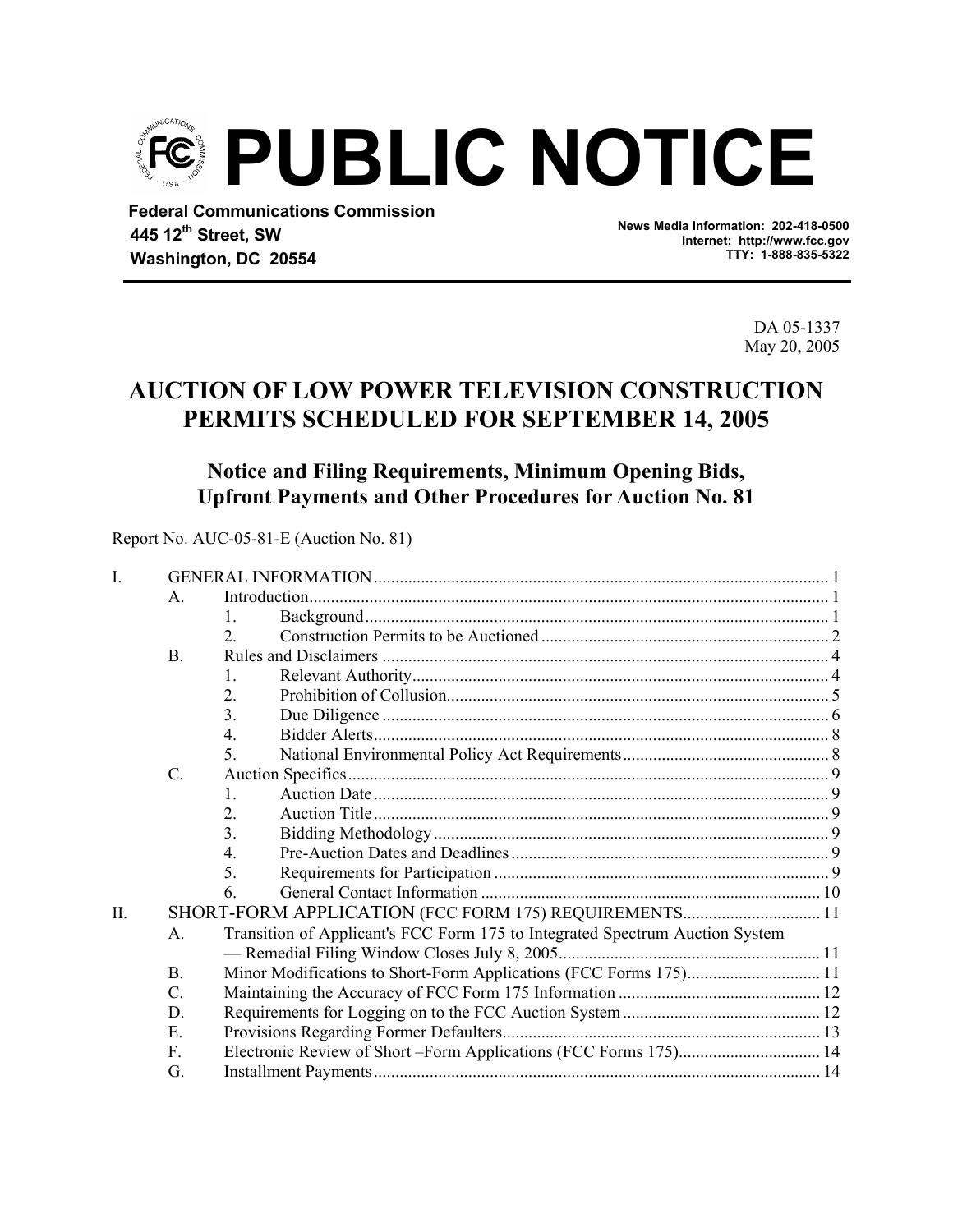| III.  |             |                                                                                 |  |
|-------|-------------|---------------------------------------------------------------------------------|--|
|       | А.          |                                                                                 |  |
|       | <b>B.</b>   |                                                                                 |  |
|       | $C$ .       |                                                                                 |  |
|       |             | 1.                                                                              |  |
|       |             | 2.                                                                              |  |
|       |             | 3.                                                                              |  |
|       |             | Applicant's Wire Transfer Information for Purposes of Refunds of<br>4.          |  |
|       |             |                                                                                 |  |
|       | D.          |                                                                                 |  |
|       | Е.          |                                                                                 |  |
|       | $F_{\rm c}$ |                                                                                 |  |
| IV.   |             |                                                                                 |  |
|       | A.          |                                                                                 |  |
|       |             | 1.                                                                              |  |
|       |             | 2.                                                                              |  |
|       |             | 3.                                                                              |  |
|       |             | 4.                                                                              |  |
|       |             | 5.                                                                              |  |
|       |             | 6.                                                                              |  |
|       |             | 7.                                                                              |  |
|       | <b>B.</b>   |                                                                                 |  |
|       |             | 1.                                                                              |  |
|       |             | 2.                                                                              |  |
|       |             | Minimum Acceptable Bid Amounts and Bid Increment Amounts 26<br>3.               |  |
|       |             | 4.                                                                              |  |
|       |             | 5.                                                                              |  |
|       |             | 6.                                                                              |  |
|       |             | 7.                                                                              |  |
|       |             | 8.                                                                              |  |
| V.    |             |                                                                                 |  |
|       | A.          |                                                                                 |  |
|       | <b>B.</b>   |                                                                                 |  |
|       | C.          |                                                                                 |  |
|       | D.          |                                                                                 |  |
|       | E           |                                                                                 |  |
| VI.   |             |                                                                                 |  |
| VII.  |             |                                                                                 |  |
| VIII. |             |                                                                                 |  |
| IX.   |             | Attachment D: Auction-Specific Instructions for FCC Remittance Advice (FCC Form |  |
|       |             |                                                                                 |  |
| Х.    |             | Attachment E: Summary Listing of Commission and Bureau Documents Addressing     |  |
|       |             |                                                                                 |  |
|       |             |                                                                                 |  |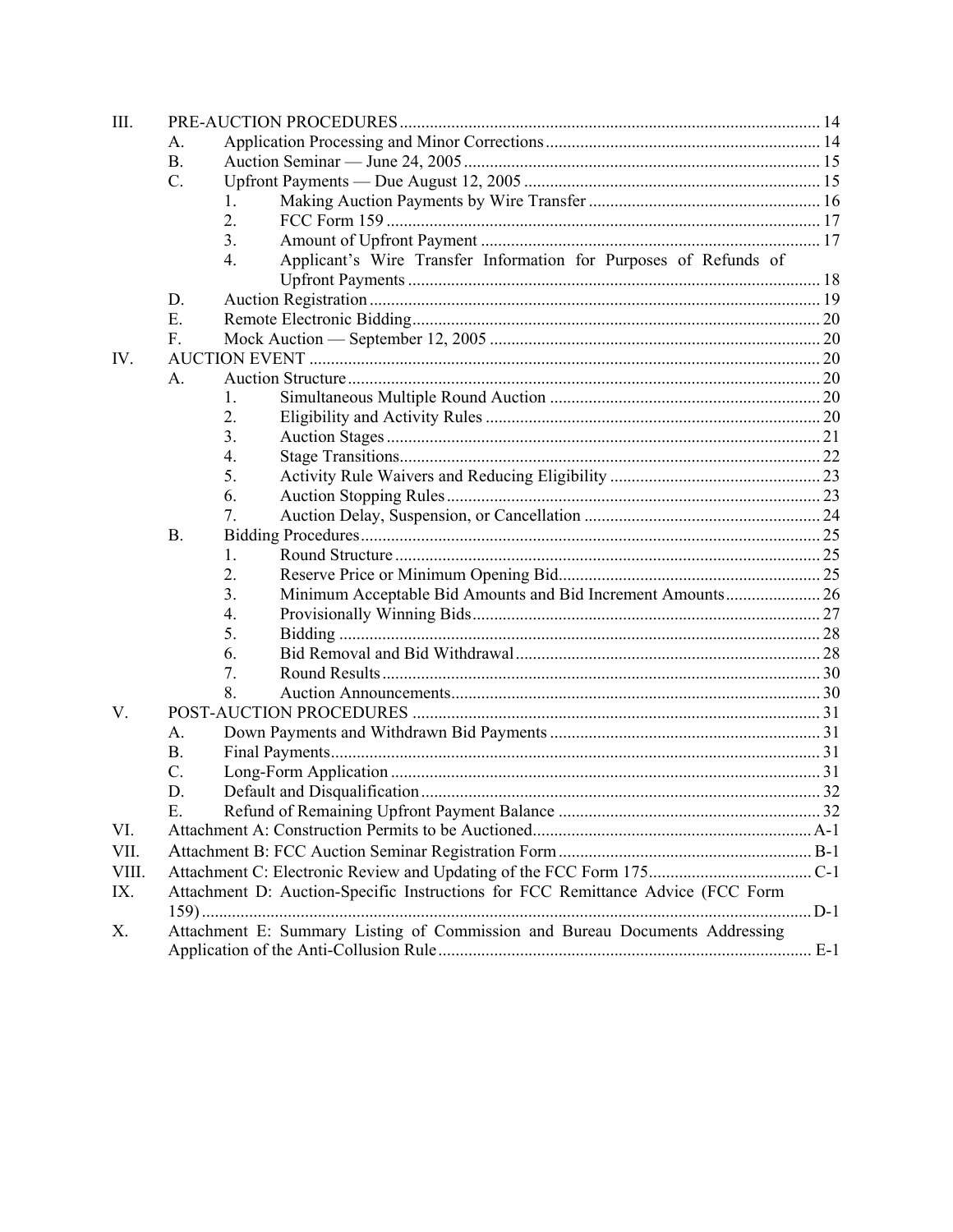#### **I. GENERAL INFORMATION**

#### **A. Introduction**

By this public notice, the Media Bureau ("MB") and Wireless Telecommunications Bureau ("WTB") (collectively the "Bureaus") announce the procedures and minimum opening bid amounts for the upcoming auction of construction permits for certain low power television (LPTV), television translator and Class A television broadcast stations scheduled to begin on September 14, 2005 (Auction No. 81). On February 28, 2005, in accordance with Section 309(j)(4) of the Communications Act of 1934, as amended, $1$  the Bureaus released a public notice seeking comment on reserve prices or minimum opening bid amounts and the procedures to be used in Auction No. 81.<sup>2</sup> The Bureaus received comments and reply comments from the National Translator Association in response to the *Auction No. 81 Comment Public Notice*. 3

#### **1. Background**

On June 23, 2000, the Mass Media Bureau and Wireless Telecommunications Bureau announced a limited auction filing window for certain LPTV, television translator, and Class A television broadcast stations.<sup>4</sup> The deadline for electronic submission of short-form applications (FCC Forms 175) was August 4, 2000. After an extension of time was granted by public notice, the deadline for submission of paper copies of engineering proposals by Auction No. 81 applicants was August 31, 2000.<sup>5</sup> A later public notice provided a list of engineering proposals that had been determined to be non-mutually exclusive.<sup>6</sup> Several settlement periods were announced subsequently by public notice, which included an opportunity

 $\overline{a}$ 

 $1$  47 U.S.C. § 309(j)(4)(F).

<sup>&</sup>lt;sup>2</sup> See Low Power Television Auction No. 81 Scheduled for September 14, 2005; Auction No. 81 Applicants Must Provide Supplemental Information by March 18, 2005; Comment Sought on Reserve Prices or Minimum Opening Bids and Other Auction Procedures, *Public Notice*, DA 05-506 (Feb. 28, 2005) ("*Auction No. 81 Comment Public Notice*"). A summary of this public notice appears at 70 Fed.Reg. 11975 (Mar. 10, 2005). The Commission's authority to establish a reserve price or minimum opening bid is set forth in 47 C.F.R. § 1.2104(c) and (d).

 $3$  The National Translator Association filed comments on March 18 and reply comments on March 28, 2005. We address these comments later in this public notice. A number of requests to correct the auction inventory were submitted after release of the *Auction No. 81 Comment Public Notice*. *See infra* note 9.

<sup>&</sup>lt;sup>4</sup> Applicants were required to file an FCC Form 175 and certain portions of either FCC Form 301-CA (for Class A television facilities) or FCC Form 346 (for low power television and television translator facilities), which permitted the staff to determine mutual exclusivities between the engineering proposals submitted by auction applicants. *See* Notice and Filing Requirements Regarding July 31 through August 4, 2000 Limited Low Power Television/Television Translator/Class A Television Auction Filing Window, *Public Notice*, 15 FCC Rcd 10854 (Mass Media & Wireless Telecom. Burs. 2000) ("*Auction No. 81 Filing Window Public Notice*").

<sup>5</sup> *See* Limited Low Power Television/Television Translator/Class A Television Auction Filing Window Partially Extended to August 31, 2000, *Public Notice*, 15 FCC Rcd 13808 (Mass Media & Wireless Telecom. Burs. 2000).

<sup>6</sup> *See* Low Power Television Auction No. 81 Non-Mutually Exclusive Proposals, Mass Media Bureau Announces March 15, 2001, FCC Form 346 Application Deadline, *Public Notice*, 16 FCC Rcd 3128 (Video Serv. Div. 2001).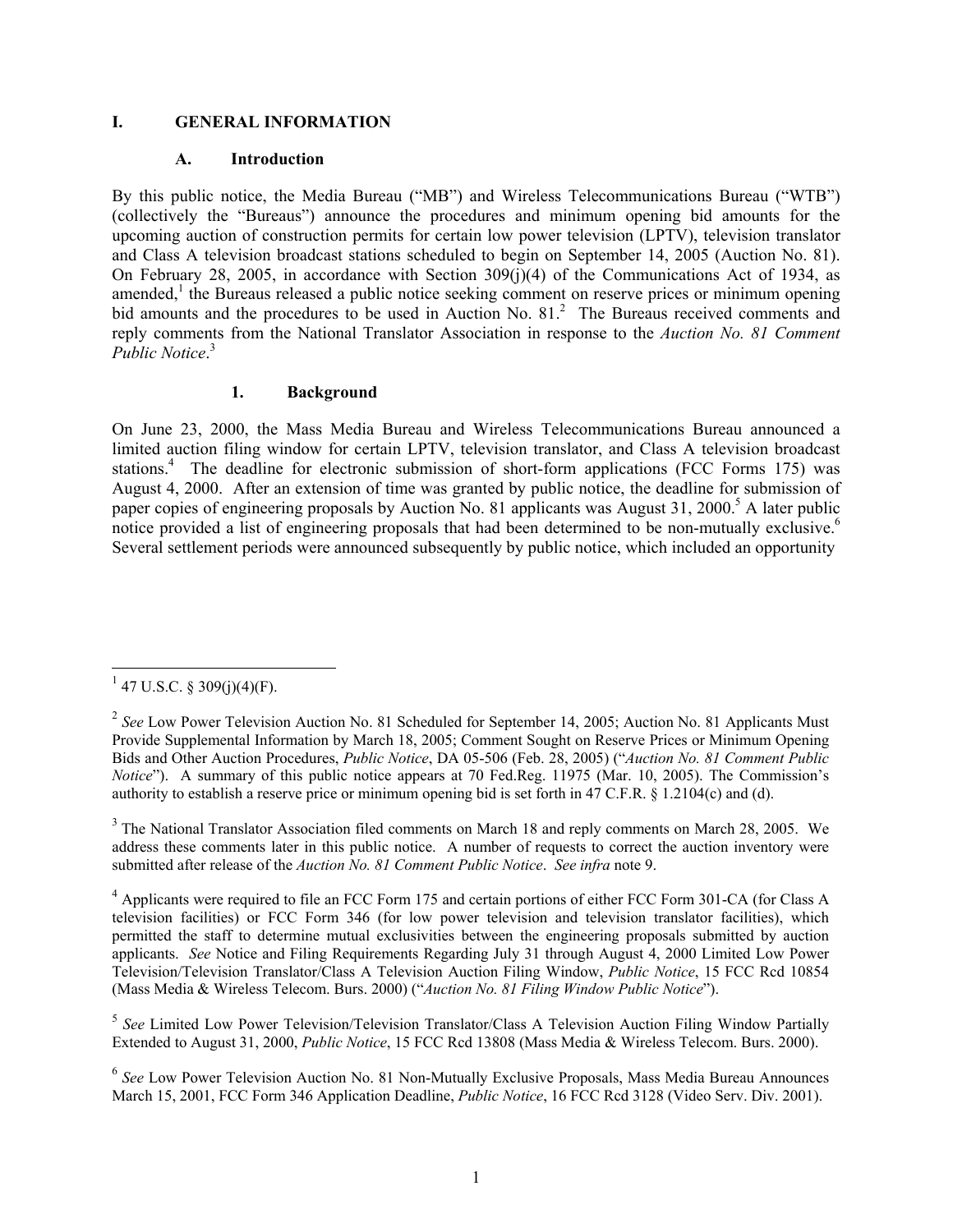for auction applicants to submit amendments to their engineering proposals.<sup>7</sup> On February 28, 2005, the Bureaus by public notice required each auction applicant listed in an auction inventory released that same day to submit its FCC registration number (FRN).<sup>8</sup> After release of the *Auction No. 81 Comment Public Notice*, the Bureaus received numerous requests to revise the Auction Inventory.<sup>9</sup> On April 13, 2005, the Bureaus by public notice revised the auction inventory.<sup>10</sup>

#### **2. Construction Permits to be Auctioned**

Auction No. 81 will offer 113 construction permits for specified LPTV, television translator and Class A television broadcast stations.11 These construction permits are the subject of pending mutually-exclusive (MX) short-form applications (FCC Forms 175) filed on or before August 4, 2000. Participation in this auction will be limited to those applicants and engineering proposals identified in Attachment A of this public notice. Qualifying applicants will be eligible to bid only on those construction permits for which the applicant's engineering proposal is specified in the particular mutually exclusive group ("MX group")

<sup>10</sup> *See Auction No. 81 Inventory Public Notice*.

1

<sup>7</sup> *See* Low Power Television Auction No. 81 Mutually Exclusive Proposals Subject to Auction, Mass Media Bureau Announces 60-Day Settlement Period Ending July 24, 2001, *Public Notice*, 16 FCC Rcd 11633 (Mass Media & Wireless Telecom. Burs. 2001); Auction No. 81 Settlement Period Extended to August 23, 2001, *Public Notice*, 16 FCC Rcd 13120 (Mass Media & Wireless Telecom. Burs. 2001); Auction No. 81 Additional Settlement Period Announced, Period to Close January 22, 2002, *Public Notice*, 16 FCC Rcd 20427 (Mass Media & Wireless Telecom. Burs. 2001); Auction No. 81 Final Settlement Window Announced, Window to Close March 5, 2004, *Public Notice*, 18 FCC Rcd 25141 (Media & Wireless Telecom. Burs. 2003).

<sup>&</sup>lt;sup>8</sup> See Applicants for Low Power Television Construction Permits to be Awarded in Auction No. 81 Must Submit Supplemental Information by March 18, 2005, *Public Notice*, DA 05-505 (Feb. 28, 2005) ("*Auction No. 81 FRN Public Notice*"). A summary of this public notice appears at 70 Fed.Reg. 11974 (Mar. 10, 2005).

<sup>9</sup> After release of the *Auction No. 81 Comment Public Notice*, requests for changes to the auction inventory were submitted by or on behalf of the following individuals or entities: Amanda Orrick, Avelino and Cathy Moreia, Carbon County, Charles C. Townsend III, Cooperative Television Association of Southern Minnesota, Core Group International, Inc., Darold K. Smith, David R. Bates, Federated Rural Electric Association, Harold W. Tegtmeier, Iglesia Jesuchristo Es Mi Refugio, Inc., Iron County, Joseph R. Liska, Julie Mintz, Julie St. Clair, Laurie Mintz, Mark Silberman, Meyer H. Feldman, National Translator Association, Prism Broadcasting, Region 1 Translators Association, Robert A. Naismith, Robert Raynolds, San Juan County, Summit County, SW Colorado Translator Association, Three Angels Broadcasting Network, Inc., Troy Tumm, West Central Minnesota Educational Television Company, and William Germano. Most, but not all, of these requests resulted in changes to the auction inventory. A description of the categories of changes made to the inventory is provided in the *Auction No. 81 Inventory Public Notice*. *See* Low Power Television Auction No. 81 Scheduled for September 14, 2005; Auction Inventory Revised; Applicants Proposing "Non-Commercial Educational Broadcast Station" Must Respond by May 13, 2005, *Public Notice*, DA 05-1048 (Apr. 13, 2005) ("*Auction No. 81 Inventory Public Notice*"). A summary of this public notice appears at 70 Fed.Reg. 22042 (Apr. 28, 2005)

 $11$  Upon further review, we determined that the auction inventory contained two sets of duplicate engineering proposals. Two engineering proposals of Lawrence Howard Mintz for channel 59 at Corpus Christi, Texas in MX group 33 were duplicates. For this reason, we removed from the auction inventory the engineering proposal identified as File No. BNPTTL-20000807AHR, Facility Identification No. 132047. In addition, two engineering proposals of TCCSA, Inc. d/b/a Trinity Broadcasting Network for channel 51 at Brainerd, Minnesota in MX group 177 were duplicates. The removal of one of these engineering proposals, File No. BNPTT-20000830BAW, Facility Identification No. 129497, rendered the remaining engineering proposal a singleton. For this reason, MX group 177 was removed from the auction inventory.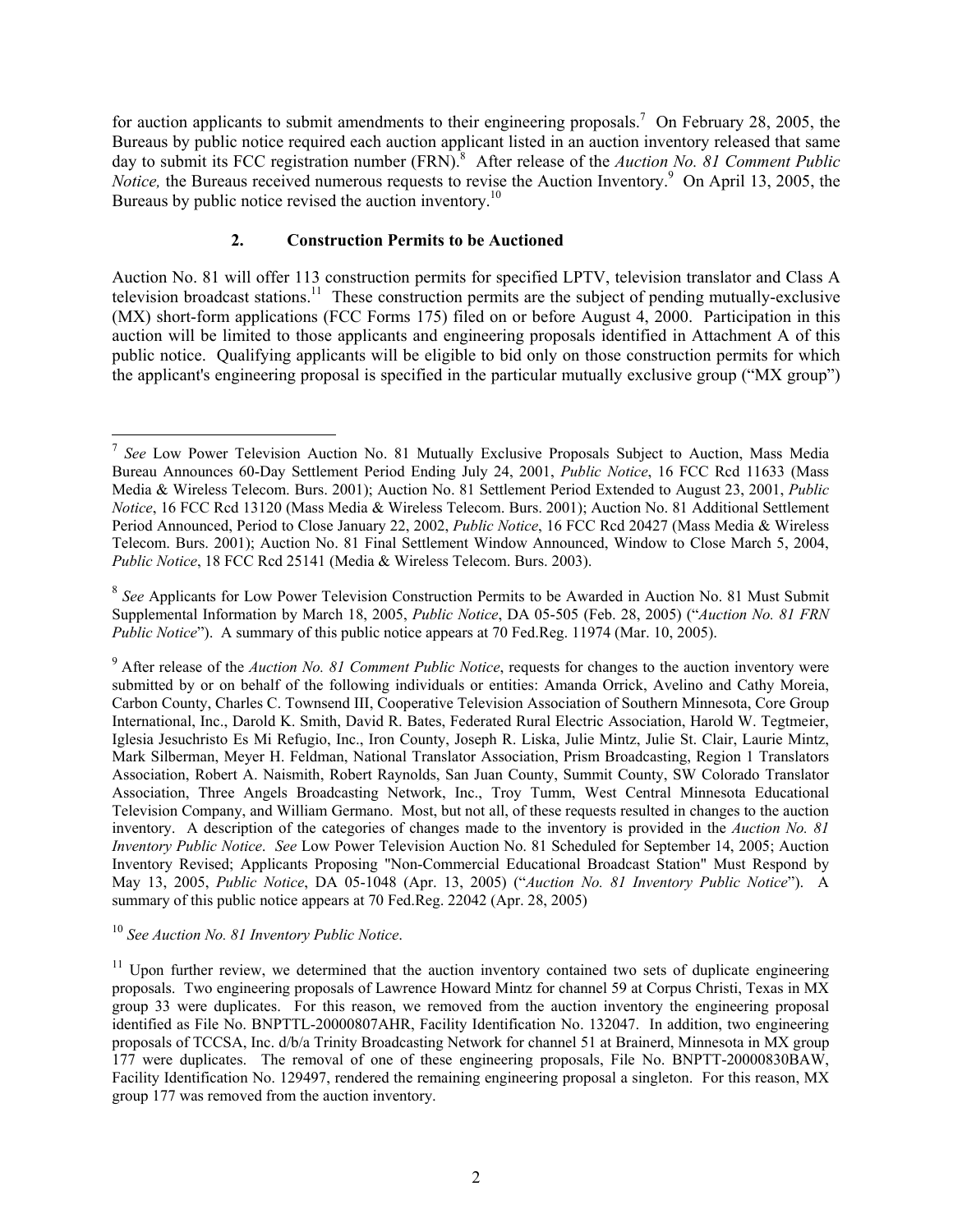as set forth in Attachment A to this public notice.<sup>12</sup> All engineering proposals within an MX group are directly mutually exclusive with one another, and therefore a single construction permit will be auctioned for each MX group identified in Attachment A.

The National Translator Association (NTA) submitted comments and reply comments concerning the treatment of "daisy-chain" MX groups.<sup>13</sup> For LPTV, television translator and Class A television broadcast stations, a daisy chain occurs when two or more non-table, site-based applications propose stations with projected contours that do not directly overlap, but are linked together into a chain by the overlapping projected contours of other proposed stations.<sup>14</sup> A daisy chain may contain numerous proposals in a long link proposing facilities in communities of differing population sizes.<sup>15</sup> The NTA argues that, when the Commission addresses the issue of daisy chain applications, it should "develop auction procedures whereby the daisy chain will be offered as an MX group, and at the conclusion of the auction those applications which are then not mutually exclusive with the auction winner would be processed for further grant or auction, as appropriate.<sup>"16</sup> The issues raised by the NTA with respect to daisy chain applications would be raised more appropriately when the auction for the daisy chain applications is announced. As the NTA acknowledges, none of the MX groups in Auction No. 81 contain daisy chains and, therefore, we will not resolve those issues here.

As stated in the *Broadcast First Report and Order*, all pending mutually exclusive applications for broadcast services must be resolved through a system of competitive bidding.17 When two or more shortform applications are accepted for filing within an MX group, mutual exclusivity exists for auction purposes.<sup>18</sup> Once mutual exclusivity exists for auction purposes, even if only one applicant within an MX

<sup>15</sup> For example, the NTA points out that one proposal in the chain may be for a medium-sized city while another proposal farther along in the chain may be for a rural community. Comments of the National Translator Association at 3-4.

l

<sup>17</sup> *See Broadcast First Report and Order*, 13 FCC Rcd at 15961-62, 15974-15975.

 $12$  Each engineering proposal was submitted in specified portions of FCC Forms 301-CA or 346.

<sup>13</sup> *See* Comments of the National Translator Association; *see also* Statement concerning Auction 81 from B.W. St. Clair, President, National Translator Association ("NTA Statement").

<sup>14</sup> *See* 47 C.F.R. §§ 74.703 and 74.707. *See also* Implementation of Section 309(j) of the Communications Act – Competitive Bidding for Commercial Broadcast and Instructional Television Fixed Service Licenses, MM Docket No. 97-234, *First Report and Order*, 13 FCC Rcd 15920, 15966 ¶ 124 (1998) ("*Broadcast First Report and Order*"), *id*.*, Memorandum Opinion and Order*, 14 FCC Rcd 8724 (1999) ("*Broadcast First Reconsideration Order*"), *id., Memorandum Opinion and Order*, 14 FCC Rcd 12541 (1999); *aff'd*, *Orion Communications Ltd. v. FCC*, 221 F.3d 196, No. 98-1424, slip op. (D.C. Cir. June 13, 2000) (unpublished opinion available at 2000 WL 816046 (D.C. Cir.); *aff'd, Orion Communications Ltd. v. FCC*, 213 F.3d 761 (D.C. Cir. 2000). MX groups with a daisy chain of mutual exclusivity are not proceeding to auction at this time, and therefore daisy chain MX groups have been removed from the auction inventory. A separate auction of construction permits for the daisy chain MX groups will be announced at a later date. *See Auction No. 81 Comment Public Notice* at 1 n.1.

<sup>16</sup> *Id.* at 4; *see also* NTA Statement at 1-2.

<sup>18</sup> *Broadcast First Report and Order*, 13 FCC Rcd at 15978-80, ¶¶ 149-154. *See also* Implementation of Section 309(j) of the Communications Act – Competitive Bidding, PP Docket No. 93-253, *Second Report and Order*, 9 FCC Rcd 2348, 2376 ¶ 165 (1994).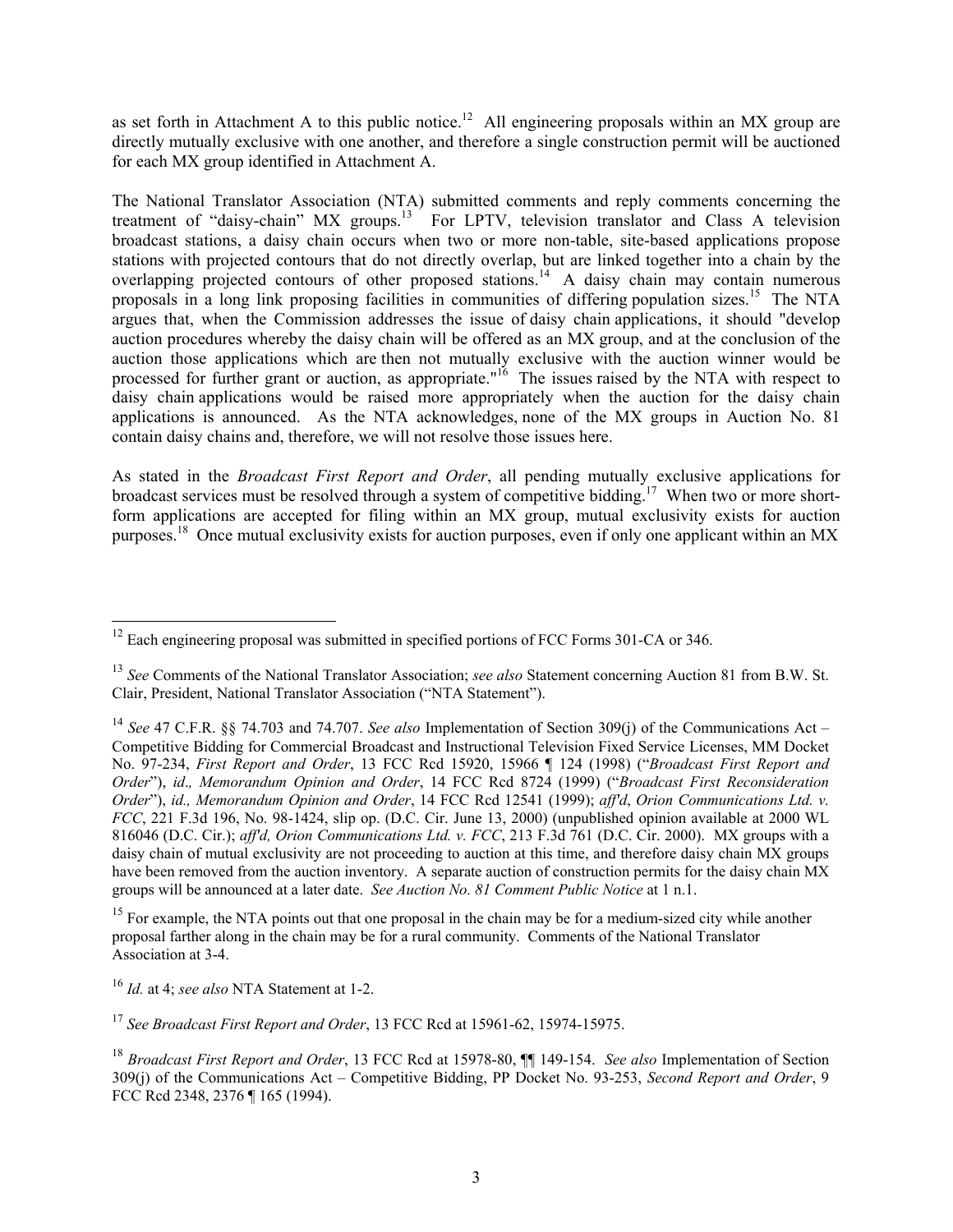group submits an upfront payment, that applicant is required to submit a bid in order to obtain the construction permit. $^{19}$ 

We note that some MX groups contain multiple engineering proposals submitted by a single applicant. In such cases, bidders with multiple engineering proposals in an MX group may only bid for a single construction permit in the MX group. That is, a bidder with multiple engineering proposals in an MX group would submit a single bid for that MX group in a given bidding round, and, if that bidder is the winning bidder for that MX group at the conclusion of the auction, the bidder would file a long-form application for no more than one of its engineering proposals. Note: In no instance will more than a single construction permit be licensed to the winning bidder for a particular MX group, even if that bidder had submitted more than one engineering proposal that is included in that MX group.

#### **B. Rules and Disclaimers**

l

#### **1. Relevant Authority**

Prospective applicants must familiarize themselves thoroughly with the Commission's general competitive bidding rules, including recent amendments and clarifications.<sup>20</sup> Broadcasters should also familiarize themselves with the Commission's rules relating to broadcast auctions contained in 47 C.F.R. §§ 73.5000–73.5009. Prospective applicants must also be thoroughly familiar with the procedures, terms and conditions (collectively, "terms") contained in this public notice; the *Auction No. 81 Inventory Public Notice;* the *Auction No. 81 Comment Public Notice;* the *Auction No. 81 Filing Window Public Notice;* the *Broadcast First Report and Order*,<sup>21</sup> the *Broadcast First Reconsideration Order*,<sup>22</sup> the *New Entrant* Bidding Credit Reconsideration Order,<sup>23</sup> and the *NCE Second Report and Order*.<sup>24</sup>

The terms contained in the Commission's rules, relevant orders, and public notices are not negotiable. The Commission may amend or supplement the information contained in our public notices at any time, and will issue public notices to convey any new or supplemental information to applicants. It is the responsibility of all applicants to remain current with all Commission rules and with all public notices pertaining to this auction. Copies of most Commission documents, including public notices, can be

<sup>&</sup>lt;sup>19</sup> Any applicant that submits a short-form application that is accepted for filing but fails to timely submit an upfront payment will retain its place in the MX group but, having purchased no bidding eligibility, will not be eligible to bid.

<sup>20</sup> *See*, *e.g*., Amendment of Part 1 of the Commission's Rules – Competitive Bidding Procedures, WT Docket No. 97-82, *Order on Reconsideration of the Third Report and Order, Fifth Report and Order, and Fourth Further Notice of Proposed Rule Making*, 15 FCC Rcd 15293 (2000) ("*Fifth Report and Order*"); *id., Seventh Report and Order*, 16 FCC Rcd 17546 (2001) ("*Seventh Report and Order*"); *id., Eighth Report and Order*, 17 FCC Rcd 2962 (2002); *id., Second Order on Reconsideration of the Third Report and Order and Order on Reconsideration of the Fifth Report and Order*, 18 FCC Rcd 10180 (2003).

<sup>21</sup>*See generally Broadcast First Report and Order*, 13 FCC Rcd at 15920.

<sup>22</sup> *See Broadcast First Reconsideration Order*, 14 FCC Rcd at 8724.

<sup>23</sup> *See* Implementation of Section 309(j) of the Communications Act – Competitive Bidding for Commercial Broadcast and Instructional Television Fixed Service Licenses, MM Docket No. 97-234, *Memorandum Opinion and Order*, 14 FCC Rcd 12541 (1999) ("*New Entrant Bidding Credit Reconsideration Order*").

<sup>&</sup>lt;sup>24</sup> See Reexamination of the Comparative Standard for Noncommercial Educational Applicants, MM Docket No. 95-31, *Second Report and Order*, 18 FCC Rcd 6691 (2003) ("*NCE Second Report and Order*"), recons. pending.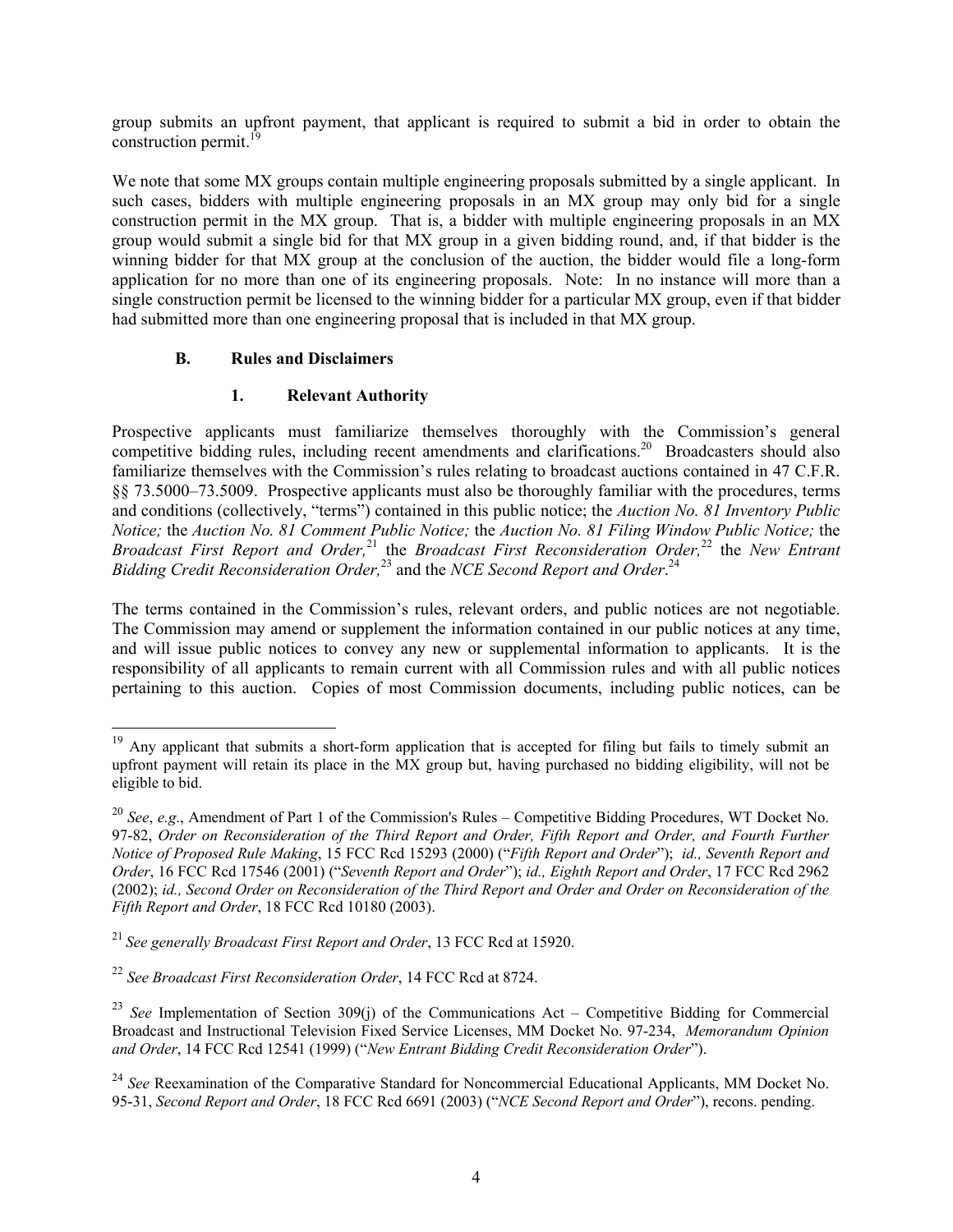retrieved from the FCC Auctions Internet site at http://wireless.fcc.gov/auctions. Additionally, documents are available for public inspection and copying between 8:00 a.m. and 4:30 p.m. Eastern Time (ET) Monday through Thursday or 8:00 a.m. to 11:30 a.m. on Fridays at the FCC Reference Information Center, 445 12th Street, SW, Room CY-A257, Washington, DC 20554. Documents may also be purchased from the Commission's duplicating contractor, Best Copy and Printing, Inc. ("BCPI"), 445 12th Street, SW, Room CY-B402, Washington, DC 20554, (800) 378-3160 or http://www.bcpiweb.com.<sup>25</sup>

#### **2. Prohibition of Collusion**

Auction No. 81 applicants are reminded that the anti-collusion rules found at Section 1.2105(c) and 73.5002(d) of the Commission's rules are in effect. These rules prohibit applicants competing for construction permits in either the same geographic license area or the same MX group from communicating with each other during the auction about bids, bidding strategies, or settlements unless they have identified each other on their short-form applications (FCC Forms 175) filed in 2000 as parties with whom they have entered into agreements under Section  $1.2105(a)(2)(viii)$ <sup>26</sup> Thus, applicants competing for construction permits in either the same geographic license area or the same MX group must affirmatively avoid all communications with each other that affect, or in their reasonable assessment have the potential to affect, bids or bidding strategy. In some instances, this prohibition extends to communications regarding the post-auction market structure. For Auction No. 81, this prohibition became effective at the short-form application filing deadline on August 4, 2000, and will end on the post-auction down payment deadline, which will be announced in a future public notice.27 **This prohibition applies to all applicants regardless of whether such applicants become qualified bidders or actually bid.**<sup>28</sup> For purposes of this prohibition, Section 1.2105( $\overline{c}$ )( $\overline{7}$ )(i) defines applicant as including all controlling interests in the entity submitting a short-form application to participate in the auction, as well as all holders of partnership and other ownership interests and any stock interest amounting to 10 percent or more of the entity, or outstanding stock, or outstanding voting stock of the entity submitting a short-form application, and all officers and directors of that entity.<sup>29</sup> Under Section 1.2105(c), if parties had agreed in principle on all material terms of an agreement, those parties must have been identified on the short-form application filed in 2000, even if the agreement had not been reduced to writing. If parties had not agreed in principle on all material terms by the 2000 filing deadline, an applicant should not have included the names of those parties on its application, and must not have continued negotiations, discussions or communications with other applicants for construction permits in the same geographic area or the same  $MX$  group.<sup>30</sup>

26 47 C.F.R. §§ 1.2105(a)(2)(viii), 1.2105(c)(1), 73.5002(c); *Seventh Report and Order*, 16 FCC Rcd at 17546.

 $27$  47 C.F.R. § 1.2105(c)(1).

 $\overline{a}$ 

<sup>28</sup> *See e.g.*, Application of Star Wireless, LLC, *Forfeiture Order*, 19 FCC Rcd 18626 (Enf. Bur. 2004) (imposing monetary forfeiture due to collusive communications between qualified bidder and applicant who never became a qualified bidder); Letter to Robert Pettit from Margaret W. Wiener, 16 FCC Rcd 10080 (Auctions Div. 2000) (declining to exempt an applicant's controlling interest from coverage by the anti-collusion rule, even though the applicant never made an upfront payment for the auction and was not listed as a qualified bidder).

 $^{29}$  47 C.F.R. § 1.2105(c)(7)(i).

<sup>30</sup> *See* Wireless Telecommunications Bureau Clarifies Spectrum Auction Anti-Collusion Rules, *Public Notice*, 11 FCC Rcd 9645 (Wireless Telecom. Bur. 1995).

 $25$  When ordering documents from BCPI, please provide the appropriate FCC document number (for example, FCC 98-194 for the *Broadcast First Report and Order*, FCC 99-74 for the *Broadcast First Reconsideration Order*, and DA 05-1337 for this public notice).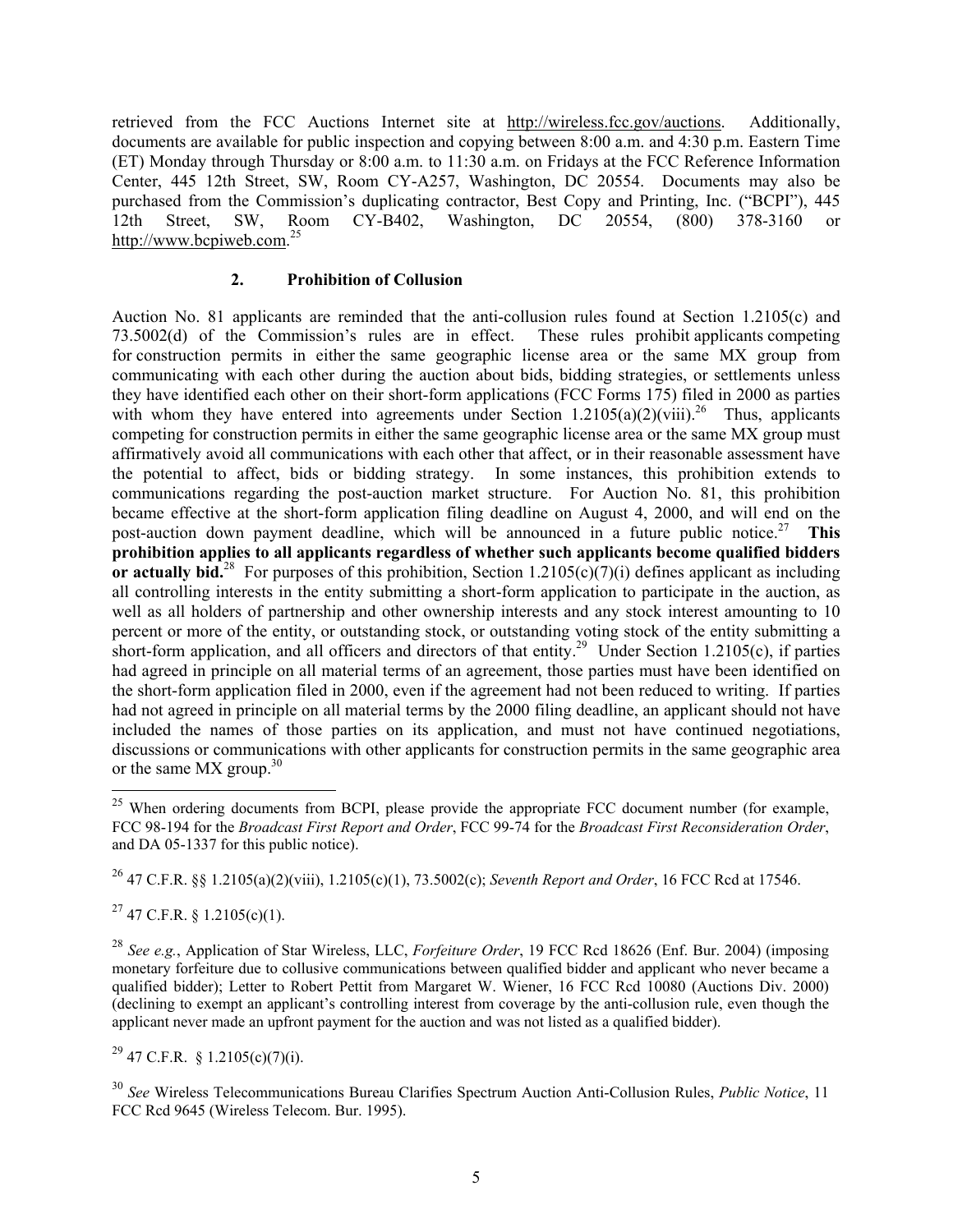Applicants competing for construction permits in either the same geographic license area or the same MX group are encouraged not to use the same individual as an authorized bidder. A violation of the anticollusion rule could occur if an individual acts as the authorized bidder for two or more competing applicants, and conveys information concerning the substance of bids or bidding strategies between the applicants the authorized bidder is authorized to represent in the auction. Also, if the authorized bidders are different individuals employed by the same organization (*e.g*., law firm or engineering firm or consulting firm), a violation similarly could occur. $31$ 

By electronically submitting their FCC Form 175 short-form applications, applicants certified their compliance with Sections 1.2105(c) and 73.5002. However, the Bureaus caution that merely filing a certifying statement as part of an application will not outweigh specific evidence that collusive behavior has occurred, nor will it preclude the initiation of an investigation when warranted.<sup>32</sup>

In addition, Section 1.65 of the Commission's Rules requires an applicant to *maintain* the accuracy and completeness of information furnished in its pending application and to notify the Commission within 30 days of any substantial change that may be of decisional significance to that application.<sup>33</sup> Thus, Section 1.65 requires an auction applicant to notify the Commission of any violation of the anti-collusion rules upon learning of such violation. Applicants are therefore required by Section 1.65 to make such notification to the Commission immediately upon discovery. In addition, Section 1.2105(c)(6) requires that any applicant that makes or receives a communication prohibited by Section 1.2105(c) must report such communication to the Commission in writing immediately, and in no case later than five business days after the communication occurs.<sup>34</sup>

A summary listing of documents issued by the Commission and the Bureaus addressing the application of the anti-collusion rule may be found in Attachment E and these documents are available on the Commission's auction anti-collusion web page. $35$ 

#### **3. Due Diligence**

Potential bidders are solely responsible for investigating and evaluating all technical and market place factors that may have a bearing on the value of the broadcast facilities in this auction. **The FCC makes no representations or warranties about the use of this spectrum for particular services. Applicants should be aware that an FCC auction represents an opportunity to become an FCC construction permittee in the broadcast service, subject to certain conditions and regulations. An FCC auction does not constitute an endorsement by the FCC of any particular service, technology, or product, nor does an FCC construction permit or license constitute a guarantee of business success.** Applicants should perform their individual due diligence before proceeding as they would with any new business venture.

33 47 C.F.R. § 1.65.

<sup>&</sup>lt;sup>31</sup> See Application of Nevada Wireless for a License to Provide 800 MHz Specialized Mobile Radio Service in the Farmington, NM-CO Economic Area (EA-155) Frequency Band A, *Memorandum Opinion and Order*, 13 FCC Rcd 11973, 11977 (Wireless Telecom. Bur. 1998).

<sup>32</sup> *Id.*, 13 FCC Rcd at 11978.

<sup>34 47</sup> C.F.R. § 1.2105(c)(6); *see also Seventh Report and Order*, 16 FCC Rcd at 17555.

<sup>35</sup> http://wireless.fcc.gov/auctions/anticollusion.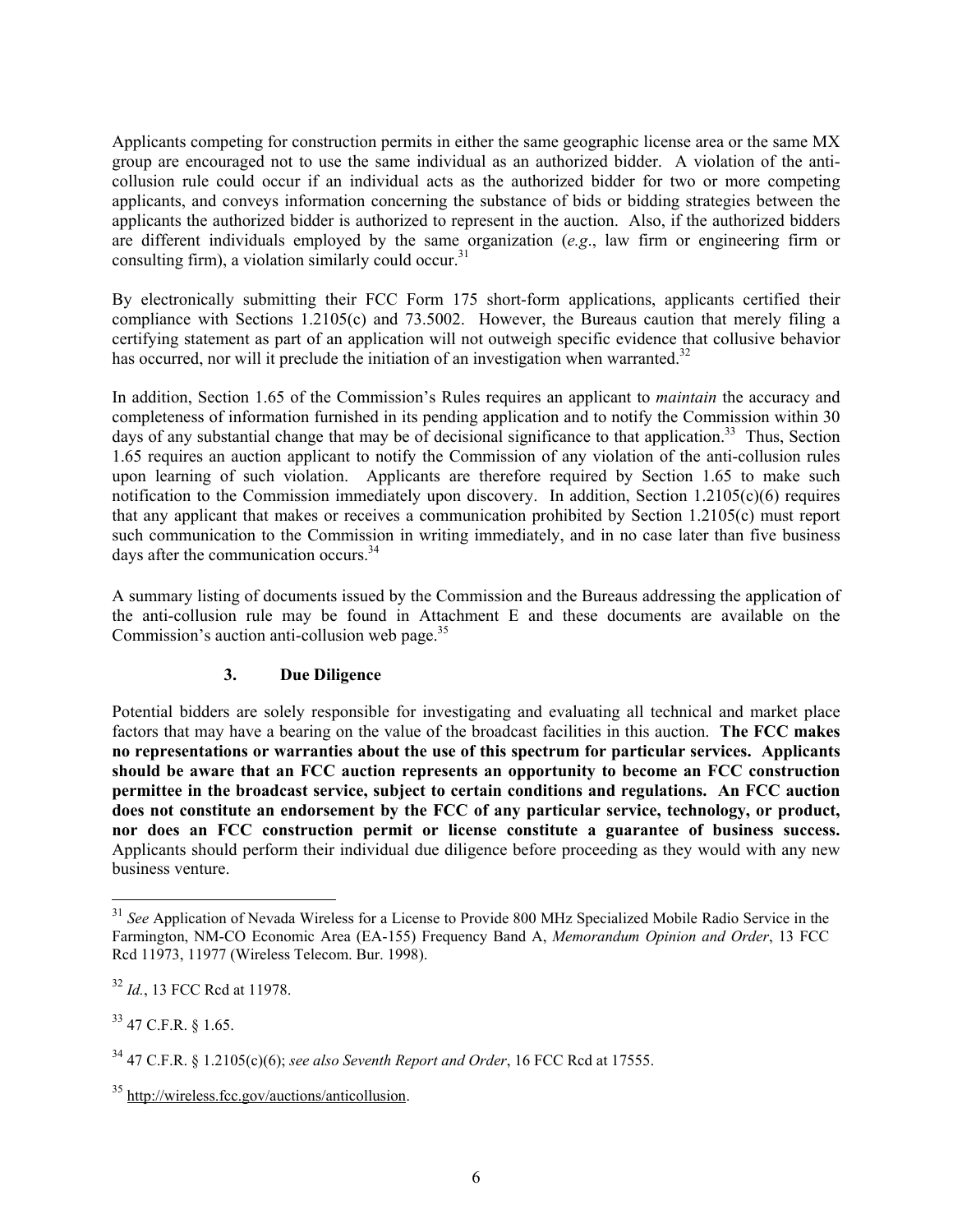Potential bidders are strongly encouraged to conduct their own research prior to the beginning of bidding in Auction No. 81 in order to determine the existence of pending proceedings that might affect their decisions regarding participation in bidding in the auction. Participants in Auction No. 81 are strongly encouraged to continue such research during the auction. In addition, potential bidders should perform technical analyses sufficient to assure themselves that, should they prevail in competitive bidding for a specific construction permit, they will be able to build and operate facilities that will fully comply with the Commission's technical and legal requirements.

Potential bidders should also be aware that certain pending and future applications (including those for modification), petitions for rulemaking, requests for special temporary authority, waiver requests, petitions to deny, petitions for reconsideration, informal oppositions, and applications for review before the Commission may relate to particular applicants or incumbent permittees or incumbent licensees or the engineering proposals included in Auction No. 81. In addition, pending and future judicial proceedings may relate to particular applicants, incumbent permittees, or incumbent licensees, or the engineering proposals included in Auction No. 81. Prospective bidders are responsible for assessing the likelihood of the various possible outcomes, and considering their potential impact on construction permits available in this auction.

Potential bidders should also note that LPTV and television translator stations are authorized with "secondary" frequency use status. These stations may not cause interference to, and must accept interference from, full service television stations, certain land mobile radio operations, and other primary services.<sup>36</sup>

**Applicants are solely responsible for identifying associated risks and for investigating and evaluating the degree to which such matters may affect their ability to bid on, otherwise acquire, or make use of the construction permits available in Auction No. 81. Potential applicants are strongly encouraged to physically inspect any sites located in, or near, the service area for which they plan to bid, and also to familiarize themselves with the environmental assessment obligations described in Section I.B.5.** 

Potential bidders may research the licensing database for the Media Bureau on the Internet in order to determine which channels are already licensed to incumbent licensees or previously authorized to construction permittees. Licensing records for the Media Bureau are contained in the Media Bureau's Consolidated Data Base System (CDBS) and may be researched on the Internet at http://www.fcc.gov/mb/. Potential bidders may query the database online and download a copy of their search results if desired. Detailed instructions on using Search for Station Information, Search for Ownership Report Information and Search for Application Information and downloading query results are available online by selecting the CDBS Public Access (main) button at the bottom of the Electronic Filing and Public Access list section. The database searches return either station or application data. The application search provides an application link that displays the complete electronically filed application in application format. An AL/TC search under the application search link permits searching for Assignment of License/Transfer of Control groups using the AL/TC group lead application. For further details, click on the Help file. Potential bidders should direct questions regarding the search capabilities of CDBS to the Media Bureau help line at (202) 418-2662, or via e-mail at mbinfo@fcc.gov.

The Commission makes no representations or guarantees regarding the accuracy or completeness of information in its databases or any third party databases, including, for example, court docketing systems. To the extent the Commission's databases may not include all information deemed necessary or desirable

<sup>36</sup> *See*, *e.g.*, 47 C.F.R. §§ 74.703, 74.709 and 90.303.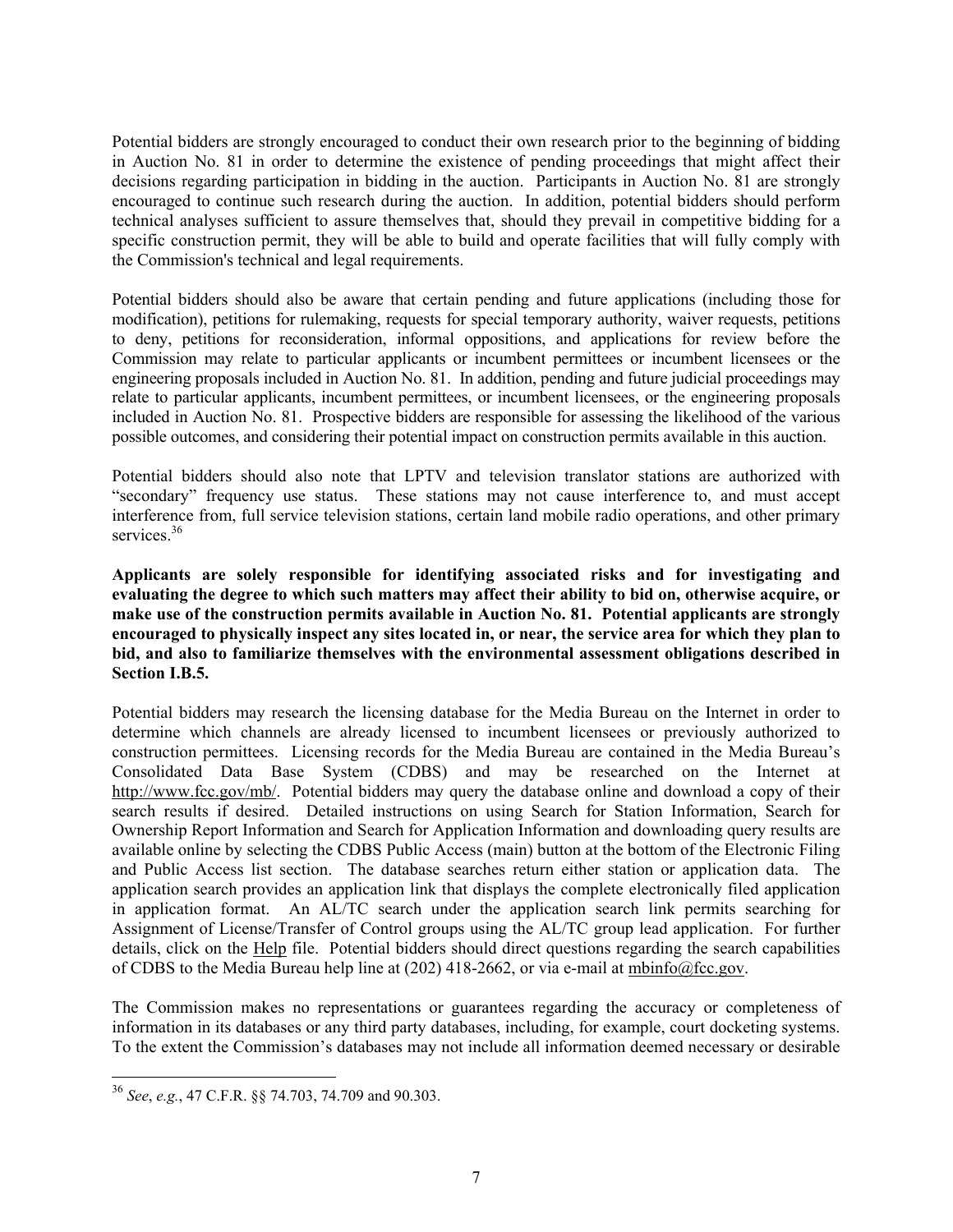by a bidder, bidders may obtain or verify such information from independent sources or assume the risk of any incompleteness or inaccuracy in said databases. Furthermore, the Commission makes no representations or guarantees regarding the accuracy or completeness of information that has been provided by incumbent licensees and incorporated into the database.

#### **4. Bidder Alerts**

As is the case with many business investment opportunities, some unscrupulous entrepreneurs may attempt to use Auction No. 81 to deceive and defraud unsuspecting investors. Common warning signals of fraud include the following:

- The first contact is a "cold call" from a telemarketer, or is made in response to an inquiry prompted by a radio or television infomercial.
- The offering materials used to invest in the venture appear to be targeted at IRA funds, for example, by including all documents and papers needed for the transfer of funds maintained in IRA accounts.
- The amount of investment is less than \$25,000.
- The sales representative makes verbal representations that: (a) the Internal Revenue Service ("IRS"), Federal Trade Commission ("FTC"), Securities and Exchange Commission ("SEC"), FCC, or other government agency has approved the investment; (b) the investment is not subject to state or federal securities laws; or (c) the investment will yield unrealistically high short-term profits. In addition, the offering materials often include copies of actual FCC releases, or quotes from FCC personnel, giving the appearance of FCC knowledge or approval of the solicitation.

Information about deceptive telemarketing investment schemes is available from the FTC at (202) 326- 2222 and from the SEC at (202) 942-7040. Complaints about specific deceptive telemarketing investment schemes should be directed to the FTC, the SEC, or the National Fraud Information Center at (800) 876-7060. Consumers who have concerns about specific proposals regarding Auction No. 81 may also call the FCC Consumer Center at (888) CALL-FCC ((888) 225-5322)).

### **5. National Environmental Policy Act Requirements**

Construction permittees or licensees must comply with the Commission's rules regarding implementation of the National Environmental Policy Act ("NEPA").<sup>37</sup> The construction of a broadcast facility is a federal action and the permittee must comply with the Commission's NEPA rules for each such facility.<sup>38</sup> The Commission's NEPA rules require, among other things, that the permittee consult with expert agencies having NEPA responsibilities, including the U.S. Fish and Wildlife Service, the State Historic Preservation Office, the Army Corps of Engineers and the Federal Emergency Management Agency (through the local authority with jurisdiction over floodplains). The permittee must prepare environmental assessments for broadcast facilities that may have a significant impact in or on wilderness areas, wildlife preserves, threatened or endangered species or designated critical habitats, historical or archaeological sites, Indian religious sites, floodplains, and surface features. The permittee must also prepare environmental assessments for facilities that include high intensity white lights in residential neighborhoods or excessive radio frequency emission.

 $\overline{a}$ 

 $37$  47 C.F.R. Part 1, Subpart I.

<sup>38 47</sup> C.F.R. §§ 1.1305-1.1319.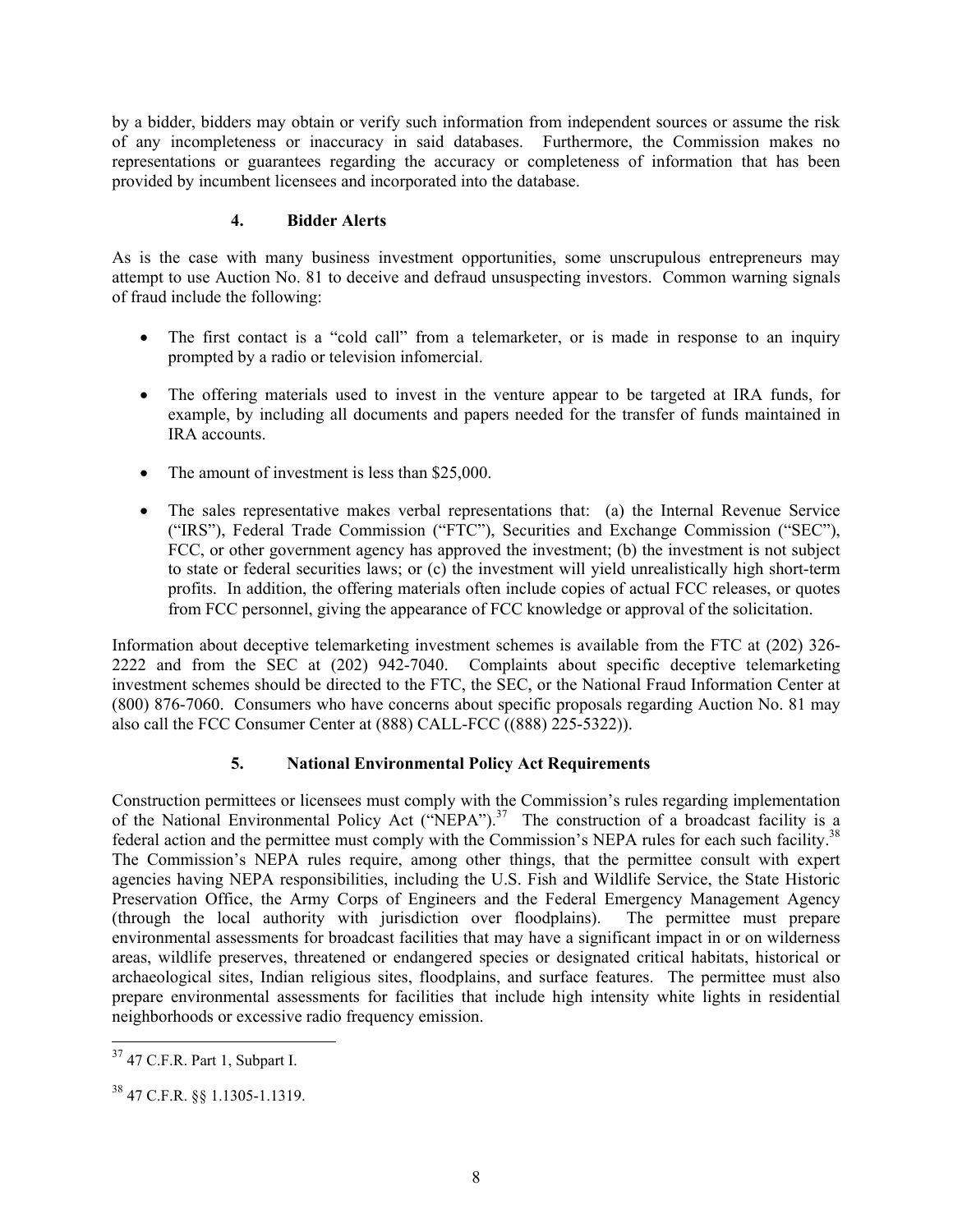#### **C. Auction Specifics**

#### **1. Auction Date**

The competitive bidding in this auction will begin on Wednesday, September 14, 2005, as announced in the *Auction No. 81 Comment Public Notice*. 39 The initial schedule for bidding will be announced by public notice at least one week before the start of the auction. Unless otherwise announced, bidding on all construction permits will be conducted on each business day until bidding has stopped on all construction permits.

#### **2. Auction Title**

Auction No. 81 – LPTV.

#### **3. Bidding Methodology**

The bidding methodology for Auction No. 81 will be simultaneous multiple round bidding. The Commission will conduct this auction over the Internet using the FCC's Integrated Spectrum Auction system ("ISAS" or "FCC Auction System"), and telephonic bidding will be available as well. Qualified bidders are permitted to bid electronically via the Internet or by telephone.

#### **4. Pre-Auction Dates and Deadlines**

#### **5. Requirements for Participation**

Those wishing to participate in the auction must:

- Be listed on Attachment A of this public notice.
- Submit a sufficient upfront payment and an FCC Remittance Advice Form (FCC Form 159) before 6:00 p.m. ET, August 12, 2005.
- Comply with all provisions outlined in this public notice and applicable Commission rules.

<sup>39</sup> *Auction No. 81 Comment Public Notice*.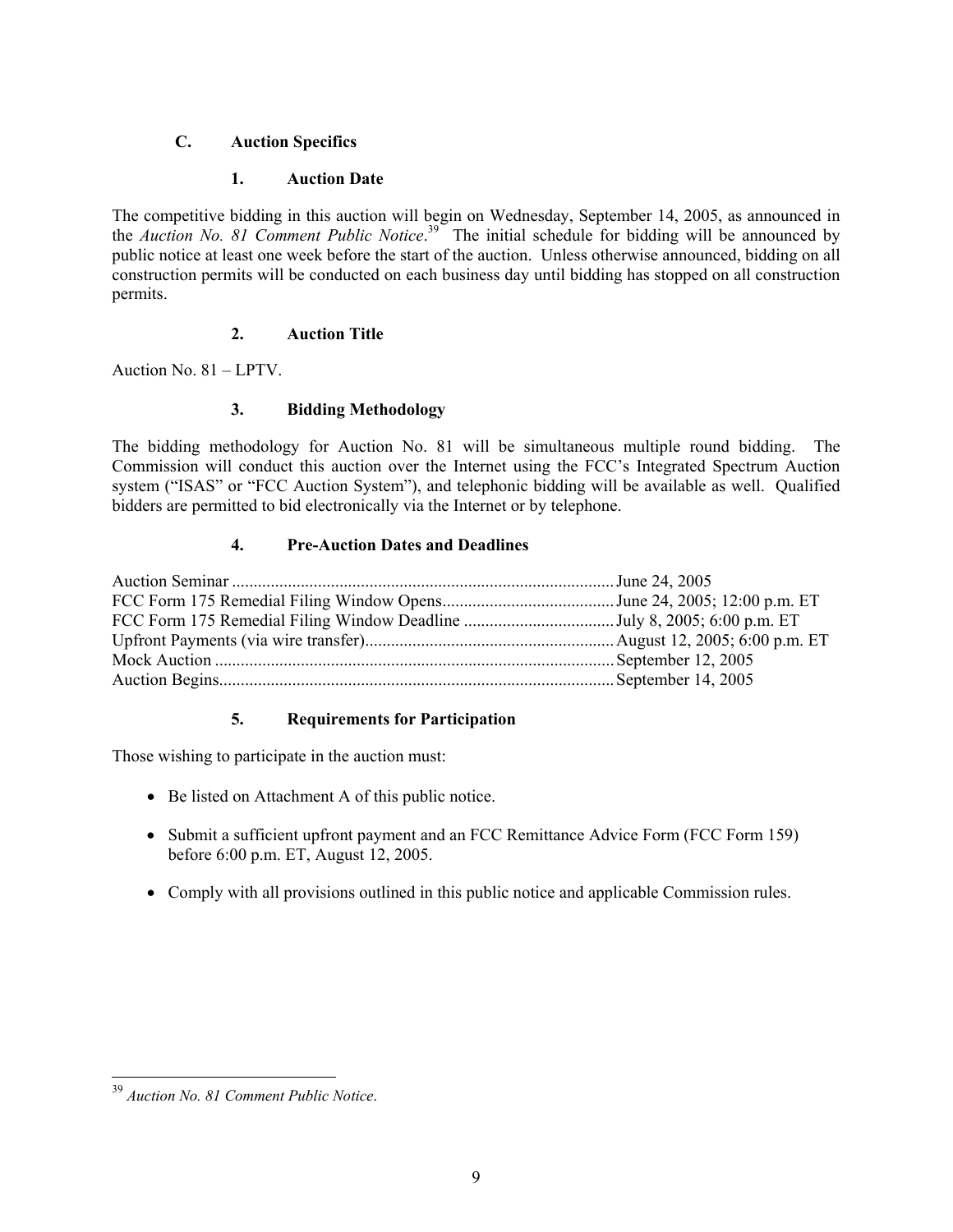#### **6. General Contact Information**

#### **GENERAL AUCTION INFORMATION** FCC Auctions Hotline

Seminar Registration or (717) 338-2888

Auction Rules, Policies, Regulations (202) 418-0660

#### **LICENSING INFORMATION** Video Division

Rules, Policies, Regulations Licensing Issues, Engineering Issues, Due Diligence, Incumbency Issues

# Wire Transfers (202) 418-0578 Refunds (202) 418-2843 (Fax)

# **FCC COPY CONTRACTOR** Best Copy and Printing, Inc Commission Documents Washington, DC 20554

# audio format for people with disabilities  $\frac{fcc504@fcc.gov}{c}$

General Auction Questions (888) 225-5322, option two; Hours of service: 8:00 a.m. – 5:30 p.m. ET, Monday through Friday

**AUCTION LEGAL INFORMATION** Auctions and Spectrum Access Division

(202) 418-1600

**TECHNICAL SUPPORT FCC** Auctions Technical Support Hotline Electronic Filing (877) 480-3201, option nine; or (202) 414-1250 FCC Auction System (202) 414-1255 (TTY) Hours of service: 8:00 a.m. – 6:00 p.m. ET, Monday through Friday

**PAYMENT INFORMATION FCC Auctions Accounting Branch** 

**TELEPHONIC BIDDING** Will be furnished only to qualified bidders

Additional Copies of 445 12<sup>th</sup> Street, SW, Room CY-B402 (800) 378-3160 http://www.bcpiweb.com

**PRESS INFORMATION** Lauren Patrich (202) 418-7944

**FCC FORMS** (800) 418-3676 (outside Washington, DC) (202) 418-3676 (in the Washington area) http://www.fcc.gov/formpage.html

**ACCESSIBLE FORMATS** Consumer and Governmental Affairs Bureau Braille, large print, electronic files, or (202) 418-0530 or (202) 418-0432 (TTY)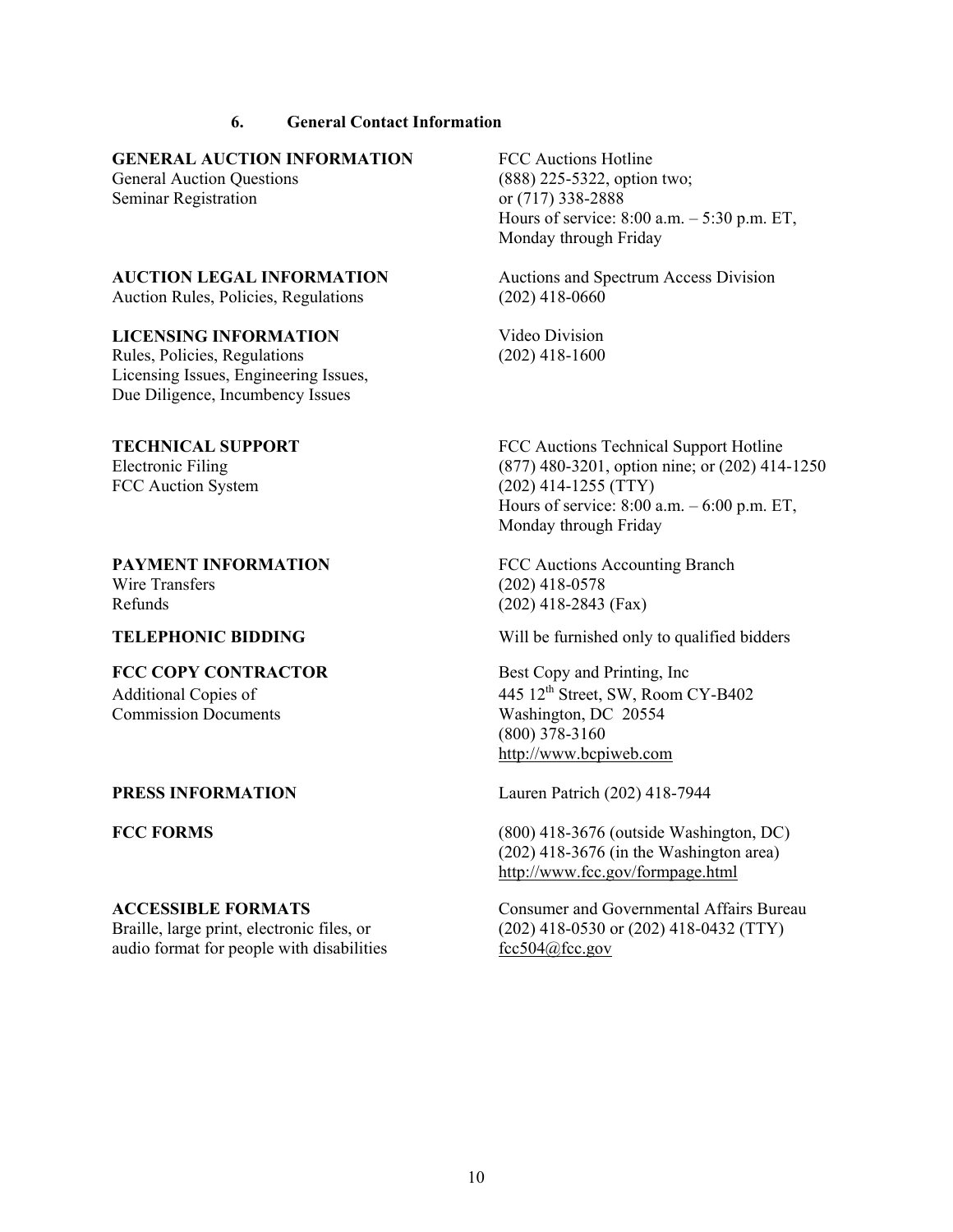#### **II. SHORT-FORM APPLICATION (FCC FORM 175) REQUIREMENTS**

#### **A. Transition of Applicant's FCC Form 175 to Integrated Spectrum Auction System — Remedial Filing Window Closes July 8, 2005**

Applicants seeking construction permits available in Auction No. 81 were required to file a short-form application, FCC Form 175, by the filing deadline on August 4, 2000. At that time, the Commission used the FCC's Automated Auction System (AAS). However, the Commission will conduct Auction No. 81 using the FCC's new Integrated Spectrum Auction System (ISAS). Each Auction No. 81 applicant will need to provide some additional information in its FCC Form 175 to comply with current Commission requirements. Each applicant must review its FCC Form 175 in ISAS to assure that all relevant information is provided. It is possible that an applicant may need to revise information previously submitted to keep its FCC Form 175 accurate and complete as required by 47 C.F.R. § 1.65 or other rule requirements. To accommodate these needs, the Commission will open a remedial filing window to allow each applicant in Auction No. 81 to provide required new information in its FCC Form 175 and to review, update and confirm information previously submitted. Applicants listed in Attachment A of this public notice must use ISAS to review the information previously submitted and provide required new and corrected information from noon ET on Friday, June 24, 2005, until 6:00 p.m. ET on Friday, July 8, 2005.

**To insure that the FCC Form 175 is accurate and complete, each applicant must review carefully all of the information provided in this public notice, including the section regarding declarations as to former defaults and delinquencies.40 In addition, applicants will find a description of the new information which must be submitted during this remedial window, as well as the review of information previously submitted, in Attachment C of this public notice.** In this same attachment, we also provide instructions on how to submit new information or revise information previously submitted.

#### **B. Minor Modifications to Short-Form Applications (FCC Forms 175)**

Following the deadline for filing short-form applications (FCC Forms 175) on August 4, 2000, applicants in Auction No. 81 are permitted to make only minor changes to their applications. Applicants are not permitted to make major modifications to their applications (*e.g.*, change their construction permit selections, change control of the applicant, or seek additional bidding credit eligibility).<sup>41</sup> Permissible minor changes include, for example, deletion and addition of authorized bidders (to a maximum of three) and revision of addresses and phone numbers of the applicants and their contact persons.

In addition, applicants should submit a letter briefly summarizing the changes by electronic mail to the attention of Margaret Wiener, Chief, Auctions and Spectrum Access Division, at the following address:  $\arctan81$  ( $\hat{Q}$  fcc.gov. The electronic mail summarizing the changes must include a subject or caption referring to Auction No. 81 and the name of the applicant. A separate copy of the letter should be faxed to the attention of Kathryn Garland at (717) 338-2850. The Bureaus request that parties format any attachments to electronic mail as Adobe® Acrobat® (pdf) or Microsoft® Word documents. Questions about short-form application (FCC Form 175) amendments should be directed to Lynne Milne of the Auctions and Spectrum Access Division at (202) 418-0660.

 $\overline{a}$ 

<sup>40</sup> *See infra* Section II. E.

<sup>41</sup> *See* 47 C.F.R. § 1.2105.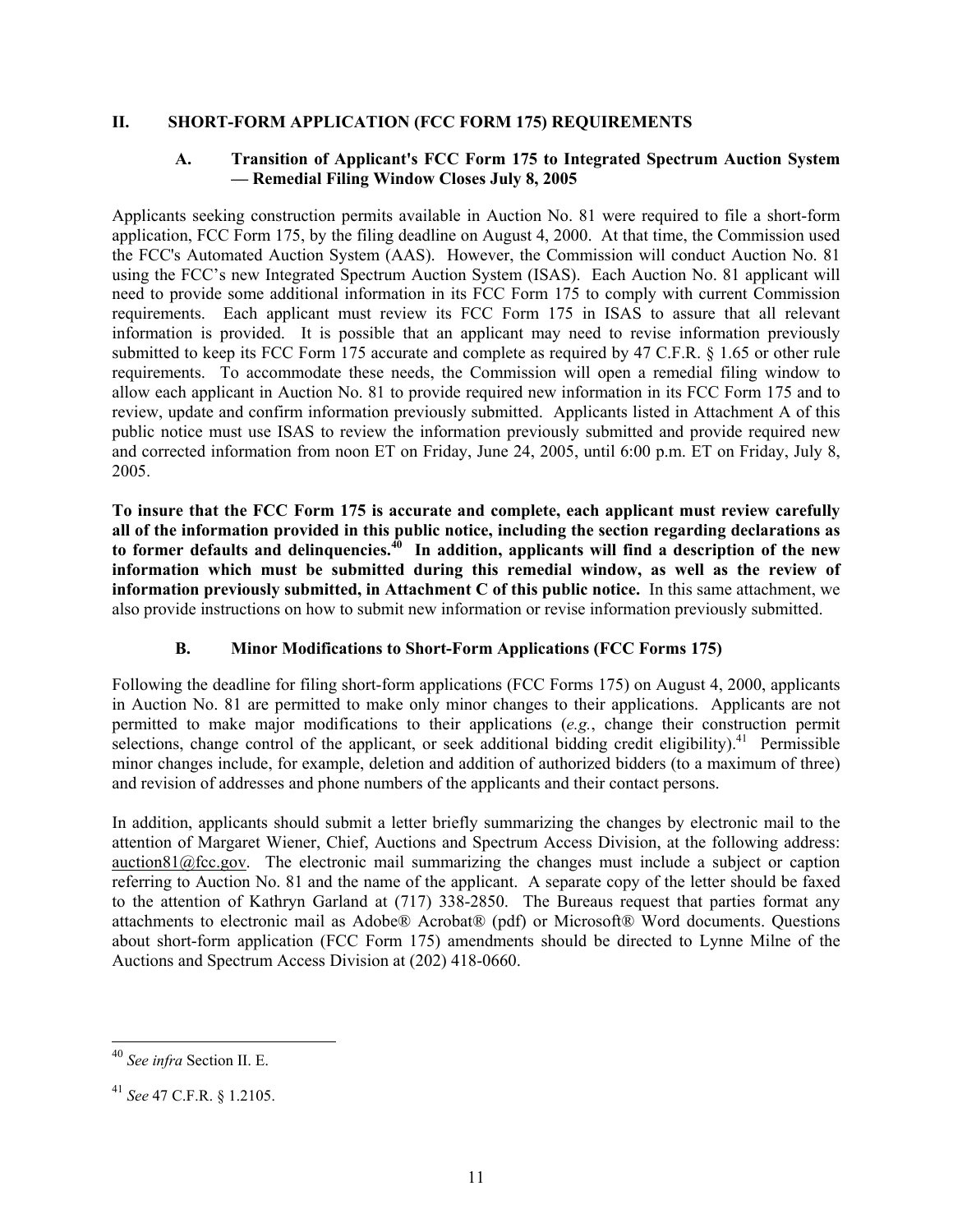#### **C. Maintaining the Accuracy of FCC Form 175 Information**

Section 1.65 of the Commission's rules requires each applicant to maintain the accuracy and completeness of information furnished in its pending application and to notify the Commission within 30 days of any substantial change that may be of decisional significance to that application.<sup>42</sup> If an amendment reporting substantial changes is a "major amendment" as defined by 47 C.F.R. § 1.2105, the major amendment will not be accepted and may, in some instances, result in the dismissal of the FCC Form 175 application. $43$ 

Applicants must report these modifications to their FCC Form 175 by electronic mail and submit a letter briefly summarizing the changes to the attention of Margaret Wiener, Chief, Auctions and Spectrum Access Division, at the following address: auction81@fcc.gov. The electronic mail summarizing the changes must include a subject or caption referring to Auction No. 81 and the name of the applicant. The Bureaus request that parties format any attachments to electronic mail as  $\text{Adobe}^{\&}$  Acrobat<sup>®</sup> (pdf) or Microsoft<sup>®</sup> Word documents.

A separate copy of the letter should be faxed to the attention of Kathryn Garland at (717) 338-2850. Questions about other changes should be directed to Lynne Milne of the Auctions and Spectrum Access Division at (202) 418-0660.

In addition, an applicant must make these changes to its short-form application (FCC Form 175) on-line during the remedial window announced in this public notice or during the time period that will be specified in the public notice explaining the status of the applications in Auction No. 81. During the remedial window announced in this public notice or during the time period specified in a subsequent public notice explaining the status of the applications in Auction No. 81, applicants must click on the SUBMIT button in the FCC Auction System for the changes to be submitted and considered by the Commission. After the revised application has been submitted, a confirmation page will be displayed that states the submission time and date, along with a unique file number.

#### **D. Requirements for Logging on to the FCC Auction System**

Although applicants submitted their original FCC Form 175 applications by using a Taxpayer Identification Number (TIN), any review of and updates to these applications will require the use of an FCC Registration Number (FRN). On February 28, 2005, the Bureaus required the filing of FRN information from Auction No. 81 applicants.44 Use of an FRN is mandatory for all applicants for Auction No. 81 so that each applicant may log on to the FCC Auction System to review its FCC Form 175 and continue to participate in the auction process.

A remedial filing window for review of FCC Form 175 applications and the submission of required information will be open from noon ET on Friday, June 24, 2005, until 6:00 p.m. ET on Friday, July 8, 2005. In Attachment C of this public notice, we provide specific instructions about logging on to the FCC Auction System.

For further information, contact: FCC Technical Support at (877) 480-3201, option 9; (202) 414-1250; or (202) 414-1255 (TTY). Hours of service: Monday through Friday 8:00 a.m. to 6:00 p.m. ET.

<sup>1</sup> 42 47 C.F.R. § 1.65.

<sup>43</sup> *See* 47 C.F.R. § 1.2105(b)(2).

<sup>44</sup> *Auction No. 81 Comment Public Notice. See also Auction No. 81 FRN Public Notice.*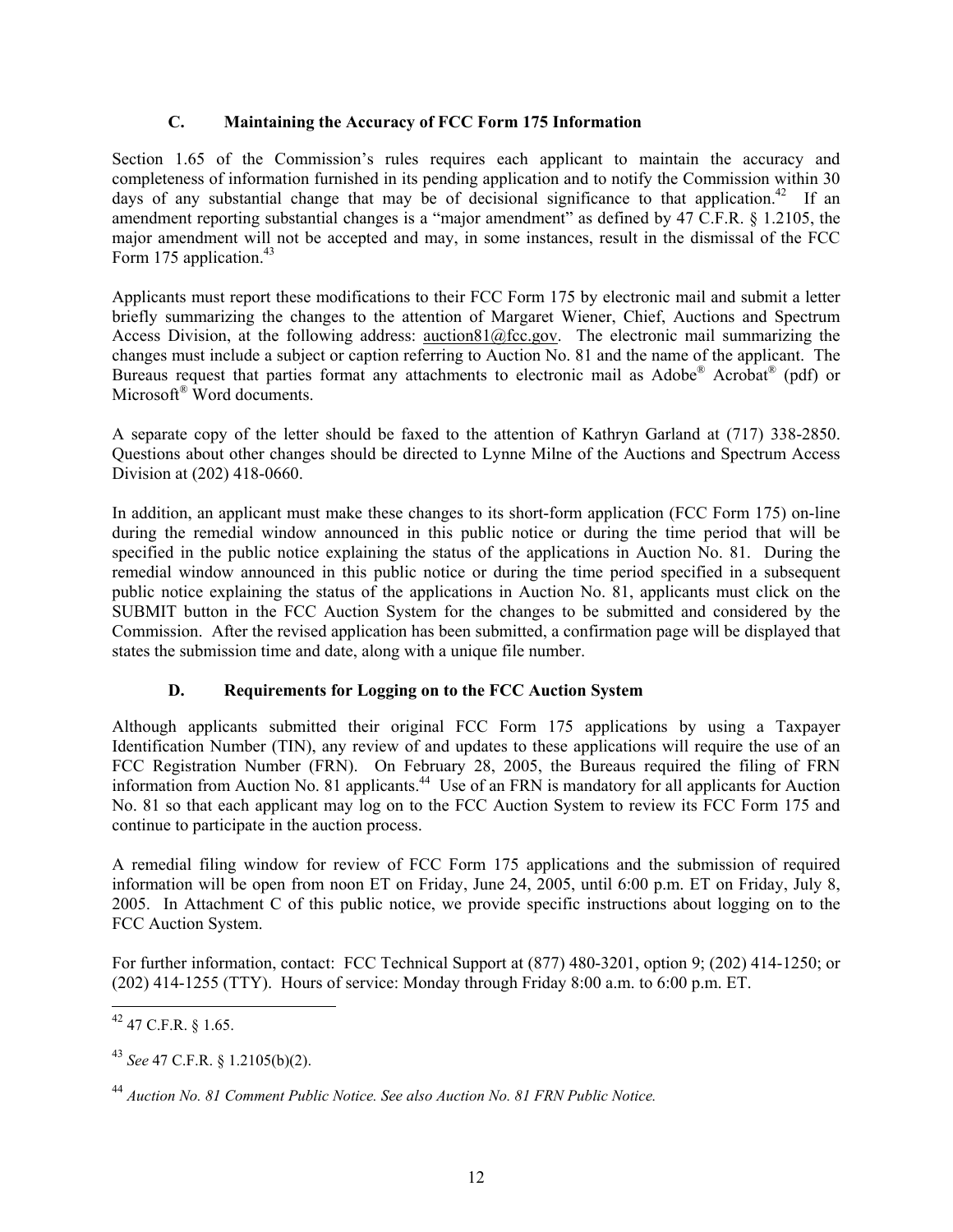#### **E. Provisions Regarding Former Defaulters**

Pursuant to current Commission rules, each applicant in Auction No. 81 now must submit a statement, under penalty of perjury, as part of its short-form application (FCC Form 175), regarding whether or not the applicant, its affiliates, its controlling interests, or any affiliates of its controlling interests, as defined by 47 C.F.R. § 1.2110, have ever been in default on any Commission licenses or have ever been delinquent on any non-tax debt owed to any Federal agency.<sup>45</sup> Each applicant in Auction No. 81 must **make this statement as provided on the current FCC Form 175 and must attach to its FCC Form 175 information identifying the person making the statement.** 

The new format of FCC Form 175 in ISAS provides a screen where the applicant must select one of two form statements describing the status of the applicant, its affiliates, its controlling interests, or any affiliates of its controlling interests regarding former defaults or delinquencies. In addition, because the statement must be made under penalty of perjury, each applicant in Auction No. 81 must submit an attachment identifying the party responsible for making the statement on behalf of the applicant. The party identified may be the same party that certified the applicant's FCC Form 175 when it was filed in 2000. Applicants in Auction No. 81 are reminded that submission of a false certification to the Commission is a serious matter that may result in severe penalties, including monetary forfeitures, license revocations, exclusion from participation in future auctions, and/or criminal prosecution.

"Former defaulters"  $-i.e.,$  applicants, including their attributable interest holders, that, as of the day the statement is submitted to the Commission, in the past have defaulted on any Commission licenses or been delinquent on any non-tax debt owed to any Federal agency, but that have since remedied all such defaults and cured all of their outstanding non-tax delinquencies — are eligible to bid in Auction No. 81, provided that they are otherwise qualified. However, former defaulters are required to pay upfront payments that are fifty percent more than the normal upfront payment amounts.<sup>46</sup>

Applicants are reminded that "current defaulters" — *i.e.*, applicants, including their attributable interest holders, that are in default on any payment for Commission licenses (including down payments) or are delinquent on any non-tax debt owed to any Federal agency — are not eligible to bid in Auction No.  $81<sup>47</sup>$ 

Applicants are encouraged to review the Wireless Telecommunications Bureau's previous guidance on default and delinquency disclosure requirements in the context of our short-form application process.<sup>48</sup> Applicants are reminded that the Commission's Red Light Display System, which provides information

 $46$  47 C.F.R. § 1.2106(a).

 $\overline{a}$ 45 47 C.F.R. § 1.2105(a)(2)(x) and (xi); *Fifth Report and Order*, 15 FCC Rcd at 15317 ¶ 42 and n.142.

<sup>&</sup>lt;sup>47</sup> 47 C.F.R. §§ 1.2105(a)(2)(x) and (b)(1); *see Fifth Report and Order*, 15 FCC Rcd at 15317 n.142 ("If any one of an applicant's controlling interests or their affiliates…is in default on any Commission licenses or is delinquent on any non-tax debt owed to any Federal agency at the time the applicant files it[s] Form 175, the applicant will not be able to make the certification required by Section  $1.2105(a)(2)(x)$ …and will not be eligible to participate in Commission auctions.")

<sup>48</sup> *See* "Wireless Telecommunications Bureau Reminds Prospective Broadband PCS Spectrum Auction Applicants of Default and Delinquency Disclosure Requirements," *Public Notice*, 19 FCC Rcd 21920 (Wireless Telecom. Bur. 2004) ("*Auction Default Disclosure Public Notice*"); Letter to Cheryl A. Tritt, Esq. from Margaret Wiener, 19 FCC Rcd 22907 (Auctions Div. 2004) (clarifying the term "debt" or "non-tax debt" as referenced in 47 C.F.R. §§ 1.2105(a) and 1.2106(a)).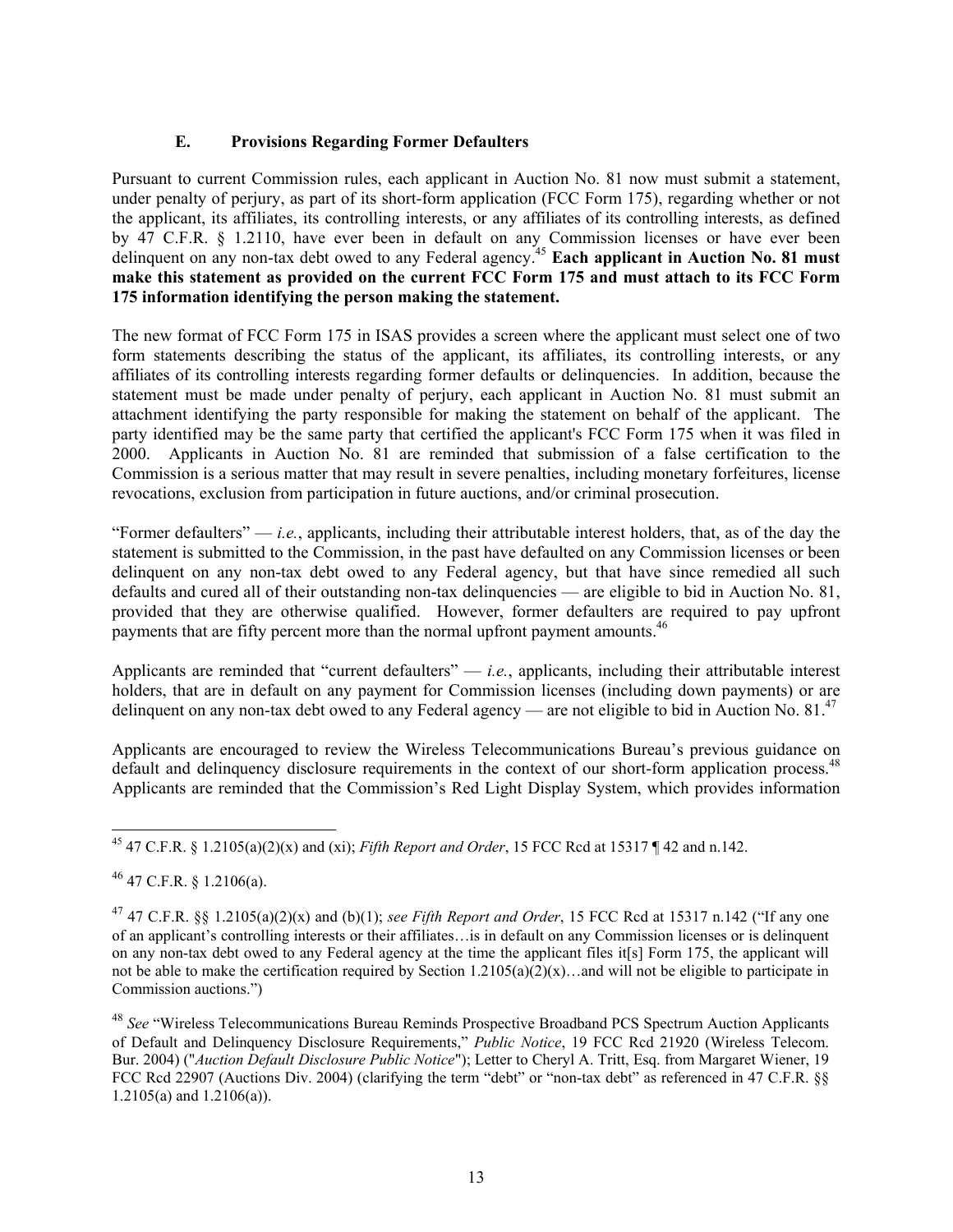regarding debts owed to the Commission, may not be determinative of an auction applicant's ability to comply with the default and delinquency disclosure requirements of 47 C.F.R.  $\frac{6}{9}$  1.2105.<sup>49</sup>

**The applicants listed in Attachment A of this public notice must file the additional information identified above from noon ET on Friday, June 24, 2005, until 6:00 p.m. ET on Friday, July 8, 2005.**  The following instructions are provided for this additional information, with further details about this particular submission provided in Attachment C of this public notice.

#### **F. Electronic Review of Short –Form Applications (FCC Forms 175)**

During the remedial window, an applicant may review and update its own completed FCC Form 175 application in the FCC Auction System. There is no fee for accessing this system. See Attachment C for details on accessing the FCC's ISAS.

Applicants will also be able to view other applicants' completed FCC Form 175 applications after the Commission has issued a subsequent public notice concerning the status of the Auction No. 81 applications. Instructions for electronic review of FCC Form 175 applications will be discussed in the public notice concerning the status of the applications.

#### **G. Installment Payments**

In 1997, the Commission suspended the use of auction installment payments. Installment payment plans will not be available in Auction No.  $81^{50}$ 

#### **III. PRE-AUCTION PROCEDURES**

#### **A. Application Processing and Minor Corrections**

The FCC will process all timely-submitted applications to determine which are acceptable for filing, and subsequently will issue a public notice identifying: (1) those applications accepted for filing; (2) those applications rejected; and (3) those applications which have minor defects that may be corrected, and the deadline for resubmitting such corrected applications.

Section 309(j)(2)(C) of the Communications Act (the Act) exempts from competitive bidding applications for construction permits for noncommercial educational broadcast stations ("NCE stations").<sup>51</sup> For purposes of this auction, this exemption applies to a proposal for a new LPTV, television translator or Class A television broadcast station that "is owned and operated by a municipality and which transmits only noncommercial programs for educational purposes."52 In the *NCE Second Report and Order*, the Commission held that LPTV and television translator facilities qualify as NCE stations under section

<sup>49</sup> <sup>49</sup> *See Auction Default Disclosure Public Notice*, 19 FCC Rcd at 21920 (addressing relationship between Commission's Red Light Display System and Form 175 default and delinquency disclosure requirements for auction applicants).

<sup>50</sup> Amendment of Part 1 of the Commission's Rules – Competitive Bidding Procedures, WT Docket No. 97-82, *Third Report and Order and Second Further Notice of Proposed Rule Making*, 13 FCC Rcd 374, 397-401 ¶¶ 38-43 (1997) ("*Third Report and Order"*).

<sup>51</sup> *See* 47 U.S.C. §§ 309(j)(2)(C) and 397(6)(B).

<sup>52</sup> *See* 47 U.S.C. § 397(6)(B).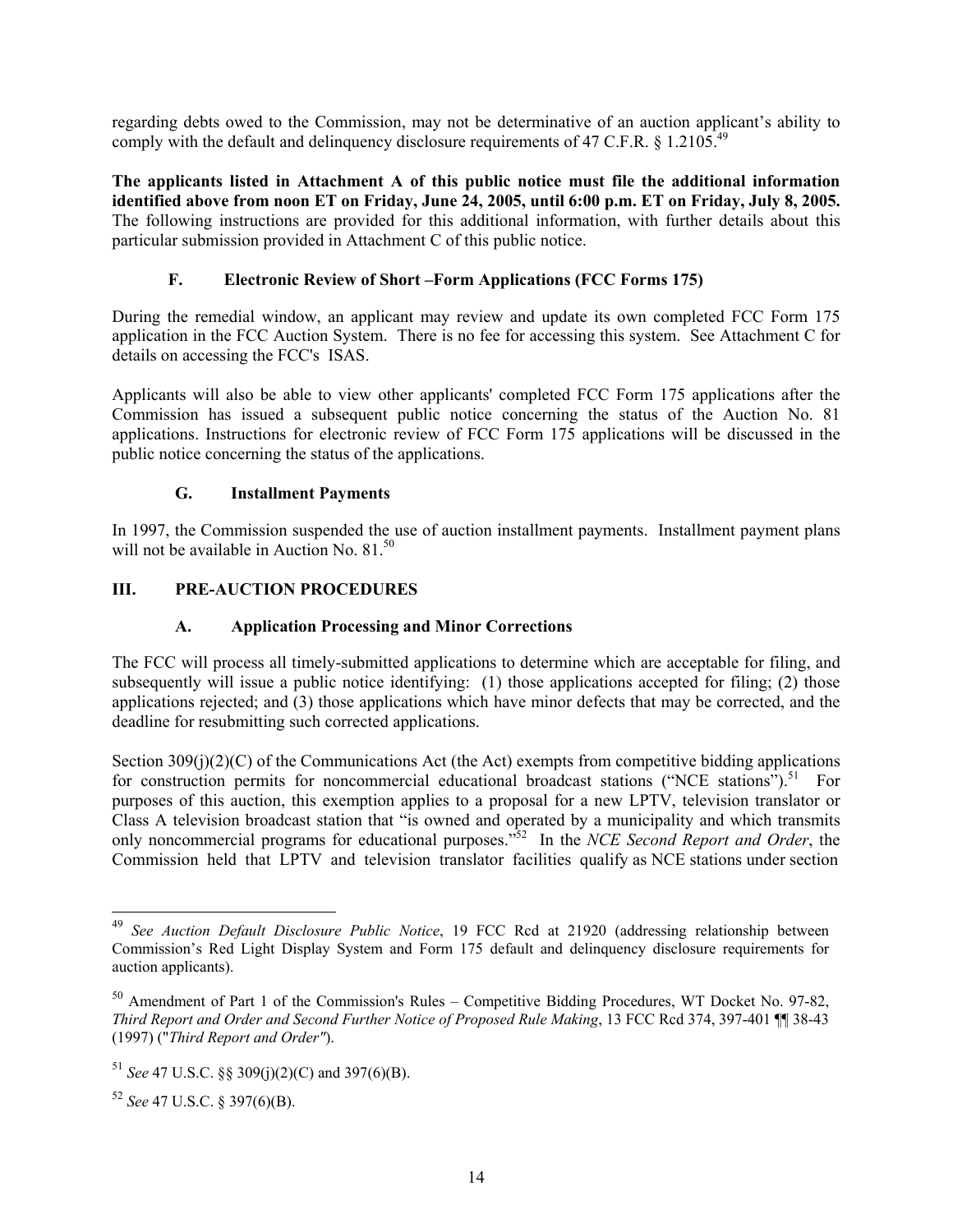397(6)(B) of the Act, only if they are owned and operated by municipalities and transmit only NCE programs.53 Applications for such NCE stations are exempt from auction.

The Commission also stated that proposals for NCE stations may be submitted for non-reserved spectrum in a filing window, subject to being returned as unacceptable for filing if there is any mutually exclusive application for a commercial station.<sup>54</sup> Accordingly, we provided applicants in Auction No. 81 with an opportunity to designate their status as an NCE station applicant under the definition set forth in section  $397(6)$ (B) of the Act.<sup>55</sup> If any Auction No. 81 applicants make such a claim and one or more of the NCE applicant's engineering proposals is determined to be mutually exclusive with one or more engineering proposals filed by an applicant for a commercial station, the NCE station engineering proposal(s) will be returned as unacceptable for filing.

As briefly explained previously in this public notice and described more fully in the Commission's rules, after the short-form filing deadline on August 4, 2000, applicants in Auction No. 81 may make only minor corrections to their FCC Form 175 applications. Applicants will not be permitted to make major modifications to their applications (*e.g.*, change their construction permit selections, change control of the applicant, or seek additional New Entrant Bidding Credit eligibility).<sup>56</sup>

#### **B. Auction Seminar — June 24, 2005**

On Friday, June 24, 2005, the FCC will sponsor a seminar for parties interested in participating in Auction No. 81 at the Federal Communications Commission, located at 445 12<sup>th</sup> Street, SW, Washington, DC. The seminar will provide attendees with information about pre-auction procedures, revision of FCC Form 175 during the remedial window, auction conduct, the FCC Auction System, auction rules, and the LPTV, television translator and Class A television broadcast service rules. The seminar will also provide an opportunity for prospective bidders to ask questions of Commission staff.

To register, complete the registration form attached hereto as Attachment B and submit it no later than Tuesday, June 21, 2005. Registrations are accepted on a first-come, first-served basis. The seminar is free of charge.

For individuals who are unable to attend, an Audio/Video of this seminar will be available via webcast from the FCC's Auction 81 web page at http://wireless.fcc.gov/auctions/81/. Select "Auction Seminar."

#### **C. Upfront Payments — Due August 12, 2005**

In order to be eligible to bid in the auction, applicants must submit an upfront payment accompanied by an FCC Remittance Advice Form (FCC Form 159). As explained in Attachment C, the applicants listed in Attachment A of this public notice will have access to an electronic version of the FCC Form 159 that

 $\overline{a}$ 

<sup>53</sup> *See NCE Second Report and Order*, 18 FCC Rcd at 6697; *see also* 47 C.F.R. § 73.5002(b).

<sup>54</sup> *NCE Second Report and Order,* 18 FCC Rcd at 6699.

<sup>55</sup> *See Auction No. 81 Inventory Public Notice*. For the submission of a claim of NCE status by an Auction No. 81 applicant, that public notice specified a deadline of May 13, 2005. *Id*. No written statements claiming status as an NCE applicant in Auction No. 81 were received by the May 13 deadline.

<sup>56 47</sup> C.F.R. §§ 1.2105, 73.5002(c); s*ee also* Two Way Radio of Carolina, Inc*.*, *Memorandum Opinion and Order*, 14 FCC Rcd 12035 (1999) (rejecting amendment purporting to increase bidder's designated entity status, based on applicant's mistaken calculation as to its small business size).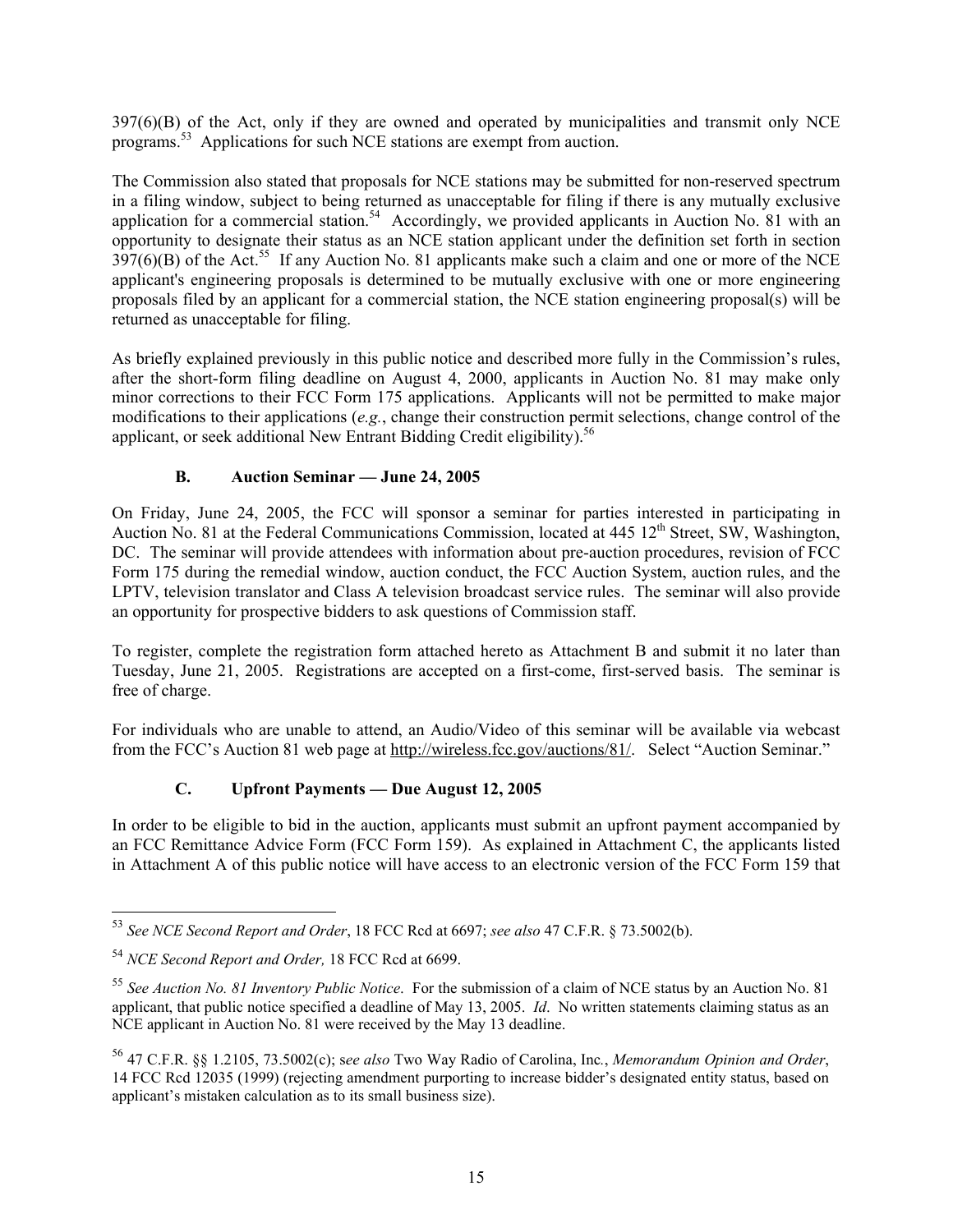can be printed and faxed to Mellon Bank in Pittsburgh, PA. **All upfront payments must be received at Mellon Bank by 6:00 p.m. ET on August 12, 2005.**

#### **1. Making Auction Payments by Wire Transfer**

Wire transfer payments must be received by 6:00 p.m. ET on August 12, 2005. To avoid untimely payments, applicants should discuss arrangements (including bank closing schedules) with their banker several days before they plan to make the wire transfer, and allow sufficient time for the transfer to be initiated and completed before the deadline. Applicants will need the following information:

> ABA Routing Number: 043000261 Receiving Bank: Mellon Pittsburgh 500 Ross St. Pittsburgh, PA 15262 BENEFICIARY: FCC/Account # 910-1174 Originating Bank Information (OBI Field): (Skip one space between each information item) APPLICANT FCC REGISTRATION NUMBER (FRN): (same as FCC Form 159, block 21) PAYMENT TYPE CODE (same as FCC Form 159, block 24A: A81U) FCC CODE 1 (same as FCC Form 159, block 28A: "81") PAYER NAME (same as FCC Form 159, block 2) LOCKBOX NO. # 358405

**NOTE:** The BNF and Lockbox number are specific to the upfront payments for this auction; do not use BNF or Lockbox numbers from previous auctions.

Applicants must fax a completed FCC Form 159 (Revised 2/03) to Mellon Bank at (412) 209-6045 at least one hour before placing the order for the wire transfer (but on the same business day). On the cover sheet of the fax, write "Wire Transfer — Auction Payment for Auction Event No. 81." In order to meet the Commission's upfront payment deadline, an applicant's payment must be credited to the Commission's account by the deadline.<sup>57</sup> Applicants are responsible for obtaining confirmation from **their financial institution that Mellon Bank has timely received their upfront payment and deposited it in the proper account.**

Please note that:

- All payments must be made in U.S. dollars.
- All payments must be made by wire transfer.
- Upfront payments for Auction No. 81 go to a lockbox number different from the lockboxes used in previous FCC auctions, and different from the lockbox number to be used for post-auction payments.
- Failure to deliver the upfront payment by the deadline on August 12, 2005 will result in dismissal of the application and disqualification from participation in the auction.

<sup>1</sup> <sup>57</sup> *See* Letter from Margaret W. Wiener to Patrick Shannon, Esq., Counsel for Lynch 3G Communications Corporation, 18 FCC Rcd 11552 (Auctions Div. 2003).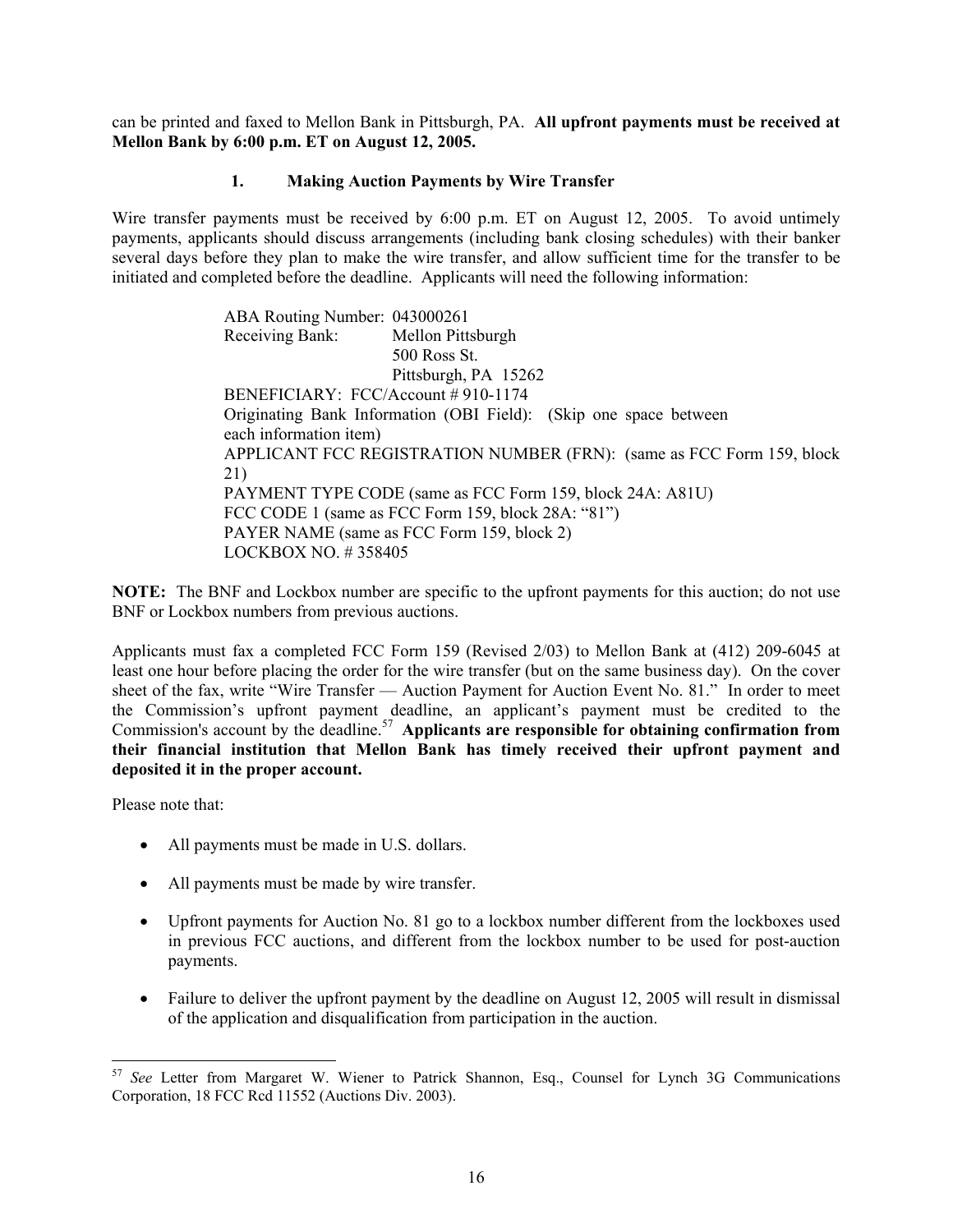#### **2. FCC Form 159**

A completed FCC Remittance Advice Form (FCC Form 159, Revised 2/03) must be faxed to Mellon Bank to accompany each upfront payment. Proper completion of FCC Form 159 (Revised 2/03) is critical to ensuring correct crediting of upfront payments. Detailed instructions for completion of FCC Form 159 are included in Attachment D to this public notice. An electronic pre-filled version of the FCC Form 159 is available after submitting the FCC Form 175 during the remedial period. Payors using a prefilled FCC Form 159 are responsible for ensuring that all of the information on the form, including payment amounts, is accurate. The FCC Form 159 can be completed electronically, but must be filed with Mellon Bank via facsimile.

#### **3. Amount of Upfront Payment**

In the *Part 1 Order*, the Commission delegated to the Wireless Telecommunications Bureau the authority and discretion to determine appropriate upfront payment(s) for each auction.<sup>58</sup> In addition, in the *Fifth Report and Order*, the Commission ordered that "former defaulters," *i.e.*, applicants that have ever been in default on any Commission license or have ever been delinquent on any non-tax debt owed to any Federal agency, but that have since remedied all such defaults and cured all of their outstanding non-tax delinquencies, be required to pay upfront payments 50 percent greater than non-"former defaulters."<sup>59</sup> For purposes of this calculation, the "applicant" includes the applicant itself, its affiliates, its controlling interests, and affiliates of its controlling interests, as defined by Section 1.2110 of the Commission's rules. $60$ 

In the *Auction No. 81 Comment Public Notice*, we proposed that the amount of the upfront payment would determine a bidder's initial bidding eligibility, the maximum number of bidding units on which a bidder may place bids.<sup>61</sup> In order to bid on a construction permit, otherwise qualified bidders that are designated in Attachment A of this public notice for that construction permit must have a current eligibility level that meets or exceeds the number of bidding units assigned to that construction permit. At a minimum, therefore, an applicant's total upfront payment must be enough to establish eligibility to bid on at least one of the construction permits designated for that applicant in Attachment A of this public notice, or else the applicant will not be eligible to participate in the auction. An applicant does not have to make an upfront payment to cover all construction permits designated for that applicant in Attachment A of this public notice, but rather to cover the maximum number of bidding units that are associated with construction permits on which the bidder wishes to place bids and hold provisionally winning bids at any given time. $62$ 

 $^{60}$  47 C.F.R. § 1.2110(b).

<sup>58</sup> Amendment of Part 1 of the Commission's Rules — Competitive Bidding Proceeding, WT Docket No. 97-82, *Order, Memorandum Opinion and Order and Notice of Proposed Rule Making*, 12 FCC Rcd 5686, 5697-98 ¶ 16 (1997) ("*Part 1 Order*").

<sup>59</sup> *Fifth Report and Order*, 15 FCC Rcd at 15316-17 ¶¶ 40-42; 47 C.F.R. § 1.2106(a); *see* 47 C.F.R.  $§1.2105(a)(2)(xi).$ 

<sup>61</sup> *Auction No. 81 Comment Public Notice* at 3.

 $62$  Provisionally winning bids are bids that would become final winning bids if the auction were to close in that given round. (*See infra* Section IV.B.4).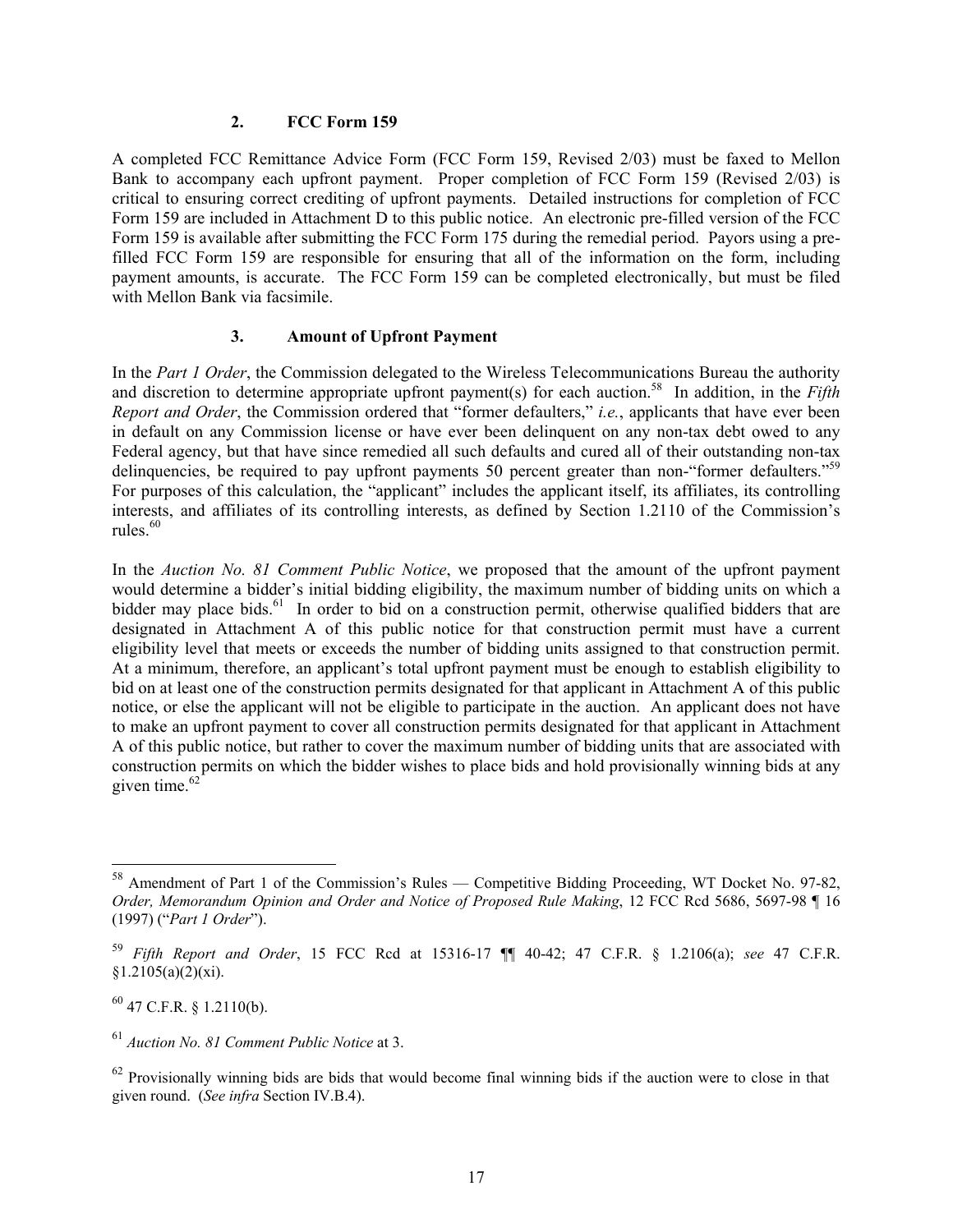In the *Auction No. 81 Comment Public Notice*, the Bureaus proposed upfront payments for each construction permit, taking into account various factors related to the efficiency of the auction process and the potential value of similar spectrum. No comments were received; therefore, we adopt our proposal. The specific upfront payments and bidding units for each construction permit are specified in Attachment A of this public notice.  $63$ 

In calculating its upfront payment amount, an applicant should determine the **maximum** number of bidding units on which it may wish to be active on (bid on or hold provisionally winning bids on) in any single round, and submit an upfront payment amount covering that number of bidding units. In order to make this calculation, an applicant should add together the upfront payments for all construction permits on which it seeks to be active in any given round.64 **Applicants should check their calculations carefully, as there is no provision for increasing a bidder's eligibility after the upfront payment deadline.** 

| <b>Example: Upfront Payments and Bidding Flexibility</b> |         |                 |                      |                        |
|----------------------------------------------------------|---------|-----------------|----------------------|------------------------|
| <b>Market Number</b>                                     | Channel | Location        | <b>Bidding Units</b> | <b>Upfront Payment</b> |
| MX001                                                    |         | Port Arthur, TX | 1.000                | \$1,000                |
| MX007                                                    | 43      | Aberdeen, SD    | 1.000                | \$1,000                |
|                                                          |         |                 |                      |                        |

If a bidder wishes to bid on both construction permits in a round, it must be identified on Attachment A for both and have purchased at least  $2,000$  bidding units  $(1,000 + 1,000)$ . If a bidder only wishes to bid on one, but not both, purchasing 1,000 bidding units would meet the requirement for either construction permit. The bidder would be able to bid on either construction permit, but not both at the same time.

Former defaulters should calculate their upfront payment by multiplying the number of bidding units on which they wish to be active by  $1.5<sup>65</sup>$  In order to calculate the number of bidding units to assign to former defaulters, the Commission will divide the upfront payment received by 1.5 and round the result up to the nearest bidding unit. If a former defaulter fails to submit a sufficient upfront payment to establish eligibility to bid on at least one of the construction permits designated for that applicant in Attachment A of this public notice, the applicant will not be eligible to participate in the auction.

#### **4. Applicant's Wire Transfer Information for Purposes of Refunds of Upfront Payments**

The Commission will use wire transfers for all Auction No. 81 refunds. To ensure that refunds of upfront payments are processed in an expeditious manner, the Commission is requesting that all pertinent information as listed below be supplied to the FCC. Applicants can provide the information electronically during the remedial period designated in this public notice. Wire Transfer Instructions can

 $\overline{a}$ 

 $63$  Results are rounded using our standard rounding procedure: results above \$10,000 are rounded to the nearest \$1,000; results below \$10,000 but above \$1,000 are rounded to the nearest \$100; and results below \$1,000 are rounded to the nearest \$10.

<sup>&</sup>lt;sup>64</sup> A bidder can only bid for one construction permit in an MX group. Therefore, a bidder that wishes to bid on the construction permit in an MX group in which it has two engineering proposals only needs to purchase 1,000 bidding units and not 2,000 bidding units.

 $65$  47 C.F.R. § 1.2106(a).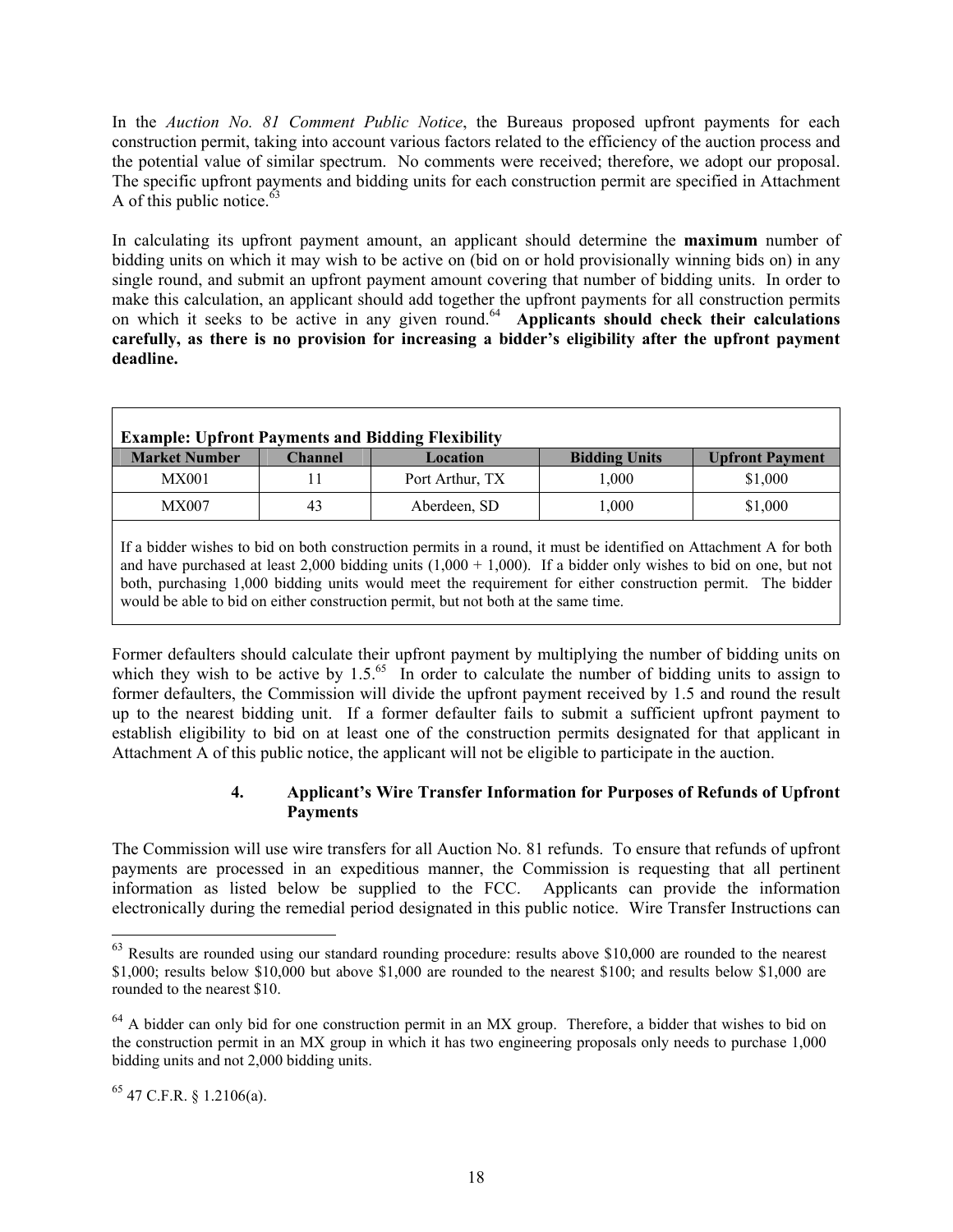also be manually faxed to the FCC, Financial Operations Center, Auctions Accounting Group, ATTN: Gail Glasser, at (202) 418-2843. All refunds will be returned to the payer of record as identified on the FCC Form 159 unless the payer submits written authorization instructing otherwise. For additional information, please call Gail Glasser at (202) 418-0578.

> Name of Bank ABA Number Address of Bank Contact and Phone Number Account Number to Credit Name of Account Holder FCC Registration Number (FRN) Taxpayer Identification Number (see below) Correspondent Bank (if applicable) ABA Number Account Number

Applicants should also note that implementation of the Debt Collection Improvement Act of 1996 requires the FCC to obtain a Taxpayer Identification Number (TIN) before it can disburse refunds.<sup>66</sup> Eligibility for refunds is discussed in Section V.E., *below*.

#### **D. Auction Registration**

Approximately ten (10) days before the auction, the Commission will issue a public notice announcing all qualified bidders for the auction. Qualified bidders are those applicants whose FCC Form 175 applications have been accepted for filing and have timely submitted upfront payments sufficient to make them eligible to bid on at least one of the construction permits for which they applied.

All qualified bidders are automatically registered for the auction. Registration materials will be distributed prior to the auction by overnight mail. **The mailing will be sent only to the contact person at the contact address listed in the FCC Form 175 and will include the SecurID cards which will be required to place bids (or access the FCC Auction System) and the telephonic bidding phone number.** 

Qualified bidders that do not receive this registration mailing will not be able to submit bids. Therefore, any qualified bidder that has not received this mailing by noon on Thursday, September 8, 2005, should telephone (717) 338-2888. Receipt of this registration mailing is critical to participating in the auction, and each applicant is responsible for ensuring it has received all of the registration material.

Qualified bidders should note that lost SecurID cards can be replaced only by appearing **in person** at the FCC headquarters, located at 445 12<sup>th</sup> St., SW, Washington, DC 20554. Only an authorized representative or certifying official, as designated on an applicant's FCC Form 175, may appear in person with two forms of identification (one of which must be a government-issued photo identification) in order to receive replacements. Qualified bidders requiring replacements must call technical support prior to arriving at the FCC.

<sup>66 47</sup> C.F.R. §1.1910.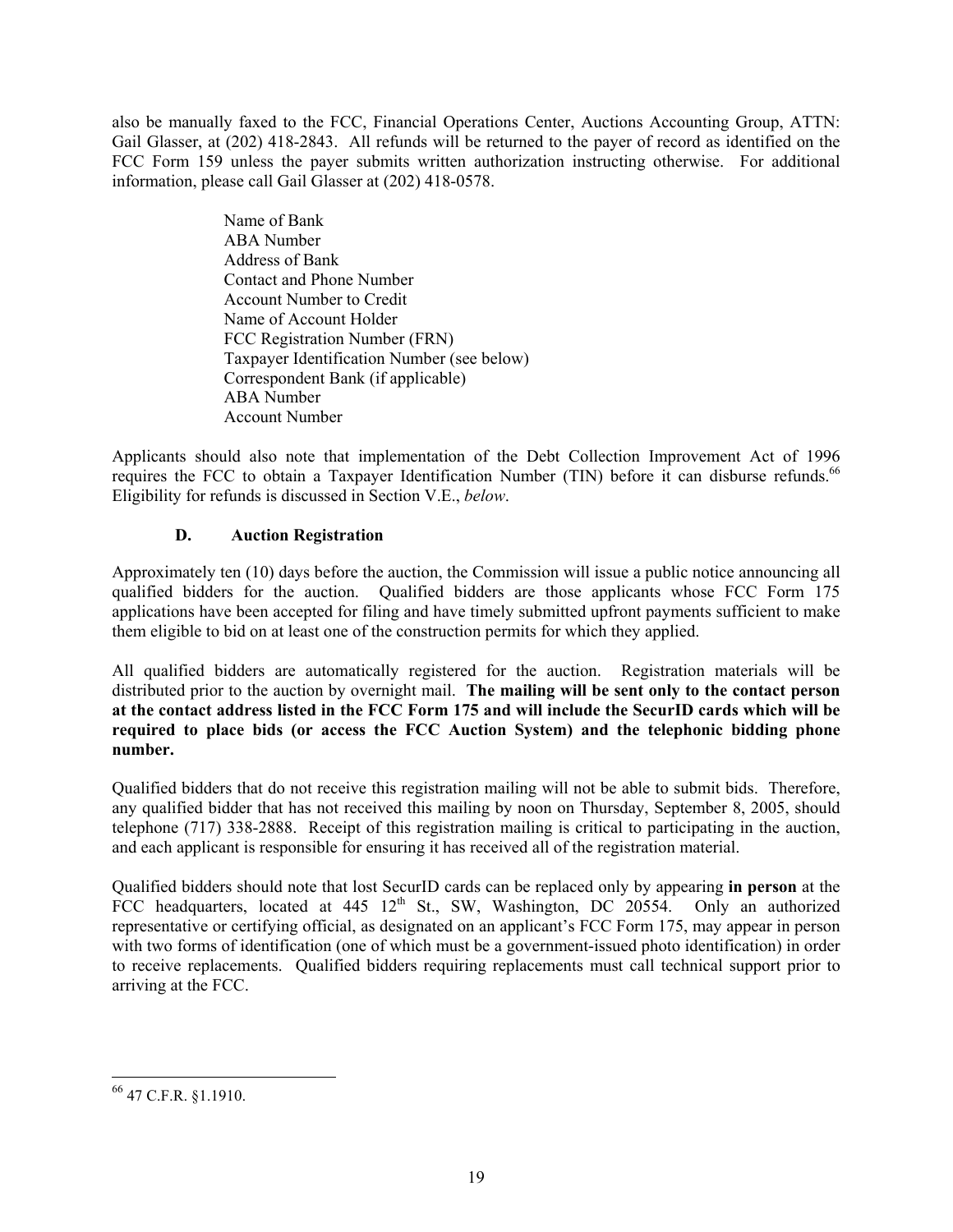#### **E. Remote Electronic Bidding**

The Commission will conduct this auction over the Internet, and telephonic bidding will be available as well. Qualified bidders are permitted to bid telephonically and electronically through the FCC Auction System, but each applicant should indicate its preference – electronic or telephonic – on the FCC Form 175. In either case, each authorized bidder must have its own SecurID card, which the FCC will provide at no charge. Each applicant with one authorized bidder will be issued two SecurID cards, while applicants with two or three authorized bidders will be issued three cards. For security purposes, the SecurID cards, the telephonic bidding phone number, and the Integrated Spectrum Auction System (ISAS) Bidder's Guide are only mailed to the contact person at the contact address listed on the FCC Form 175.

Please note that each SecurID card is tailored to a specific auction; therefore, SecurID cards issued for other auctions or obtained from a source other than the FCC will not work for Auction No. 81. The SecurID cards can be recycled, and we encourage bidders to return the cards to the FCC. We will provide pre-addressed envelopes that bidders may use to return the cards once the auction is over.

### **F. Mock Auction — September 12, 2005**

All qualified bidders will be eligible to participate in a mock auction on Monday, September 12, 2005. The mock auction will enable bidders to become familiar with the FCC Auction System prior to the auction. Participation by all bidders is strongly recommended. Details will be announced by a future public notice.

#### **IV. AUCTION EVENT**

The first round of bidding for Auction No. 81 will begin on Wednesday, September 14, 2005. The initial bidding schedule will be announced in a public notice listing the qualified bidders, which is released approximately ten (10) days before the start of the auction.

#### **A. Auction Structure**

#### **1. Simultaneous Multiple Round Auction**

In the *Auction No. 81 Comment Public Notice*, we proposed to award all construction permits in Auction No. 81 in a simultaneous multiple round auction.<sup>67</sup> In a simultaneous multiple round auction, all construction permits are available during the entire auction, and bids are accepted on any construction permit until bidding in the auction concludes. We received no comment on this proposal. We conclude that it is operationally feasible and appropriate to auction the LPTV, television translator and Class A television broadcast stations through a simultaneous multiple round auction. We adopt our proposal. Unless otherwise announced, bids will be accepted on all construction permits in each round of the auction.

### **2. Eligibility and Activity Rules**

In the *Auction No. 81 Comment Public Notice*, we proposed that the amount of the upfront payment submitted by a bidder would determine the initial (maximum) eligibility (as measured in bidding units) for each bidder.<sup>68</sup> We received no comments on this issue.

1

<sup>67</sup> *Auction No. 81 Comment Public Notice* at 2.

<sup>68</sup> *Id.* at 3.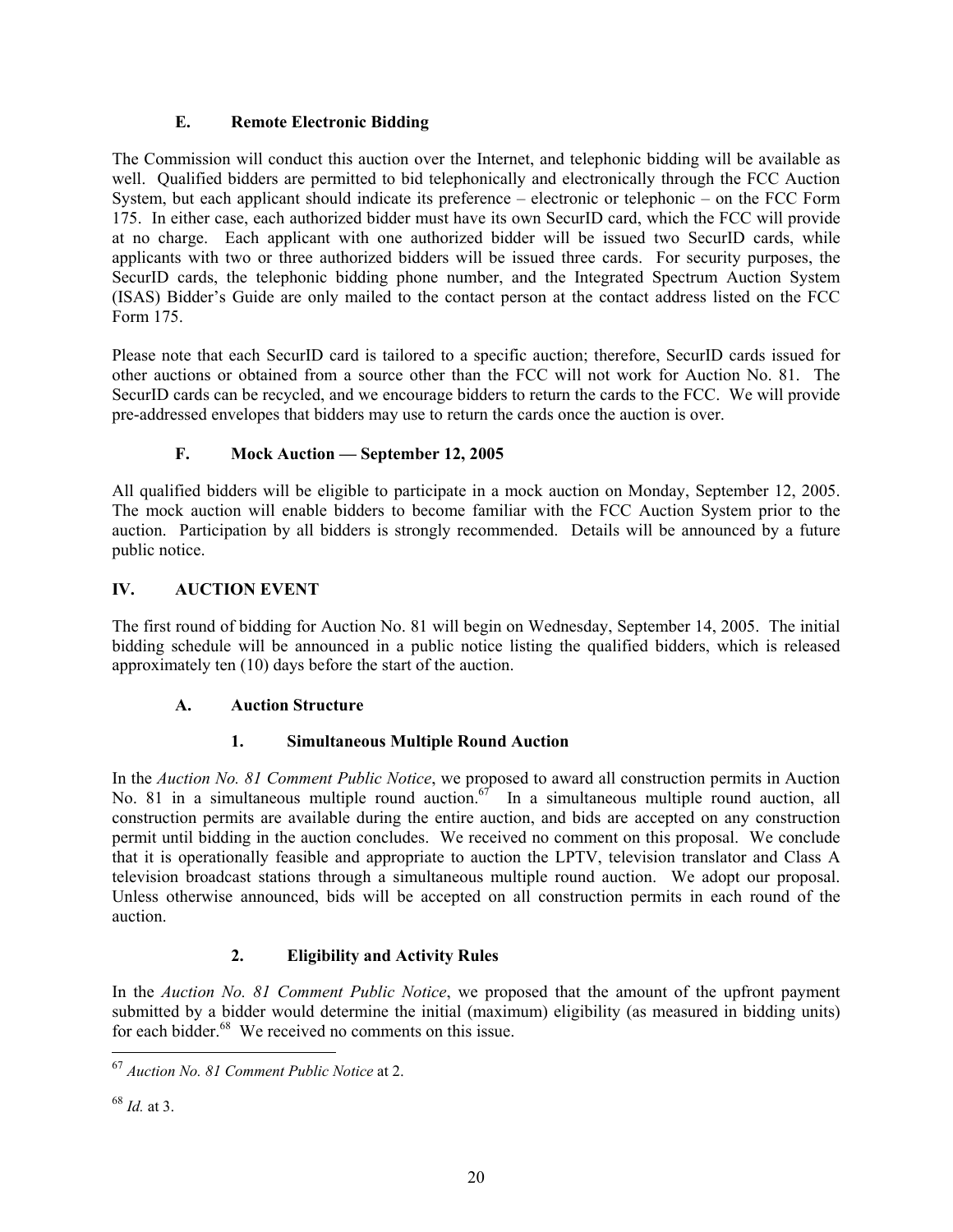For Auction No. 81 we adopt this proposal. The amount of the upfront payment submitted by a bidder determines initial bidding eligibility, which is the maximum number of bidding units on which a bidder may place bids. Note again that each construction permit is assigned a specific number of bidding units equal to the upfront payment listed in Attachment A of this public notice on a bidding unit per dollar basis. Bidding units for a given construction permit do not change as prices rise during the auction. A bidder's upfront payment is not attributed to specific construction permits. Rather, a bidder may place bids on any combination of construction permits as long as the total number of bidding units associated with those construction permits does not exceed its current eligibility. Eligibility cannot be increased during the auction; it can only remain the same or decrease. Thus, in calculating its upfront payment amount, an applicant must determine the maximum number of bidding units on which it may wish to bid and hold provisionally winning bids on in any single round, and submit an upfront payment amount covering that total number of bidding units. **The total upfront payment does not affect the total dollar amount a bidder may bid on any given construction permit.**

In order to ensure that the auction closes within a reasonable period of time, an activity rule requires bidders to bid actively throughout the auction, rather than wait until late in the auction before participating. Bidders in Auction No. 81 are required to be active on a specific percentage of their current bidding eligibility during each round of the auction.

A bidder's activity level in a round is the sum of the bidding units associated with construction permits on which the bidder is active. A bidder is considered active on a construction permit in the current round if it is either the provisionally winning bidder at the end of the previous bidding round and does not withdraw the provisionally winning bid in the current round, or if it submits a bid in the current round (*see* "Minimum Acceptable Bid Amounts and Bid Increment Amounts" in Section IV.B.3, *below*). The minimum required activity is expressed as a percentage of the bidder's current eligibility, and increases by stage as the auction progresses. Because these activity and bidding unit eligibility procedures have proven successful in maintaining the pace of previous auctions (as set forth under "Auction Stages" in Section IV.A.3 and "Stage Transitions" in Section IV.A.4, *below*), we adopt them for Auction No. 81.

### **3. Auction Stages**

In the *Auction No. 81 Comment Public Notice*, we proposed to conduct the auction in two stages and employ an activity rule. We further proposed that, in each round of Stage One, a bidder desiring to maintain its current bidding eligibility would be required to be active on construction permits representing at least 80 percent of its current bidding eligibility.<sup>69</sup> Finally, we proposed that in each round of Stage Two, a bidder desiring to maintain its current bidding eligibility would be required to be active on at least 95 percent of its current bidding eligibility. We received no comments on this proposal.

We adopt our proposals for the activity rules and auction stages. Below are the activity levels for each stage of the auction. The Bureaus reserves the discretion to further alter the activity percentages before and/or during bidding in the auction.

**Stage One:** During the first stage of the auction, a bidder desiring to maintain its current bidding eligibility will be required to be active on construction permits representing at least 80 percent of its current bidding eligibility in each bidding round. Failure to maintain the required activity level will result in a reduction in the bidder's bidding eligibility for the next round of bidding (unless an activity rule waiver is used). During Stage One, reduced eligibility for the next round will be calculated by

<sup>69</sup> *Id.* at 3-4.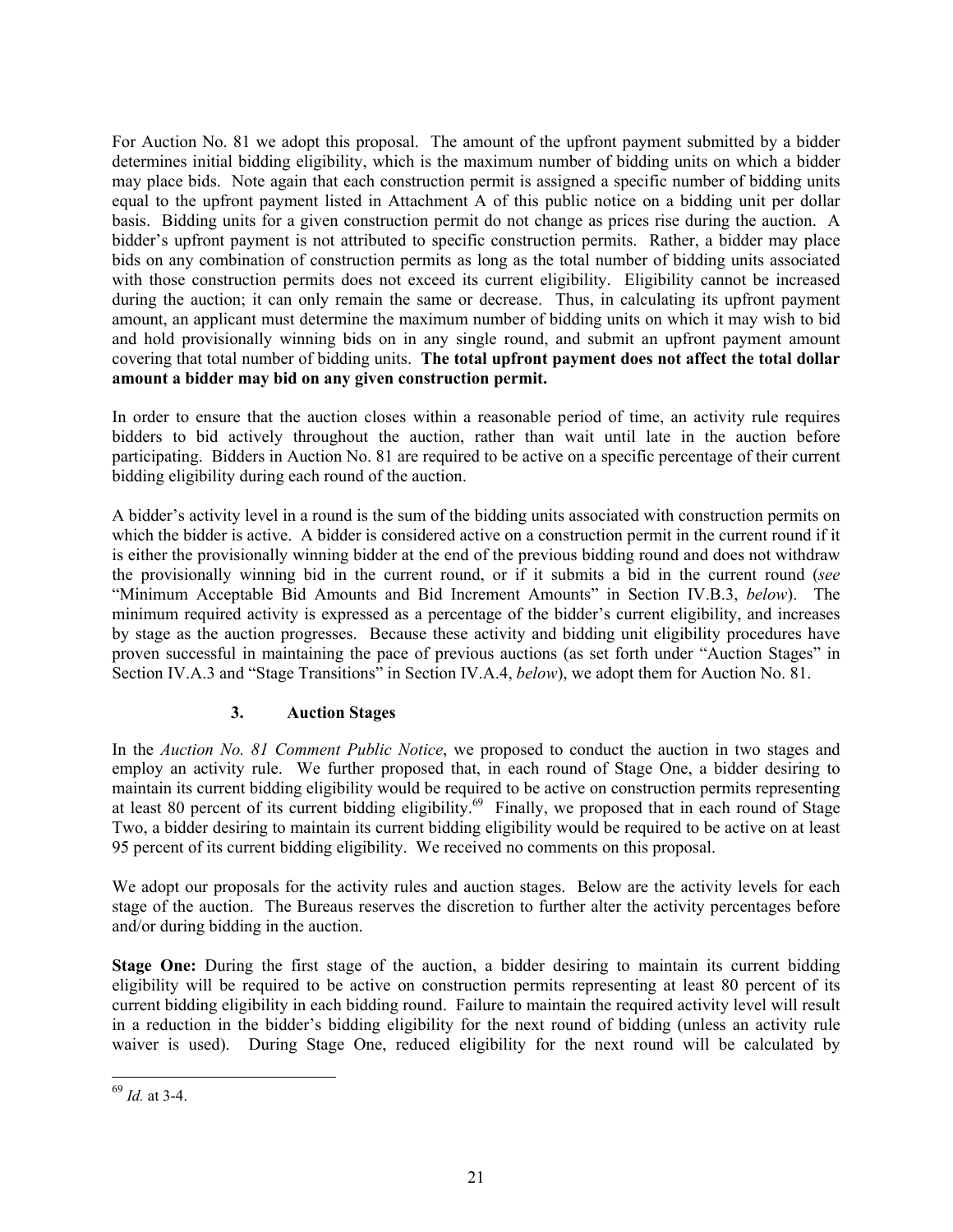multiplying the bidder's current round activity (the sum of bidding units of the bidder's provisionally winning bids and bids during the current round) by five-fourths (5/4).

**Stage Two:** During the second stage of the auction, a bidder desiring to maintain its current bidding eligibility is required to be active on 95 percent of its current bidding eligibility. Failure to maintain the required activity level will result in a reduction in the bidder's bidding eligibility for the next round of bidding (unless an activity rule waiver is used). During Stage Two, reduced eligibility for the next round will be calculated by multiplying the bidder's current round activity (the sum of bidding units of the bidder's provisionally winning bids and bids during the current round) by twenty-nineteenths (20/19).

**CAUTION**: Since activity requirements increase in Stage Two, bidders must carefully check their activity during the bidding period of the first round following a stage transition to ensure that they are meeting the increased activity requirement. This is especially critical for bidders that have provisionally winning bids and do not plan to submit new bids. In past auctions, some bidders have inadvertently lost bidding eligibility or used an activity rule waiver because they did not verify their activity status at stage transitions. Bidders may check their activity against the required activity level by either logging in to the FCC Auction System or by accessing the "Bidder Summaries" on the public results page.

Because the foregoing procedures for activity levels, bidding unit eligibility and auction stages have proven successful in maintaining proper pace in previous auctions, we adopt them for Auction No. 81.

#### **4. Stage Transitions**

In the *Auction No. 81 Comment Public Notice*, we proposed that the auction would generally advance to the next stage (*i.e.*, from Stage One to Stage Two) when the auction activity level, as measured by the percentage of bidding units receiving new provisionally winning bids, is approximately 20 percent or below for three consecutive rounds of bidding in Stage One. We further proposed that the Bureaus would retain the discretion to change stages unilaterally by announcement during the auction. We received no comments on this issue.

We adopt our proposal. Thus, the auction will start in Stage One and will generally advance to the next stage (*i.e.*, from Stage One to Stage Two) when, in each of three consecutive rounds of bidding, the provisionally winning bids have been placed on 20 percent or less of the construction permits being auctioned (as measured in bidding units). In addition, the Bureaus will retain the discretion to regulate the pace of the auction by announcement. As proposed in the *Auction No. 81 Comment Public Notice*, 70 this determination will be based on a variety of measures of bidder activity, including, but not limited to, the auction activity level, the percentages of construction permits (as measured in bidding units) on which there are new bids, $^{71}$  the number of new bids, and the percentage increase in revenue. We believe that these stage transition rules, having proven successful in prior auctions, are appropriate for use in Auction No. 81.

l <sup>70</sup> *Id*. at 3-4.

 $71$  When monitoring activity for determining when to change stages, we may consider the percentage of bidding units of the construction permits receiving new provisionally winning bids, excluding any FCC-held construction permits.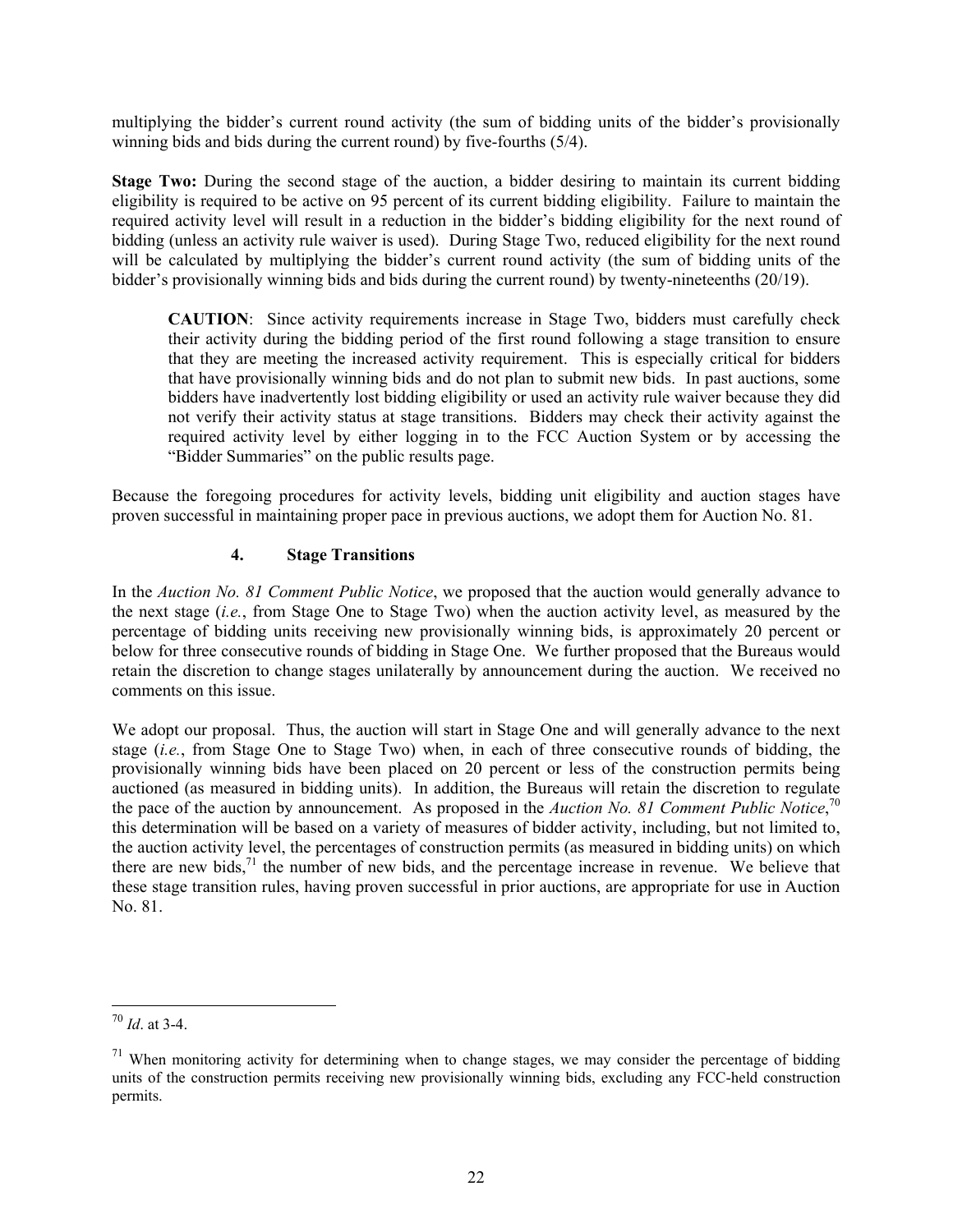#### **5. Activity Rule Waivers and Reducing Eligibility**

In the *Auction No. 81 Comment Public Notice*, we proposed that each bidder in the auction would be provided three activity rule waivers. Bidders may use an activity rule waiver in any round during the course of the auction.<sup> $\frac{7}{2}$ </sup> We received no comments on this issue.

Based upon our experience in previous auctions, we adopt our proposal that each bidder be provided three activity rule waivers. Bidders may use an activity rule waiver in any round during the course of the auction. Use of an activity rule waiver preserves the bidder's current bidding eligibility despite the bidder's activity in the current round being below the required minimum activity level. An activity rule waiver applies to an entire round of bidding and not to a particular construction permit. Activity rule waivers can be either applied proactively by the bidder (known as a "proactive waiver") or applied automatically by the FCC Auction System (known as an "automatic waiver") and are principally a mechanism for auction participants to avoid the loss of bidding eligibility in the event that exigent circumstances prevent them from placing a bid in a particular round. We are satisfied that our use of three waivers over the course of the auction provides a sufficient number of waivers and flexibility to the bidders, while safeguarding the integrity of the auction.

The FCC Auction System assumes that bidders with insufficient activity would prefer to apply an activity rule waiver (if available) rather than lose bidding eligibility. Therefore, the system will automatically apply a waiver at the end of any round where a bidder's activity level is below the minimum required unless: (1) there are no activity rule waivers available; or (2) the bidder overrides the automatic application of a waiver by reducing eligibility, thereby meeting the minimum requirements. If a bidder has no waivers remaining and does not satisfy the required activity level, the bidder's eligibility will be permanently reduced, possibly eliminating the bidder from further bidding in the auction.

A bidder with insufficient activity that wants to reduce its bidding eligibility rather than use an activity rule waiver must affirmatively override the automatic waiver mechanism during the bidding round by using the "reduce eligibility" function in the FCC Auction System. In this case, the bidder's eligibility is permanently reduced to bring the bidder into compliance with the activity rules as described in "Auction Stages" (*see* Section IV.A.3 *above*). Once eligibility has been reduced, a bidder will not be permitted to regain its lost bidding eligibility.

Finally, a bidder may apply an activity rule waiver proactively as a means to keep the auction open without placing a bid. If a bidder proactively applies an activity rule waiver (using the "apply waiver" function in the FCC Auction System) during a bidding round in which no bids or withdrawals are submitted, the auction will remain open and the bidder's eligibility will be preserved. However, an automatic waiver applied by the FCC Auction System in a round in which there are no new bids or withdrawals will not keep the auction open. The submission of a proactive waiver cannot occur after a bidder has submitted a bid in a round and will preclude a bidder from placing any bids later in that round. **Note: Applying a waiver is irreversible; once a proactive waiver is submitted that waiver cannot be unsubmitted, even if the round has not yet closed.** 

#### **6. Auction Stopping Rules**

For Auction No. 81, the Bureaus proposed to employ a simultaneous stopping rule approach.<sup>73</sup> The Bureaus also sought comment on a modified version of the simultaneous stopping rule. The modified

-

<sup>72</sup> *Auction No. 81 Comment Public Notice* at 4-5.

<sup>73</sup> *Id*. at 8-9.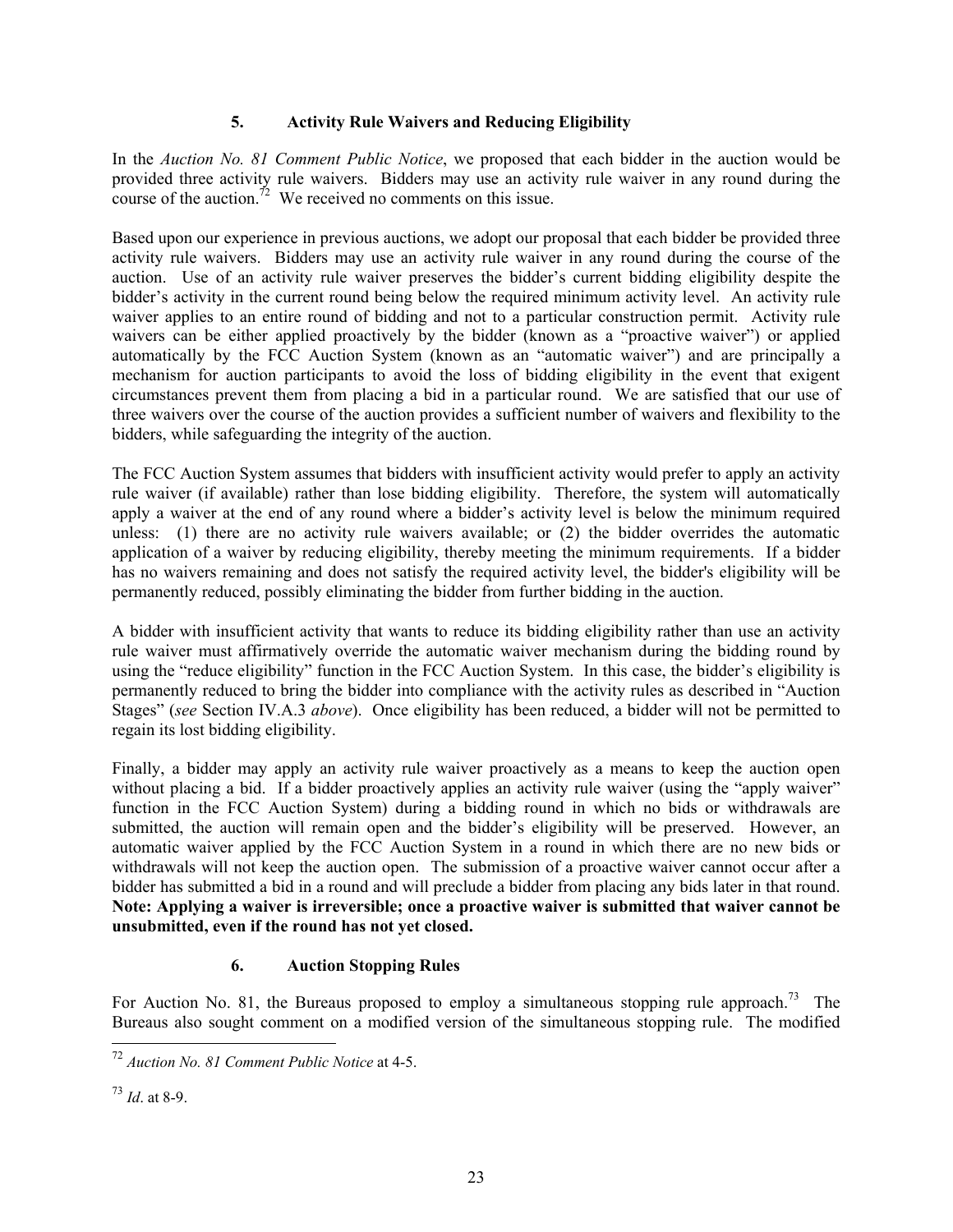version of the stopping rule would close the auction for all construction permits simultaneously after the first round in which no bidder applies a waiver, places a withdrawal, or submits any new bids on any construction permit on which it is not the provisionally winning bidder. Thus, absent any other bidding activity, a bidder placing a new bid on a construction permit for which it is the provisionally winning bidder would not keep the auction open under this modified stopping rule.

The Bureaus further proposed retaining the discretion to keep the auction open even if no new bids or proactive waivers are submitted and no previous provisionally winning bids are withdrawn in a round. In this event, the effect will be the same as if a bidder had applied a waiver. Thus, the activity rule will apply as usual, and a bidder with insufficient activity will either use an activity rule waiver (if it has any left) or lose bidding eligibility.

In addition, we proposed that the Bureaus reserve the right to declare that the auction will end after a specified number of additional rounds ("special stopping rule"). If the Bureaus invoke this special stopping rule, it will accept bids in the specified final round(s) and the auction will close.

We proposed to exercise this special stopping rule only in circumstances such as where the auction is proceeding very slowly, where there is minimal overall bidding activity or where it appears likely that the auction will not close within a reasonable period of time.<sup>74</sup> Before exercising this option, the Bureaus are likely to attempt to increase the pace of the auction by, for example, increasing the number of bidding rounds per day, and/or increasing the amount of the minimum bid increments for the limited number of construction permits where there is still a high level of bidding activity.

We received no comments concerning the auction stopping rules; therefore we adopt the above proposals. Auction No. 81 will begin under the simultaneous stopping rule approach, and the Bureaus will retain the discretion to invoke the other versions of the stopping rule. We believe that these stopping rules are most appropriate for Auction No. 81, because our experience in prior auctions demonstrates that the auction stopping rules balance the interests of administrative efficiency and maximum bidder participation.

#### **7. Auction Delay, Suspension, or Cancellation**

In the *Auction No. 81 Comment Public Notice*, we proposed that, by public notice or by announcement during the auction, the Bureaus may delay, suspend, or cancel the auction in the event of natural disaster, technical obstacle, evidence of an auction security breach, unlawful bidding activity, administrative or weather necessity, or for any other reason that affects the fair or competitive conduct of bidding.<sup>75</sup>

Because our approach to notification of delay during an auction has proven effective in resolving exigent circumstances in previous auctions, we adopt our proposed auction cancellation rules. By public notice or by announcement during the auction, the Bureaus may delay, suspend, or cancel the auction in the event of natural disaster, technical obstacle, evidence of an auction security breach, unlawful bidding activity, administrative or weather necessity, or for any other reason that affects the fair or competitive conduct of bidding. In such cases, the Bureaus, in their sole discretion, may elect to resume the auction starting from the beginning of the current round, resume the auction starting from some previous round, or cancel the auction in its entirety. Network interruption may cause the Bureaus to delay or suspend the auction. We emphasize that exercise of this authority is solely within the discretion of the Bureaus, and its use is not intended to be a substitute for situations in which bidders may wish to apply their activity rule waivers.

 $\overline{a}$ <sup>74</sup> *Id*. at 8-9.

<sup>75</sup> *Id.* at 5.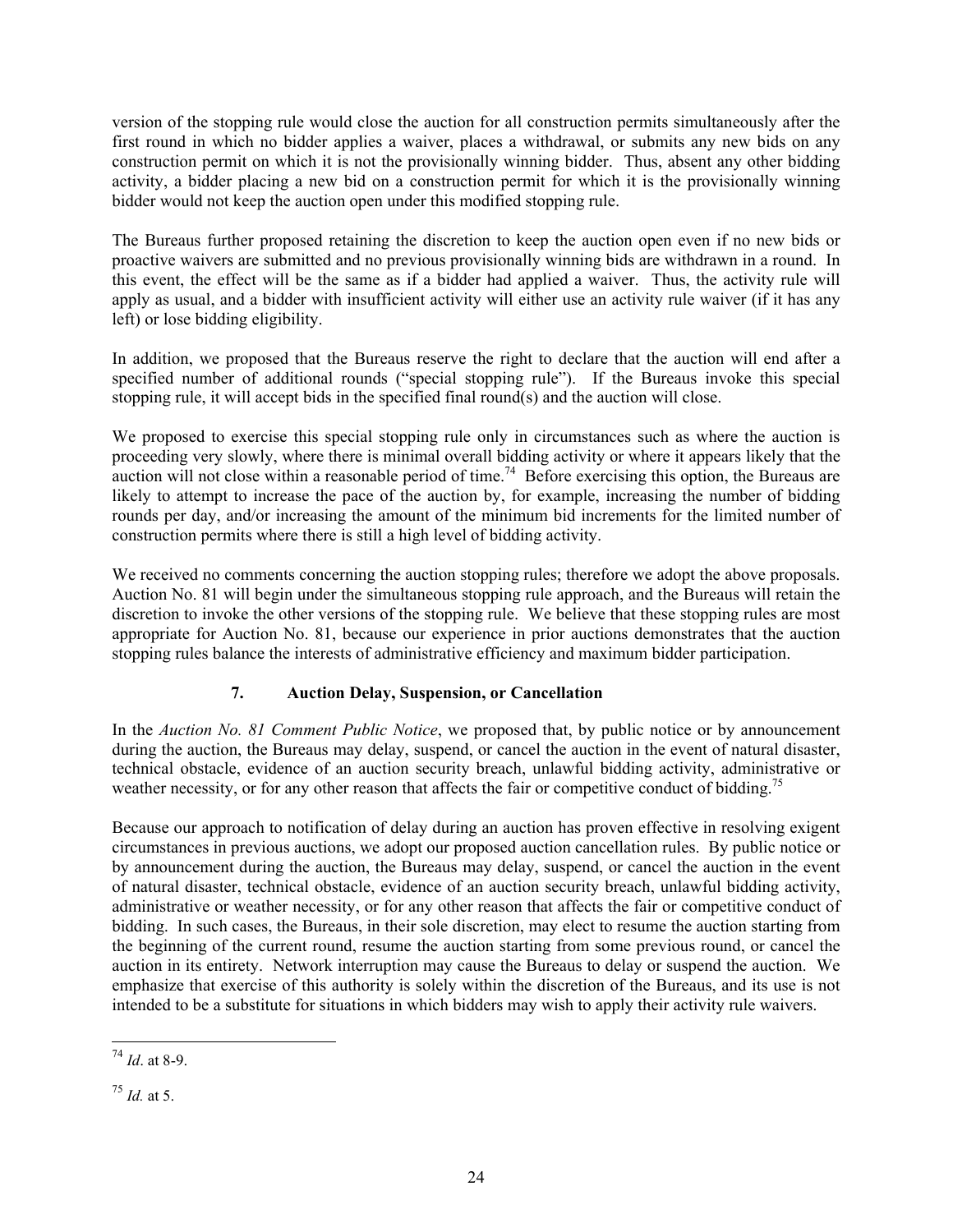#### **B. Bidding Procedures**

#### **1. Round Structure**

The initial schedule of bidding rounds will be announced in the public notice listing the qualified bidders, which is released approximately 10 days before the start of the auction. Each bidding round is followed by the release of round results. Multiple bidding rounds may be conducted in a given day. Details regarding round results formats and locations will also be included in the qualified bidders public notice.

The FCC has discretion to change the bidding schedule in order to foster an auction pace that reasonably balances speed with the bidders' need to study round results and adjust their bidding strategies. The Bureaus may increase or decrease the amount of time for the bidding rounds and review periods, or the number of rounds per day, depending upon the bidding activity level and other factors.

#### **2. Reserve Price or Minimum Opening Bid**

Section 309(j) of the Communications Act of 1934, as amended, calls upon the Commission to prescribe methods by which a reasonable reserve price will be required or a minimum opening bid established when applications for FCC licenses or construction permits are subject to auction (*i.e.*, because they are mutually exclusive), unless the Commission determines that a reserve price or minimum opening bid is not in the public interest.<sup>76</sup> Consistent with this mandate, the Commission directed the Bureaus to seek comment on the use of a minimum opening bid and/or reserve price prior to the start of each auction.<sup>77</sup> Among other factors, the Bureaus must consider the amount of spectrum being auctioned, levels of incumbency, the availability of technology to provide service, the size of the geographic service areas, the extent of interference with other spectrum bands, and any other relevant factors that could have an impact on the spectrum being auctioned.<sup>78</sup> The Commission concluded that the Bureaus should have the discretion to employ either or both of these mechanisms for future auctions.<sup>79</sup> This is consistent with policy applied in earlier spectrum auctions, including Closed Broadcast Auctions Nos. 25, 27, and 54, AM Broadcast Auction No. 32, and FM Broadcast Auction No. 37.

In the *Auction No. 81 Comment Public Notice*, the Bureaus proposed to establish minimum opening bids for Auction No. 81, reasoning that a minimum opening bid, successfully used in other broadcast auctions, is a valuable tool, effectively regulating the pace of the auction.<sup>80</sup> Specifically, a minimum opening bid was proposed for each MX group listed in Attachment A. The minimum opening bid amounts were determined by taking into account various factors relating to the efficiency of the auction and the potential value of the spectrum, including the type of service and class of facility offered, market size, population covered by the proposed LPTV, television translator or Class A television broadcast facility, industry cash flow data, and recent broadcast transactions. Based on our experience in using minimum opening bids in other auctions, we believe that minimum opening bids speed the course of the auction and ensure that

<sup>78</sup> *Id*.

1

<sup>79</sup> *Id*.

 $76$  47 U.S.C. § 309(j)(4)(F).

<sup>77</sup> *See Third Report and Order*, 13 FCC Rcd at 455-456 ¶ 141; *see also Broadcast First Report and Order,* 13 FCC Rcd at 15971 ¶ 134*.*

<sup>80</sup> *Auction No. 81 Comment Public Notice* at 5-6.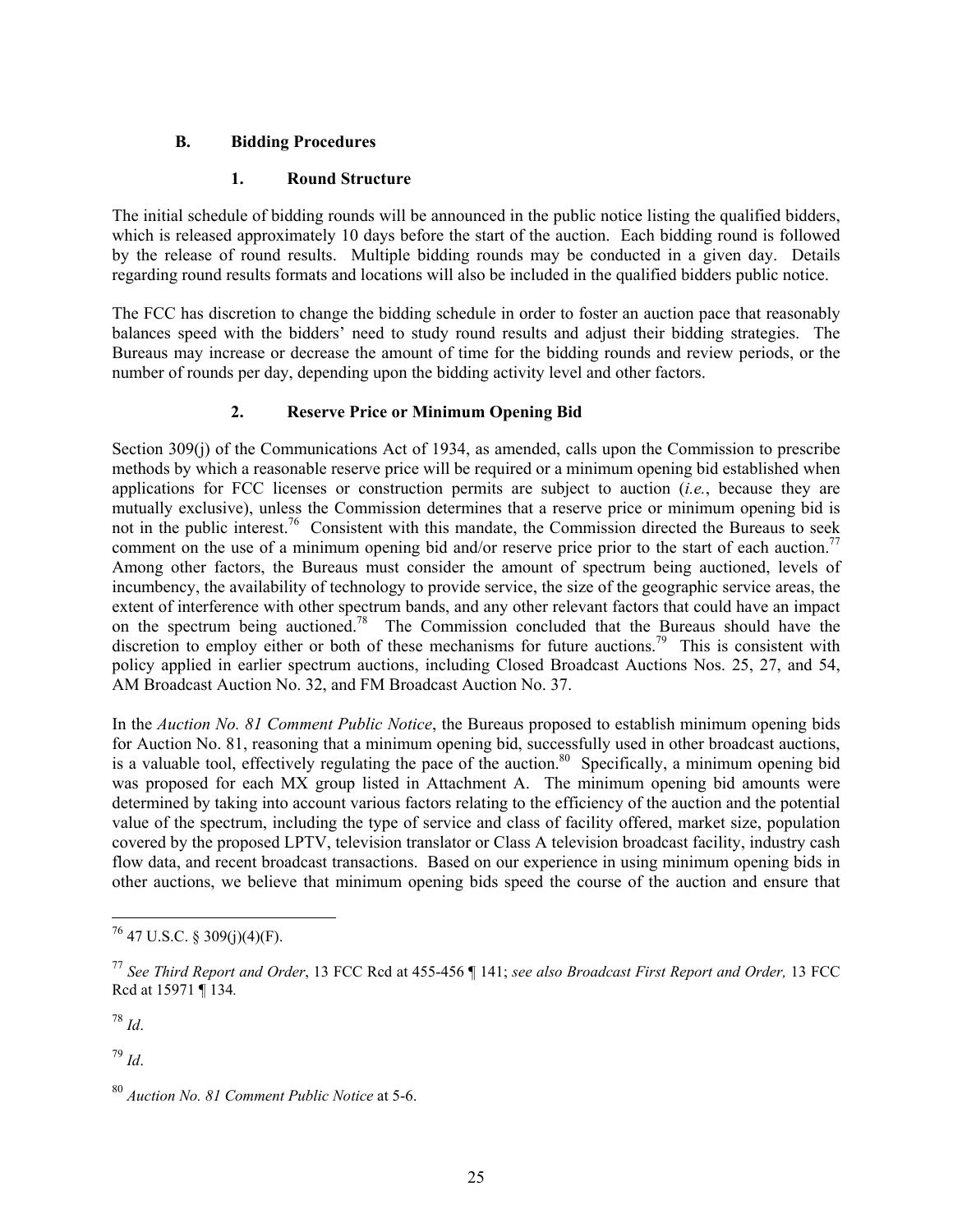valuable assets are not sold for nominal prices, without unduly interfering with the efficient awarding of construction permits. $81$ 

In the alternative, the Bureaus sought comment on whether, consistent with the Section 309(j), the public interest would be served by having no minimum opening bid or reserve price. $82$ 

We adopt our proposed minimum opening bids for Auction No. 81. The minimum opening bid amounts we adopt for Auction No. 81 are reducible at the discretion of the Bureaus. We emphasize, however, that such discretion will be exercised, if at all, sparingly and early in the auction, *i.e.*, before bidders lose all waivers and begin to lose substantial eligibility. During the course of the auction, the Bureaus will not entertain requests to reduce the minimum opening bid amount on specific construction permits.

The specific minimum opening bid amounts for each construction permit available in Auction No. 81 are specified in Attachment A of this public notice.

#### **3. Minimum Acceptable Bid Amounts and Bid Increment Amounts**

In the *Auction No. 81 Comment Public Notice*, we proposed to use a minimum acceptable bid increment of 10 percent. This means that the minimum acceptable bid amount for a construction permit will be approximately 10 percent greater than the provisionally winning bid amount for the construction permit. The minimum acceptable bid amount will be calculated by multiplying the provisionally winning bid amount times one plus the minimum acceptable bid percentage – *i*.*e.*, (provisionally winning bid amount)  $*$  (1.10). We will round the result using our standard rounding procedures.<sup>83</sup> We further proposed to retain the discretion to change the minimum acceptable bid amounts and bid increments amounts if it determines that circumstances so dictate.<sup>84</sup> We received no comment on this issue. We adopt our proposal and will begin the auction with a minimum acceptable bid percentage of 10%.

In each round, each eligible bidder will be able to place a bid on a particular construction permit for which it is designated in Attachment A of this public notice in any of nine different amounts.<sup>85</sup> The FCC Auction System will list the nine acceptable bid amounts for each construction permit. Until a bid has been placed on a construction permit, the minimum acceptable bid amount for that construction permit will be equal to its minimum opening bid amount.

The nine acceptable bid amounts for each construction permit consist of the minimum acceptable bid amount and eight other bid amounts based on the bid increment percentage. The first additional acceptable bid amount, above the minimum acceptable bid amount, equals the minimum acceptable bid amount times one plus the bid increment percentage, rounded  $-e.g.,$  if the bid increment percentage is 10 percent, then the next bid amount will equal (minimum acceptable bid amount) \* 1.10, rounded, the

-

<sup>81</sup> *See* 47 U.S.C. 309(j)(3)(C).

<sup>82</sup> *Auction No. 81 Comment Public Notice* at 5-6.

<sup>&</sup>lt;sup>83</sup> Results are rounded using our standard rounding procedure: results above \$10,000 are rounded to the nearest \$1,000; results below \$10,000 but above \$1,000 are rounded to the nearest \$100; and results below \$1,000 are rounded to the nearest \$10.

<sup>84</sup> *Auction No. 81 Comment Public Notice* at 6-7.

<sup>85</sup> Bidders must have sufficient eligibility to place a bid on the particular construction permit. *See supra* Section III.C.3, "Amount of Upfront Payment."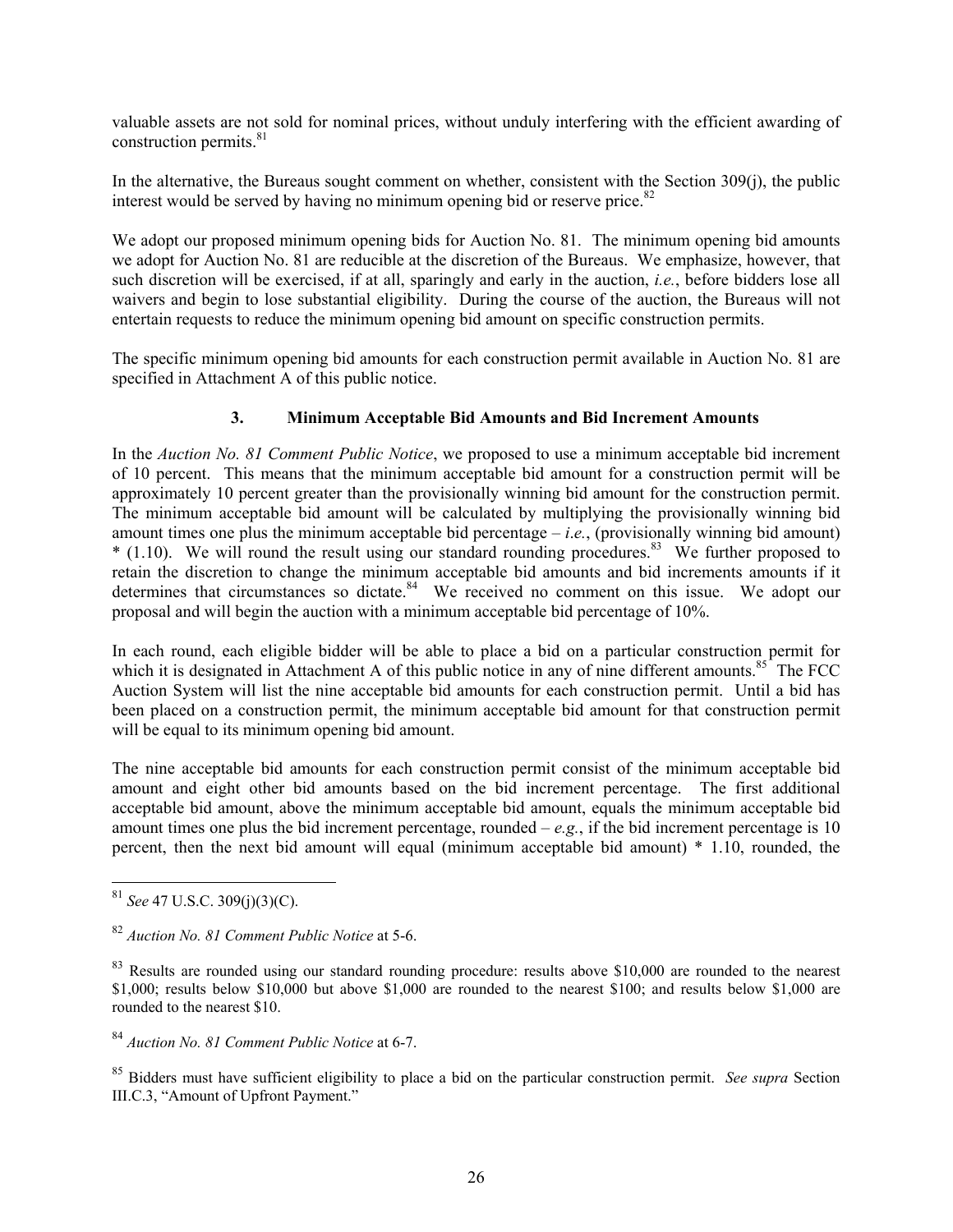second additional acceptable bid amount equals the minimum acceptable bid amount times one plus two times the bid increment percentage, rounded, or (minimum acceptable bid amount) \* 1.20, rounded; the third additional acceptable bid amount equals the minimum acceptable bid amount times one plus three times the bid increment percentage, rounded, or (minimum acceptable bid amount) \* 1.30, rounded, etc. We will begin the auction with a bid increment percentage of 10%. Note that the bid increment percentage need not be the same as the minimum acceptable bid percentage.

In the case of a construction permit for which the provisionally winning bid amount has been withdrawn,<sup>86</sup> the minimum acceptable bid amount will equal the amount of the second highest bid received for the construction permit, which may be less than, or equal to, in the case of tied bids, the amount of the withdrawn bid. The additional bid amounts above the minimum acceptable bid amount are calculated using the bid increment percentage as described in the previous paragraph.

The Bureaus retains the discretion to change the minimum acceptable bid amounts, the minimum acceptable bid percentage, and the bid increment percentage if it determines that circumstances so dictate. The Bureaus will do so by announcement in the FCC Auction System. The Bureaus may also use their discretion to adjust these amounts without prior notice if circumstances warrant.

### **4. Provisionally Winning Bids**

At the end of each bidding round, a provisionally winning bid amount will be determined based on the highest bid amount received for each construction permit. A high bid from a previous round is referred to as a "provisionally winning bid." A "provisionally winning bid" will remain the provisionally winning bid until there is a higher bid on the same construction permit at the close of a subsequent round. Bidders are reminded that the bidding units of provisionally winning bids are counted as activity for purposes of the activity rule.<sup>87</sup>

In the *Auction No. 81 Comment Public Notice*, the Bureaus proposed to use a random number generator to select a provisionally winning bid in the event of identical high bid amounts being submitted on a construction permit in a given round (*i.e.*, tied bids).<sup>88</sup> No comments were received on this proposal. Therefore, the Bureaus adopt their proposal. A Sybase® SQL pseudo-random number generator based on the L'Ecuyer algorithms will be used to assign a random number to each bid.<sup>89</sup> The tied bid having the highest random number will become the provisionally winning bid. Eligible bidders, including the provisionally winning bidder, will be able to submit a higher bid in a subsequent round. If no bidder submits a higher bid in subsequent rounds, the provisionally winning bid from the previous round will win the construction permit, unless that provisionally winning bid was withdrawn. If any bids are received on the construction permit in a subsequent round, the provisionally winning bid will once again be determined based on the highest bid amount received for the construction permit.

<sup>86</sup> *See infra* Section IV.B.6, "Bid Removal and Bid Withdrawal."

<sup>87</sup> *See supra* Section IV.A.2.

<sup>88</sup> *Auction No. 81 Comment Public Notice* at 7-8.

<sup>&</sup>lt;sup>89</sup> A description of the L'Ecuver algorithms can be found in L'Ecuver, P. (1999) "Good Parameters and Implementations for Combined Multiple Recursive Random Number Generators" *Operations Research* 47 (1), pp.159-164. A longer version of this paper and the C code for the algorithms can be found on the author's website at http://www.iro.umontreal.ca/~lecuyer/papers.html.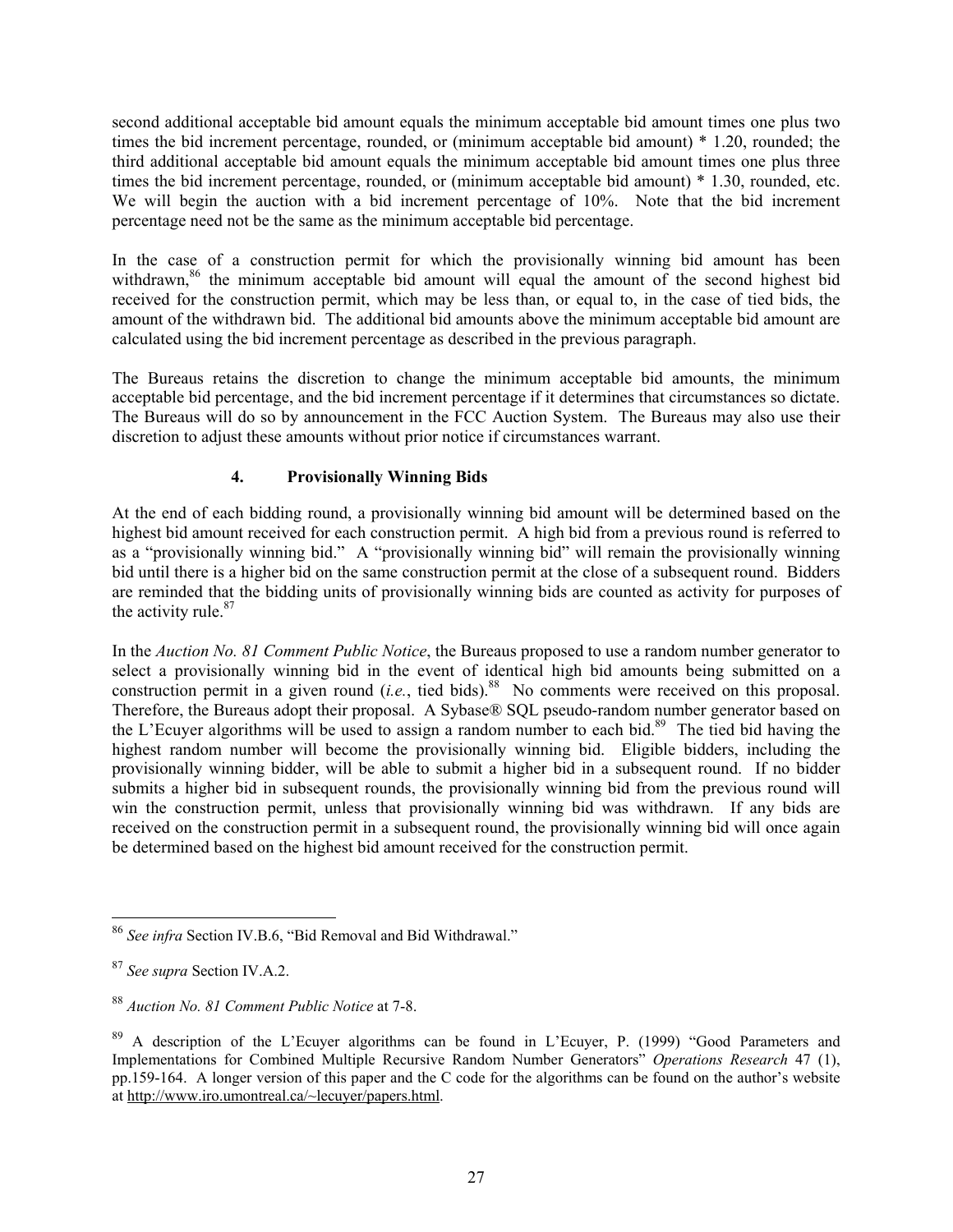#### **5. Bidding**

During a round, a bidder may submit bids for as many construction permits as it wishes (subject to its eligibility), withdraw provisionally winning bids from previous bidding rounds, remove bids placed in the same bidding round, or permanently reduce eligibility. Bidders also have the option of making multiple submissions and withdrawals in each round. If a bidder submits multiple bids for a single construction permit in the same round, the system takes the last bid entered as that bidder's bid for the round. Bidders should note that the bidding units associated with construction permits for which the bidder has removed or withdrawn its bid do not count towards the bidder's activity at the close of the round.

Please note that all bidding will take place remotely either through the FCC Auction System or by telephonic bidding. (Telephonic bid assistants are required to use a script when entering bids placed by telephone. Telephonic bidders are therefore reminded to allow sufficient time to bid by placing their calls well in advance of the close of a round. Normally, at least five to ten minutes are necessary to complete a telephonic bid submission). There will be no on-site bidding during Auction No. 81.

A qualified bidder's ability to bid on specific construction permits in the first round of the auction is determined by two factors: (1) the construction permits designated for that applicant in Attachment A of this public notice, and (2) the upfront payment amount deposited. The bid submission screens will allow bidders to submit bids on only those construction permits for which the bidder's engineering proposal is specified in the particular MX group as listed in the revised Attachment A of this public notice.

In order to access the bidding function of the FCC Auction System, bidders must be logged in during the bidding round using the password generated by the SecurID card and a personal identification number (PIN) created by the bidder. Bidders are strongly encouraged to print a "round summary" for each round after they have completed all of their activity for that round.

In each round, eligible bidders will be able to place bids on a given construction permit in any of nine different amounts.<sup>90</sup> For each construction permit, the FCC Auction System interface will list the nine acceptable bid amounts in a drop-down box. Bidders may use the drop-down box to select from among the nine bid amounts. The FCC Auction System also includes an "upload" function that allows bidders to upload text files containing bid information.

Until a bid has been placed on a construction permit, the minimum acceptable bid amount for that construction permit will be equal to its minimum opening bid amount. Once there is a provisionally winning bid on a construction permit, the FCC Auction System will calculate a minimum acceptable bid amount for that construction permit for the following round, as described in Section IV.B.3.

Finally, bidders are cautioned to select their bid amounts carefully because, as explained in the following section, bidders that withdraw a provisionally winning bid from a previous round, even if the bid was mistakenly or erroneously made, are subject to bid withdrawal payments.

#### **6. Bid Removal and Bid Withdrawal**

In the *Auction No. 81 Comment Public Notice*, the Commission proposed bid removal and bid withdrawal procedures.<sup>91</sup> With respect to bid withdrawals, the Commission proposed limiting each bidder to

<sup>90</sup> Bidders must have sufficient eligibility to place a bid on the particular construction permit. *See supra* Section III.C.3, "Amount of Upfront Payment."

<sup>91</sup> *Auction No. 81 Comment Public Notice* at 8.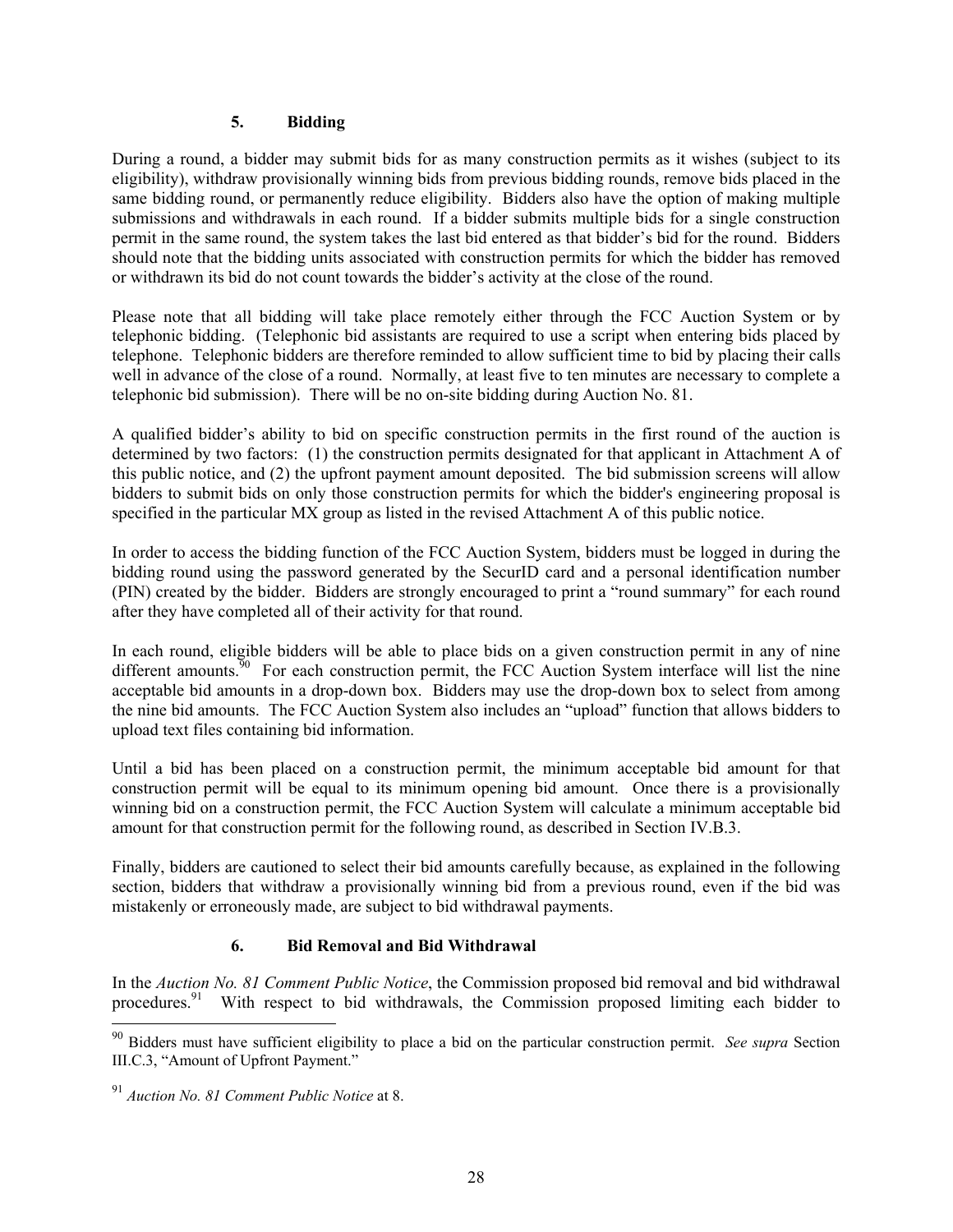withdrawals in no more than one round during the course of the auction. The round in which withdrawals are used would be at each bidder's discretion. We received no comments on this issue. These procedures will enhance bidder flexibility during the auction, and therefore we adopt them for Auction No. 81.

In previous auctions, we have detected bidder conduct that, arguably, may have constituted strategic bidding through the use of bid withdrawals. While we continue to recognize the important role that bid withdrawals play in an auction, *i.e.*, reducing risk associated with efforts to secure various construction permits in combination, we conclude that, for Auction No. 81, adoption of a limit on the use of withdrawals to one round per bidder is appropriate. By doing so we believe we strike a reasonable compromise that will allow bidders to use withdrawals. Our decision on this issue is based upon our experience in prior auctions, particularly the PCS D, E and F block, 800 MHz SMR, and FM Broadcast auctions, and is in no way a reflection of our view regarding the likelihood of any speculation or "gaming" in this auction.

The Bureaus will therefore limit the number of rounds in which bidders may place withdrawals to one round. The round will be at the bidder's discretion and there will be no limit on the number of bids that may be withdrawn in the round. Withdrawals during the auction will be subject to the bid withdrawal payments specified in 47 C.F.R.  $\S$  1.2104(g). Bidders should note that abuse of the Commission's bid withdrawal procedures could result in the denial of the ability to bid on a construction permit.

**Procedures.** Before the close of a bidding round, a bidder has the option of removing any bids placed in that round. By using the "remove bids" function in the FCC Auction System, a bidder may effectively "unsubmit" any bid placed within that round. A bidder removing a bid placed in the same round is not subject to withdrawal payments. Removing a bid will affect a bidder's activity for the round in which it is removed, *i.e.*, a bid that is removed does not count toward bidding activity.

Once a round closes, a bidder may no longer remove a bid. However, in one later round, a bidder may withdraw any provisionally winning bids from previous rounds using the "withdraw bids" function in the FCC Auction System (assuming that the bidder has not reached its withdrawal limit). A provisionally winning bidder that withdraws its provisionally winning bid from a previous round during the auction is subject to the bid withdrawal payments specified in 47 C.F.R. § 1.2104(g). **Note: Submitting a withdrawal is irreversible; once a withdrawal is submitted during a round, that withdrawal cannot be unsubmitted.** 

If a provisionally winning bid is withdrawn, the minimum acceptable bid amount will equal the amount of the second highest bid received for the construction permit, which may be less than, or in the case of tied bids, equal to, the amount of the withdrawn bid.<sup>92</sup> To set the additional bid amounts, the second highest bid amount also will be used in place of the provisionally winning bid in the formula used to calculate bid increment amounts. The Commission will serve as a "place holder" provisionally winning bidder on the construction permit until a new bid is submitted on that construction permit.

**Calculation.** Generally, the Commission imposes payments on bidders that withdraw high bids during the course of an auction.<sup>93</sup> If a bidder withdraws its bid and there is no higher bid in the same or subsequent auction(s), the bidder that withdrew its bid is responsible for the difference between its

 $92$  The Bureau retains the discretion to lower the minimum acceptable bid on such construction permits in the next round or in later rounds.

 $^{93}$  47 C.F.R.  $\$ \ 1.2104(g), 1.2109.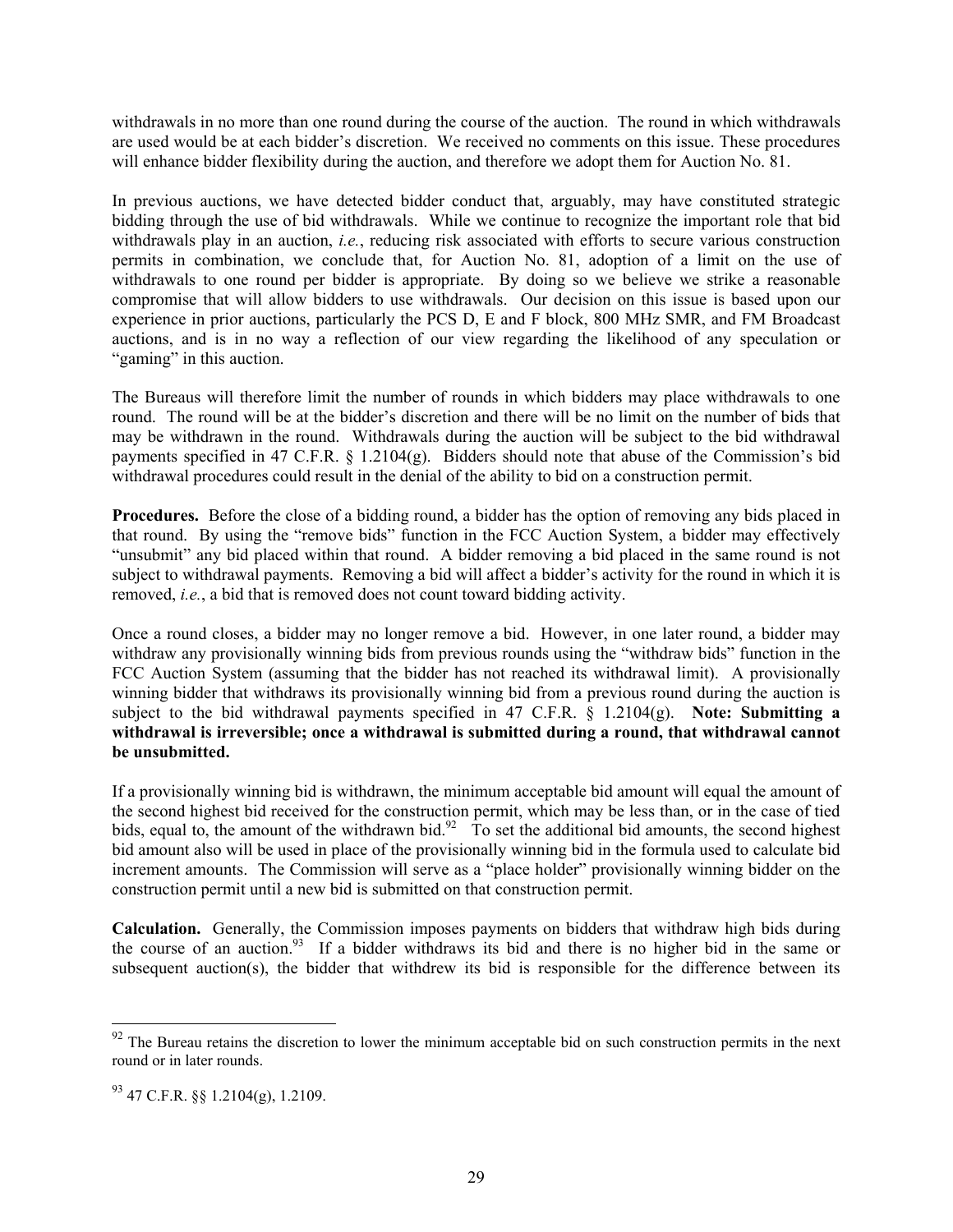withdrawn bid and the provisionally winning bid in the same or subsequent auction(s).<sup>94</sup> In the case of multiple bid withdrawals on a single construction permit, within the same or subsequent auctions(s), the payment for each bid withdrawal will be calculated based on the sequence of bid withdrawals and the amounts withdrawn. No withdrawal payment will be assessed for a withdrawn bid if either the subsequent winning bid or any of the intervening subsequent withdrawn bids, in either the same or subsequent auctions(s), equals or exceeds that withdrawn bid. Thus, a bidder that withdraws a bid will not be responsible for any withdrawal payments if there is a subsequent higher bid in the same or subsequent auction(s).<sup>95</sup> This policy allows bidders most efficiently to allocate their resources as well as to evaluate their bidding strategies and business plans during an auction while, at the same time, maintaining the integrity of the auction process. The Bureaus retain the discretion to scrutinize multiple bid withdrawals on a single construction permit for evidence of anti-competitive strategic behavior and take appropriate action when deemed necessary.

Section 1.2104 $(g)(1)$  of the rules specifies the payment obligations of a bidder that withdraws a high bid on a construction permit during the course of an auction, and provides for the assessment of interim bid withdrawal payments.<sup>96</sup> As amended, Section 1.2104(g)(1) provides that in instances in which bids have been withdrawn on a construction permit that is not won in the same auction, the Commission will assess an interim withdrawal payment equal to 3 percent of the amount of the withdrawn bids. The 3 percent interim payment will be applied toward any final bid withdrawal payment that will be assessed after subsequent auction of the construction permit. Assessing an interim bid withdrawal payment ensures that the Commission receives a minimal withdrawal payment pending assessment of any final withdrawal payment. Section 1.2104(g) provides specific examples showing application of the bid withdrawal payment rule.<sup>97</sup>

#### **7. Round Results**

Bids placed during a round will not be made public until the conclusion of that bidding period. After a round closes, the Bureaus will compile reports of all bids placed, bids withdrawn, current provisionally winning bids, new minimum acceptable bid amounts, and bidder eligibility status (bidding eligibility and activity rule waivers), and post the reports for public access. Reports reflecting bidders' identities for Auction No. 81 will be available before and during the auction. Thus, bidders will know in advance of this auction the identities of the bidders against which they are bidding.

#### **8. Auction Announcements**

The FCC will use auction announcements to announce items such as schedule changes and stage transitions. All FCC auction announcements will be available by clicking a link in the FCC Auction System.

-

 $94$  The payment will equal the lower of: (1) the difference between the net withdrawn bid and the subsequent net winning bid; or (2) the difference between the gross withdrawn bid and the subsequent gross winning bid. *See* 47 C.F.R.  $\S$  1.2104(g)(1).

<sup>&</sup>lt;sup>95</sup> See following paragraph for discussion of interim bid withdrawal payments.

<sup>96 47</sup> C.F.R. § 1.2104(g)(1); *see Fifth Report and Order*, 15 FCC Rcd at 15302 ¶ 15.

 $^{97}$  47 C.F.R. § 1.2104(g).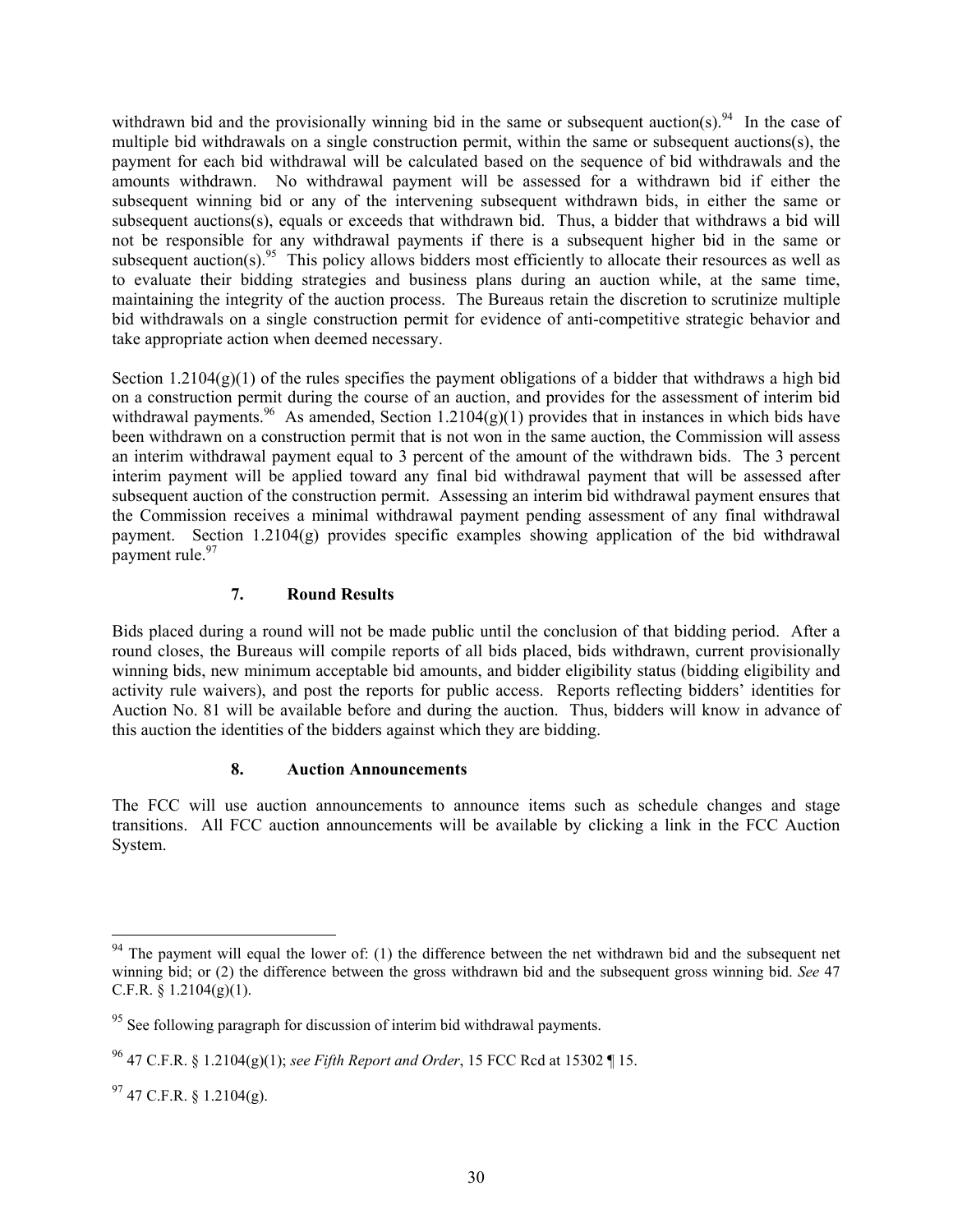#### **V. POST-AUCTION PROCEDURES**

#### **A. Down Payments and Withdrawn Bid Payments**

After bidding has ended, the Commission will issue a public notice declaring the auction closed and identifying winning bidders, down payments, final payments, and any withdrawn bid payments due.

Within ten business days after release of the auction closing notice, each winning bidder must submit sufficient funds (in addition to its upfront payment) to bring its total amount of money on deposit with the Commission for Auction No. 81 to 20 percent of the net amount of its winning bids (gross bids less any applicable new entrant bidding credits). In addition, by the same deadline, all bidders must pay any bid withdrawal payments due under 47 C.F.R. § 1.2104(g), as discussed in "Bid Removal and Bid Withdrawal," Section IV.B.6. (Upfront payments are applied first to satisfy any withdrawn bid liability, before being applied toward down payments.)

#### **B. Final Payments**

If a winning bidder's long-form application is uncontested, after the termination of the pleading cycle for petitions to deny, the Commission will issue a public notice announcing that it is prepared to grant the winning bidder's long-form application.<sup>98</sup> If a petition to deny is filed within the pleading cycle for petitions to deny, and if the petition to deny is dismissed or denied, the Commission will issue a public notice announcing that it is prepared to grant the winning bidder's long-form application promptly after the Media Bureau disposes of any such petition to deny and is otherwise satisfied that the applicant is qualified to hold the specified construction permit.<sup>99</sup> Within ten (10) business days after the date of the release of the public notice announcing that the Commission is prepared to grant a winning bidder's longform application, each winning bidder will be required to submit the balance of the net amount of its winning bids (gross bids less any applicable new entrant bidding credits).<sup>100</sup> Broadcast construction permits will be granted only after the full and timely payment of winning bids and any applicable late fees, in accordance with 47 C.F.R. § 1.2109(a).

#### **C. Long-Form Application**

Within thirty business days after release of the auction closing notice, winning bidders must electronically submit a properly completed FCC Form 346 or FCC Form 301-CA, as appropriate, for each construction permit won through Auction No. 81. Winning bidders claiming new entrant status must include an exhibit demonstrating their eligibility for the bidding credit.<sup>101</sup> Further filing instructions will be provided to auction winners at the close of the auction.<sup>102</sup>

l

<sup>101</sup> *See* 47 C.F.R. §§ 1.2109(a); 73.3573(f)(5)(ii); 73.5006(d).

<sup>98</sup> *See* 47 C.F.R. § 73.5006.

<sup>99</sup> *See* 47 C.F.R. § 73.5006(d).

<sup>&</sup>lt;sup>100</sup> 47 C.F.R. §§ 1.2109. The Wireless Telecommunications Bureau now employs for wireless service auctions a final payment deadline which is different from the final payment deadline employed in Auction No. 81. *See e.g.,* Auction of Licenses in the Multichannel Video Distribution and Data Service Rescheduled for January 14, 2004, Notice and Filing Requirements, Minimum Opening Bids, Upfront Payments and Other Auction Procedures, *Public Notice*, 18 FCC Rcd 17553, 17588 (Wireless Telecom. Bur. 2003).

<sup>102</sup> *See* 47 C.F.R. §§ 1.2112(b) and 73.5005.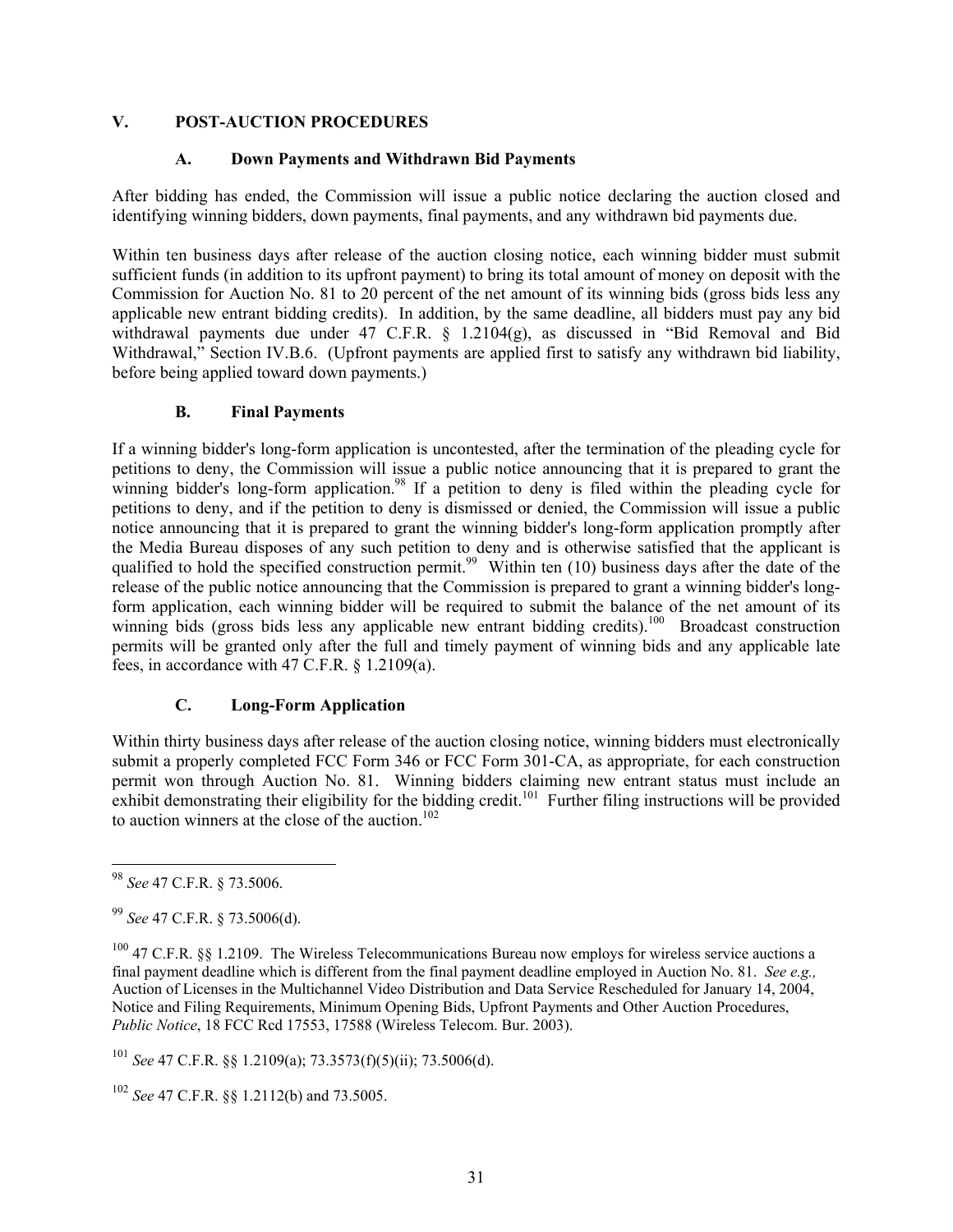#### **D. Default and Disqualification**

Any high bidder that defaults or is disqualified after the close of the auction (*i.e.*, fails to remit the required down payment within the prescribed period of time, fails to submit a timely long-form application, fails to make full payment, or is otherwise disqualified) will be subject to the payments described in 47 C.F.R. §  $1.2104(g)(2)$ .<sup>103</sup> In such event the Commission may re-auction the construction permit or offer it to the next highest bidder (in descending order) at its final bid.104 In addition, if a default or disqualification involves gross misconduct, misrepresentation, or bad faith by an applicant, the Commission has the discretion to declare the applicant and its principals ineligible to bid in future auctions, and may take any other action that it deems necessary, including institution of proceedings to revoke any existing licenses or construction permits held by the applicant.<sup>105</sup>

#### **E. Refund of Remaining Upfront Payment Balance**

All applicants that submit upfront payments but are not winning bidders for a construction permit in Auction No. 81 may be entitled to a refund of their remaining upfront payment balance after the conclusion of the auction. No refund will be made unless there are excess funds on deposit from the applicant after any applicable bid withdrawal payments have been paid. All refunds will be returned to the payer of record, as identified on the FCC Form 159, unless the payer submits written authorization instructing otherwise.

Bidders that drop out of the auction completely may be eligible for a refund of their upfront payments before the close of the auction. Qualified bidders that have exhausted all of their activity rule waivers, have no remaining bidding eligibility, and have not withdrawn a provisionally winning bid during the auction must submit a written refund request. If you have completed the refund instructions electronically, then only a written request for the refund is necessary. If not, the request must also include wire transfer instructions and FCC Registration Number (FRN). Send refund requests to:

> Federal Communications Commission Financial Operations Center Auctions Accounting Group Gail Glasser 445 12th Street, SW, Room 1-C864 Washington, DC 20554

Bidders are encouraged to file their refund information electronically using the **Refund Information** icon in the FCC Form 175, but bidders can also fax their information to the Auctions Accounting Group at (202) 418-2843. Once the information has been approved, a refund will be sent to the payer of record, as identified on the FCC Form 159.

> NOTE: Refund processing generally takes up to two weeks to complete. Bidders with questions about refunds should contact Gail Glasser at (202) 418-0578.

-

<sup>103</sup> *See Abundant Life, Inc.*, 17 FCC Rcd 4006 (2002); *Winstar Broadcasting Corp.*, 17 FCC Rcd 6126 (2002); *Delta Radio, Inc.*, 18 FCC Rcd 16889 (2003).

<sup>104</sup> *See* 47 C.F.R. § 1.2109(b) and (c).

 $105$  47 C.F.R. § 1.2109(d).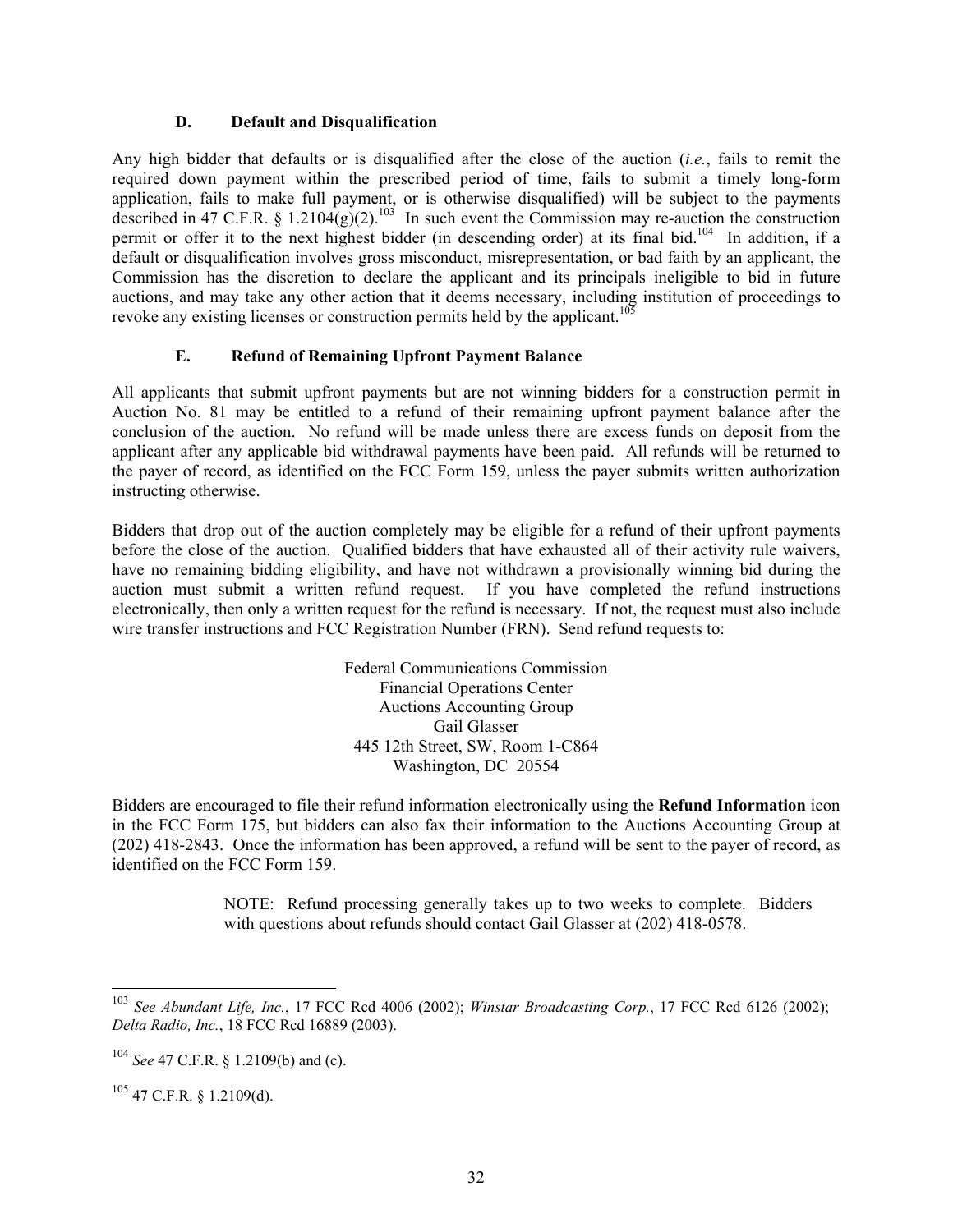#### **Media Contact:**

For press inquiries: Lauren Patrich at (202) 418-7944

#### **Video Division, Media Bureau:**

For service rule questions: Shaun Maher or Hossein Hashemzadeh at (202) 418-1600

#### **Auctions and Spectrum Access Division, Wireless Telecommunications Bureau:**

For legal questions: Lynne Milne at (202) 418-0660 For general auction questions: Jeff Crooks at (202) 418-0660 or Linda Sanderson at (717) 338-2888

To request materials in accessible formats (Braille, large print, electronic files, audio format) for people with disabilities, send an e-mail to  $fcc504@$  fcc.gov or call the Consumer and Governmental Affairs Bureau at (202) 418-0530 or (202) 418-0432 (TTY).

- FCC -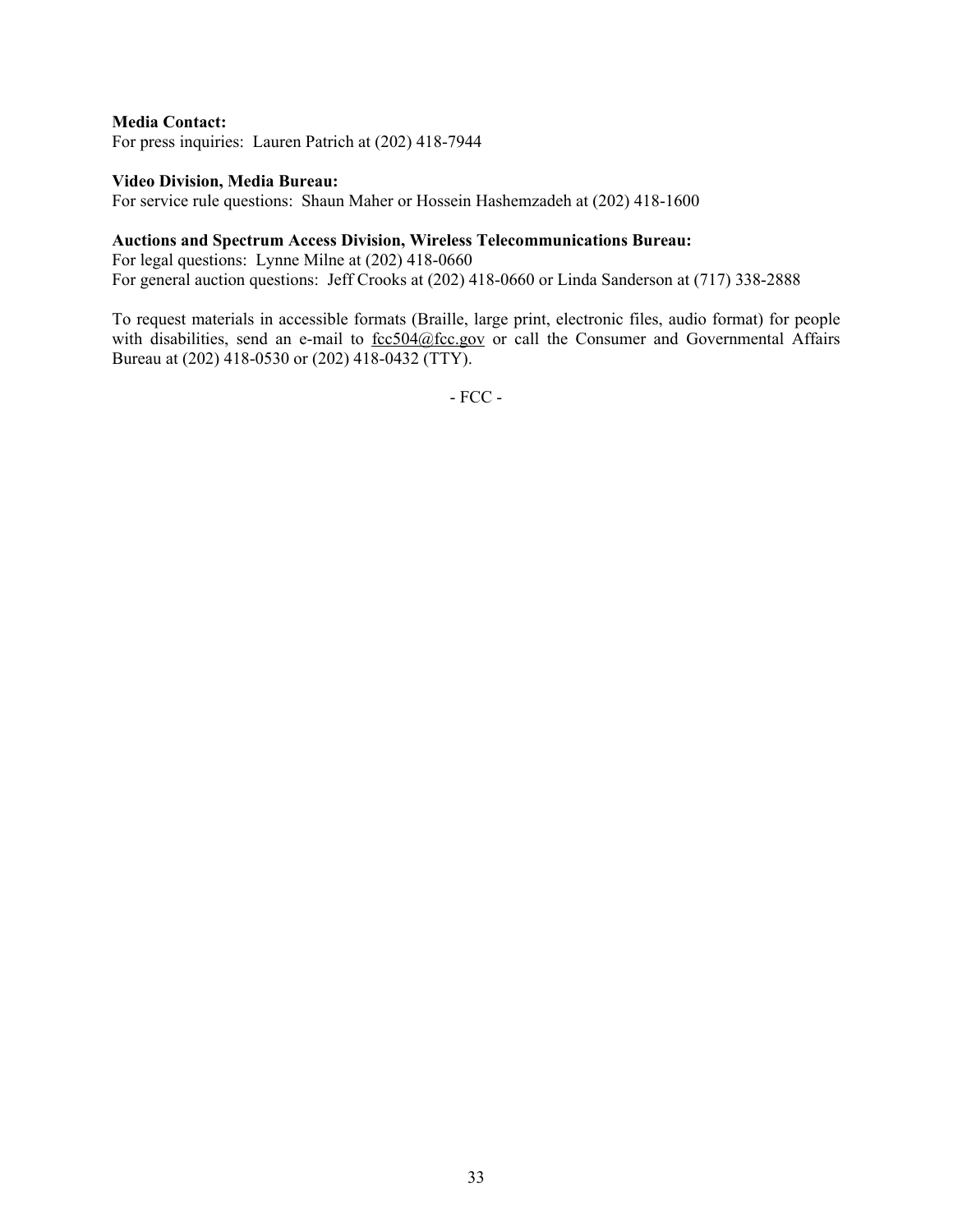## **VI. ATTACHMENT A**

This page was intentionally inserted as a placeholder for Attachment A, which is available as a separate file in Microsoft® Excel format.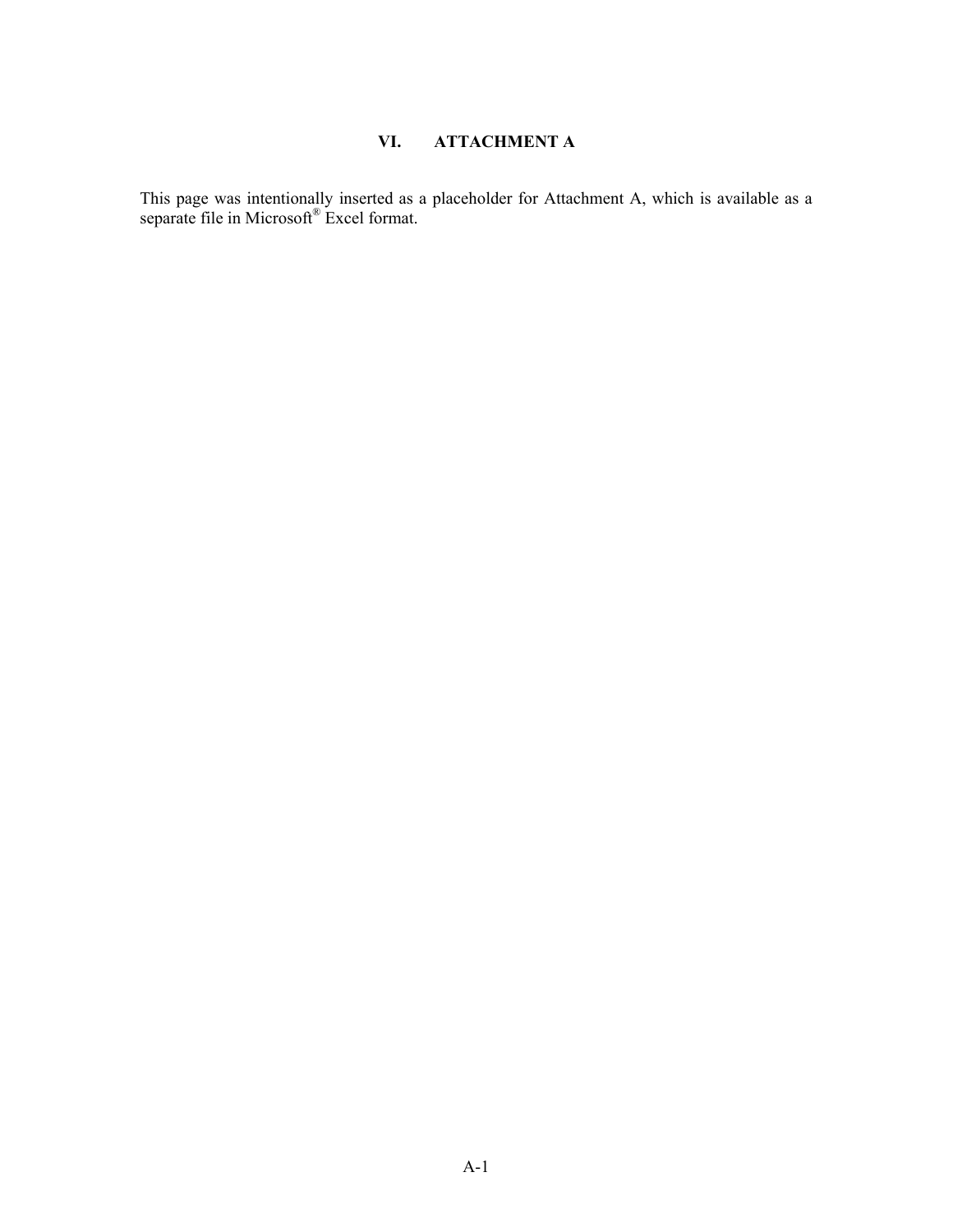#### **VII. ATTACHMENT B**

#### **FCC AUCTION SEMINAR REGISTRATION FORM**

#### **Auction No. 81**

The FCC will sponsor a one-day seminar for Auction No. 81 applicants. The seminar is free of charge and will provide information about pre-auction procedures, service and auction rules, conduct of the auction, and the FCC Auction System.

Representatives from each company may attend on a reservation basis, first-come first-served until room capacity is filled. The seminar will be held:

> Friday, June 24, 2005 Federal Communications Commission 445 12th Street, SW Washington, DC 20554 Registration 9:30 a.m. - 10:00 a.m. Seminar 10:00 a.m. - 2:00 p.m. If hotel accommodations are needed Please contact (888) 225-5322 (option #2) for a list of hotels in the area. \*\*\*\*\*\*\*\*\*\*\*\*\*\*\*\*\*\*\*\*\*\*\*\*\*\*\*\*\*\*\*\*\*\*

> > To register, complete the form below and return no later than Tuesday, June 21, 2005, by fax to:

FCC Auction 81 Auctions and Spectrum Access Division 1270 Fairfield Road Gettysburg, PA 17325-7245

FAX: (717) 338-2850 Phone: (717) 338-2888  $\mathcal{L}_\text{max}$  and the contract of the contract of the contract of the contract of the contract of the contract of the contract of the contract of the contract of the contract of the contract of the contract of the contrac

I/We will attend the Auction No. 81 Seminar, scheduled for Friday, June 24, 2005.

| Name of attendee:                                                                                                               |                                                                  |
|---------------------------------------------------------------------------------------------------------------------------------|------------------------------------------------------------------|
| Name of attendee:                                                                                                               |                                                                  |
|                                                                                                                                 |                                                                  |
|                                                                                                                                 |                                                                  |
| Phone:<br><u> 1989 - Johann Barn, mars ann an t-Amhain an t-Amhain an t-Amhain an t-Amhain an t-Amhain an t-Amhain an t-Amh</u> | Fax:<br><u> 1980 - Jan Stein Berlin, Amerikaansk politiker (</u> |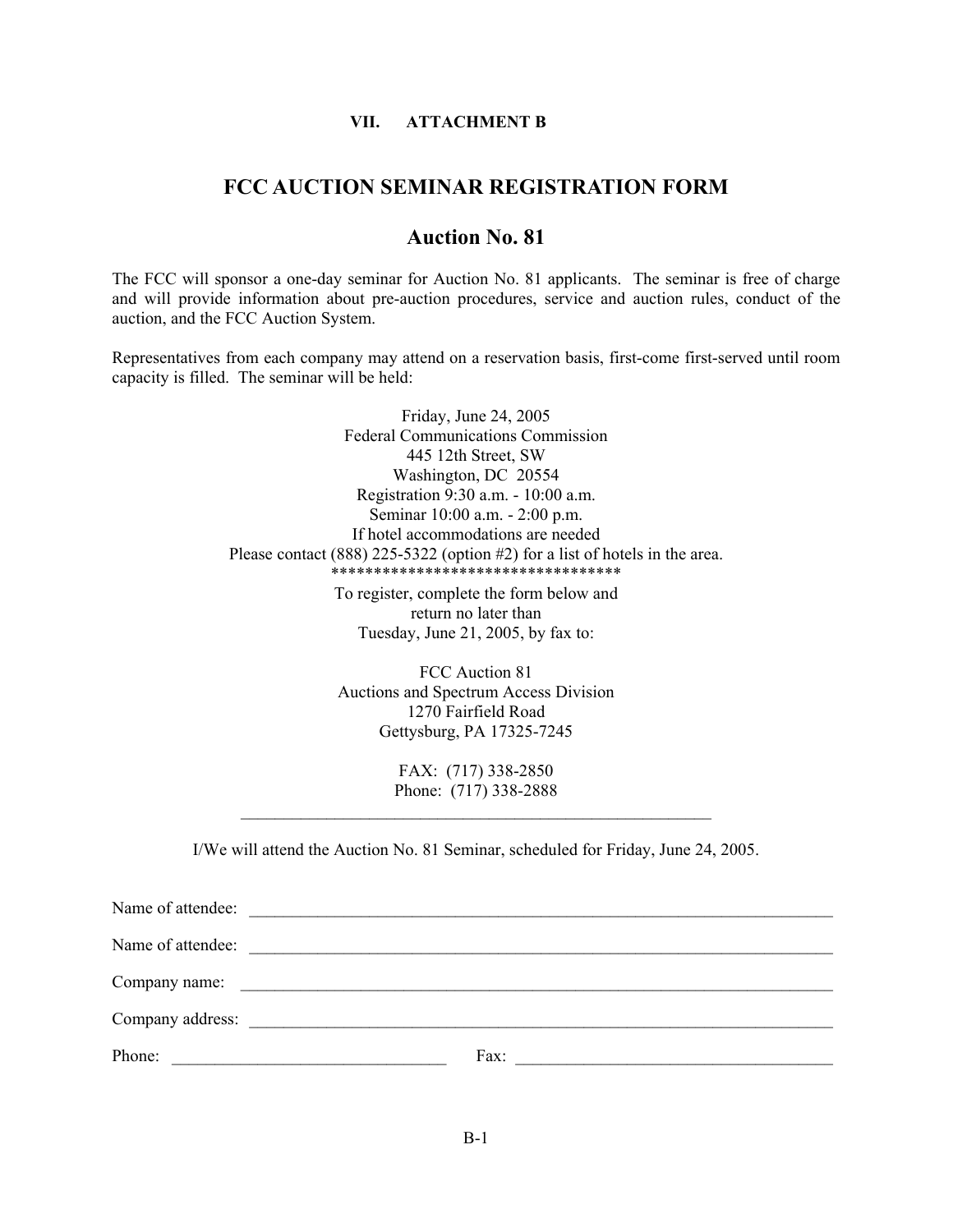#### **VIII. ATTACHMENT C**

# **ELECTRONIC REVIEW AND UPDATING OF THE FCC FORM 175**

Applicants seeking construction permits available in Auction No. 81 filed electronic FCC Form 175, the short-form application to participate in Commission auctions, prior to the August 4, 2000 filing deadline. Since August 4, 2000, the Commission has revised rules applicable to applicants to participate in Commission auctions, as well as the format of FCC Form 175. Information applicants previously submitted in FCC Form 175 that remains relevant under current rules will be displayed in the new format of FCC Form 175, to the extent feasible.

Given changes since August 4, 2000, all applicants will need to provide some additional information in Form 175 to comply with current Commission rules; all applicants should review Form 175 to assure that all relevant information is provided; and some applicants may need to update information previously submitted to keep their FCC Form 175's accurate and complete. To accommodate these needs, the Commission will open a remedial filing window to allow applicants to provide required new information in FCC Form 175 and to review, update, and confirm previously submitted information.

Applicants may review the information previously submitted, now displayed in the new format of the FCC Form 175, to the extent feasible, and remedy any insufficiencies in the information provided, beginning noon ET, June 24, 2005, and until 6:00 p.m. ET, July 8, 2005. **Note: Applicants should not include their Taxpayer Identification Number (TIN) or other sensitive information on any exhibit or attachment to be uploaded.** Contents of exhibits or attachments become available for public access upon release of the public notice concerning the status of the Auction No. 81 applications.

Applicants are reminded that all information required in connection with applications to participate in spectrum auctions is necessary to determine the applicants' qualifications, and as such will be available for public inspection. If necessary, applicants may request that information submitted not be made routinely available for public inspection following the procedures established in 47 C.F.R. § 0.459. Pursuant to Section 0.459(a), such requests must be included as an attachment to the FCC Form 175 and identify the information to which the request applies. Because the required information bears on applicants' qualifications, confidentiality requests will not be routinely granted.

#### **New Information**

Pursuant to current Commission rules, all applicants now must submit a statement, under penalty of perjury, regarding whether they, their affiliates, their controlling interests, and any affiliates of their controlling interests have ever been in default on any Commission license or have ever been delinquent on any non-tax debt owed to any Federal agency.<sup>106</sup> Applicants associated with a relevant entity that has been in default or delinquent may participate in an auction, if otherwise qualified. However, such applicants must submit an upfront payment equal to 50 percent more than otherwise required.<sup>107</sup>

The new format of FCC Form 175 provides a screen where the applicant must select a statement describing the status of the applicant and related entities regarding former defaults and delinquencies. In

<sup>106</sup> *See* 47 C.F.R. § 1.2105(a)(2)(xi).

<sup>107</sup> *See* 47 C.F.R. § 1.2106(a).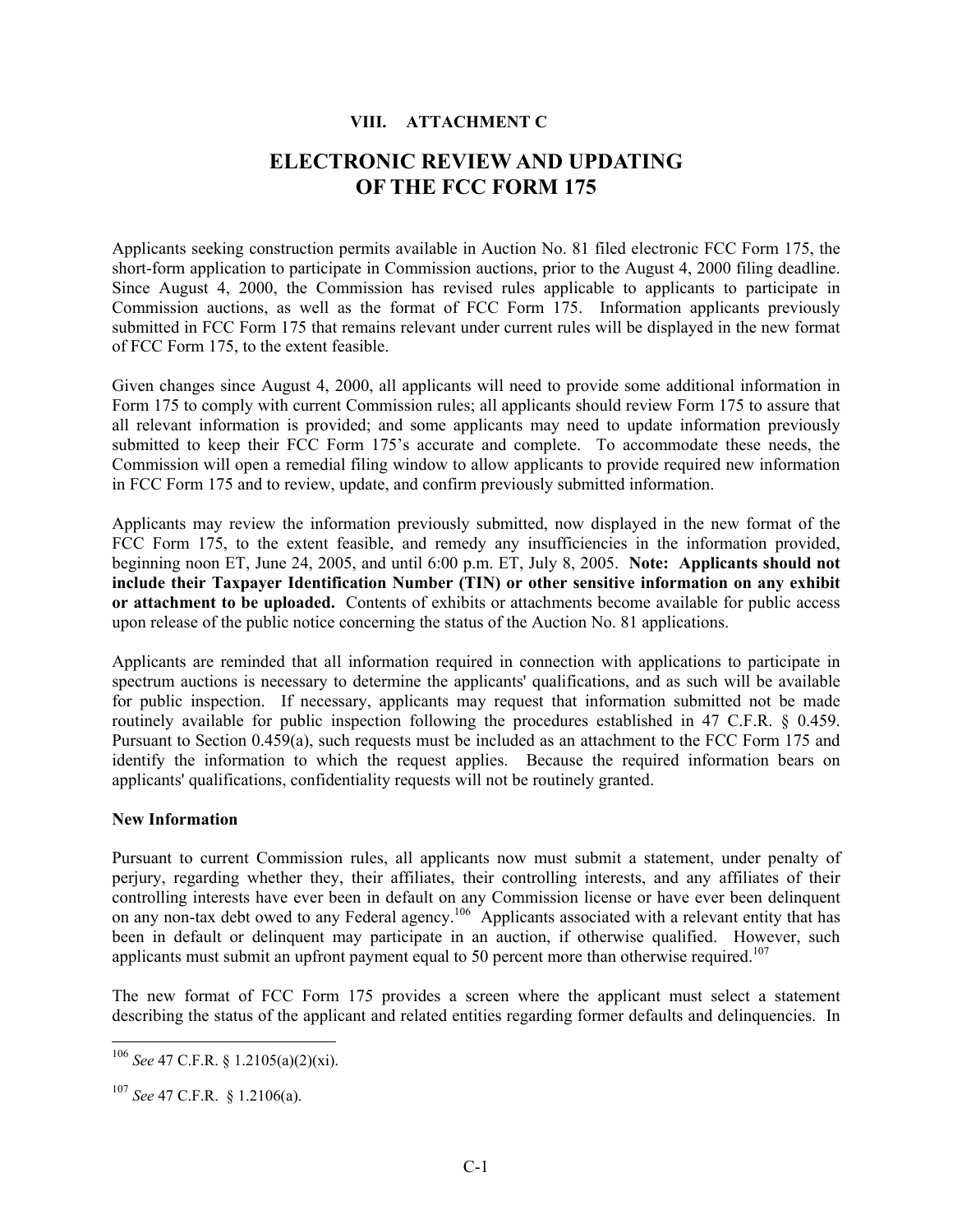addition, because the statement must be made under penalty of perjury, applicants must submit an attachment identifying the party responsible for making the statement on behalf of the applicant. The party may be the same party that certified the FCC Form 175 when previously submitted. (Section 5, Attaching Additional Information, describes how to add and submit an attachment.)

#### **Previously Submitted Information**

#### **Applicants are reminded that they are not permitted to make major modifications to their applications (e.g., change their permit selections, change control of the applicant, or seek additional bidding credit eligibility).**108

Applicants to participate in Auction No. 81 originally submitted FCC Form 175 by filling in fields of data to create an information profile and by providing other required information in free-form attachments to the application. The current FCC Form 175 requests much of the information previously provided in free-form attachments in new data fields, thereby standardizing information provided and reducing the number of incomplete applications filed. Information entered in data fields in the prior FCC Form 175 will be displayed in the format of the new FCC Form 175. However, information previously provided in free-form attachments to FCC Form 175 cannot be automatically transferred to the data fields in the new FCC Form 175. Accordingly, the information previously filed in attachments to FCC Form 175 remains in attachments to each applicant's FCC Form 175.

To simplify reviewing, updating, and confirming information previously submitted in FCC Form 175 for Auction No. 81, the Commission will continue to use attachments with respect to certain information in FCC Form 175 for Auction No. 81. In particular, the Commission will continue to accept information in free-form attachments regarding bidding agreements and ownership information.

For purposes of Auction No. 81, the Commission will not use the series of screens in the newly formatted FCC Form 175 that provide data fields related to bidding agreements and ownership. Instead, applicants may rely on their previously filed attachments providing such information. To the extent that applicants need to make any changes to information contained in such attachments, they may do so by uploading new attachments. Applicants should note that they may view their previously filed attachments, but to keep the original filing intact, applicants may not delete any previously filed attachments during the remedial filing window.

To avoid any uncertainties that might arise from contradictory attachments, the Commission will treat any new attachment as superceding the original attachment. Accordingly, applicants should repeat all the information that continues to remain accurate in any new attachment. This can be done by copying all the information in the original attachment and then making any necessary edits. For example, if an applicant needed to change an address in an attachment providing ownership information, the applicant should make a copy of the original attachment, revise the relevant address, and upload all the information as a new attachment.

Applicants that claim eligibility for new entrant bidding credits will see the amount of the claimed credit displayed in screens that are part of the new format of FCC Form 175. Applicants that claim eligibility for a twenty-five percent (25%) new entrant bidding credit previously provided information regarding their claimed eligibility, including information regarding attributable mass media facilities in the same area as construction permits available in the auction, in an attachment to FCC Form 175. Applicants claiming eligibility for a twenty-five percent (25%) new entrant bidding credit now must provide such

1

<sup>108</sup> *See* 47 C.F.R. § 1.2105.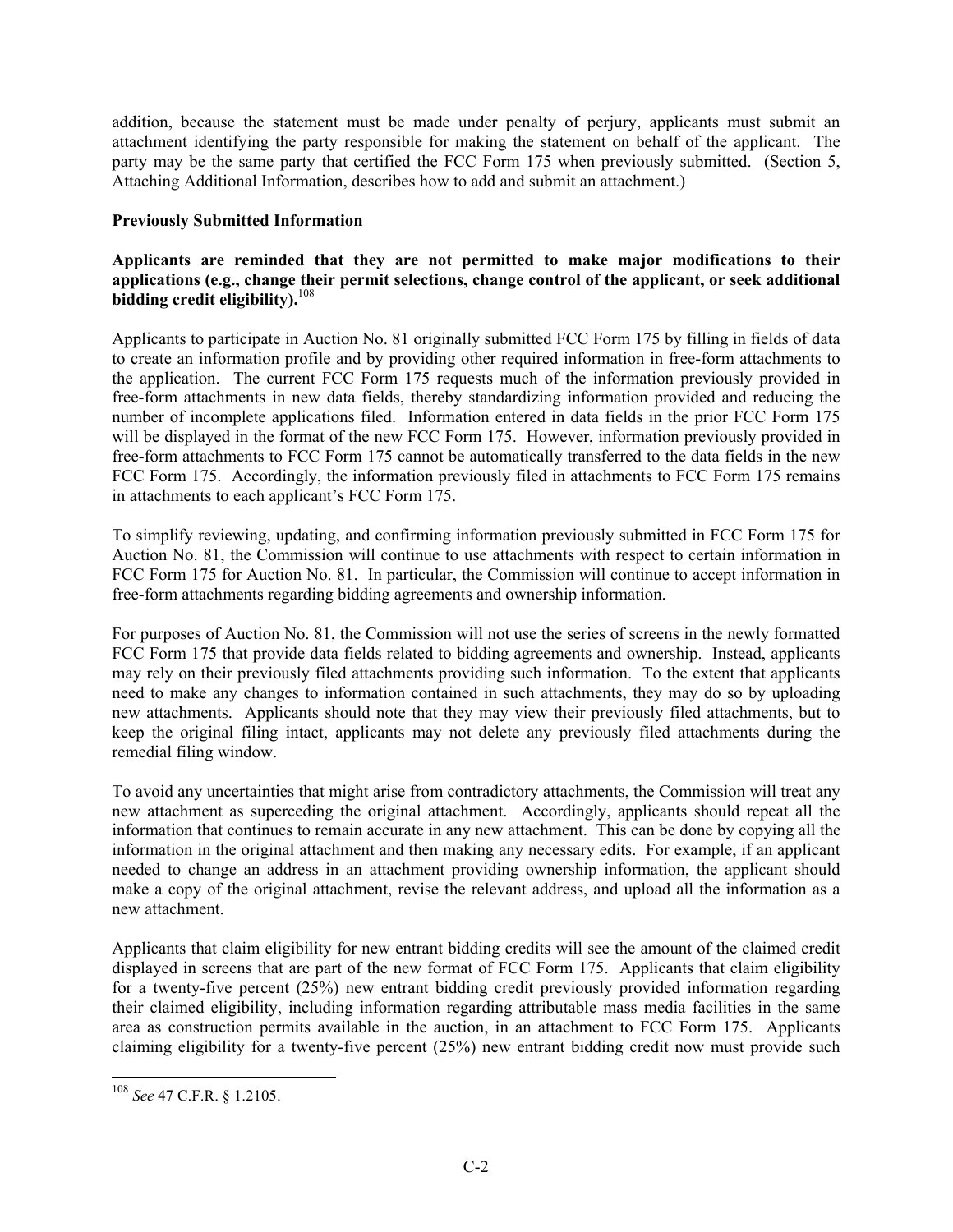information regarding their claimed eligibility in data fields that are part of the new format of FCC Form 175.

Unlike information regarding bidding arrangements and ownership, information regarding same area facilities for participants claiming a twenty-five percent (25%) new entrant bidding credit directly affects bidding, because the location of the same area facilities affects whether the applicant is eligible for the new entrant bidding credit on a permit-by-permit basis. That is, the applicant's credit may vary by permit during the auction. The new format of FCC Form 175 has been integrated with the Commission's bidding system, so that this information is reflected in results during the course of bidding. Accordingly, applicants claiming eligibility for a twenty-five percent (25%) new entrant bidding credit now must enter information regarding same area facilities in the data fields in FCC Form 175. Providing such information in an attachment is not sufficient and applicants will not be able to submit an updated FCC Form 175 without providing the information in the new format.

#### **Reviewing and Submitting FCC Form 175**

Applicants must submit their FCC Form 175 applications electronically, via the Internet. **FCC Form 175 applications must be submitted and confirmed before 6:00 p.m. ET on Friday, July 8, 2005.** Late applications or unconfirmed submissions of electronic data will not be accepted.

Applicants may make changes to their FCC Form 175 applications multiple times and until the close of the filing window. However, applicants must press the **SUBMIT** button in the FCC Auction System for the changes to be submitted and considered by the Commission.

#### **Software Requirements**

Applicants are reminded to meet the following minimum software requirements:

- Web Browser, either of the following:
	- Microsoft® Internet Explorer 6.0 or higher (recommended). Your browser must have either Microsoft VM or Java Plug-In Version 1.4.2\_05 installed.
	- Netscape® Communicator<sup>™</sup> 6.0 or higher, with Java Plug-In Version 1.4.2 05.

Java Plug-In Version 1.4.2\_05 is available for downloading at *http://java.sun.com/products/archive/j2se/1.4.2\_05/index.html* (choose the JRE version).

• PDF Viewer: Adobe Acrobat Reader 5.0 or higher (available at *http://www.adobe.com*)

#### **A. Logging On**

To submit an FCC Form 175 application electronically via the Internet, start your web browser and point it to either http://auctions.fcc.gov/ (primary location) or http://auctions2.fcc.gov/ (secondary location). Once on the FCC *Integrated Spectrum Auction System* page, applicants may log in using their FRNs and passwords. On the *My Auctions* page, click the Enter Auction Application Manager link and select the Auction 81 link to view/update your electronic FCC Form 175.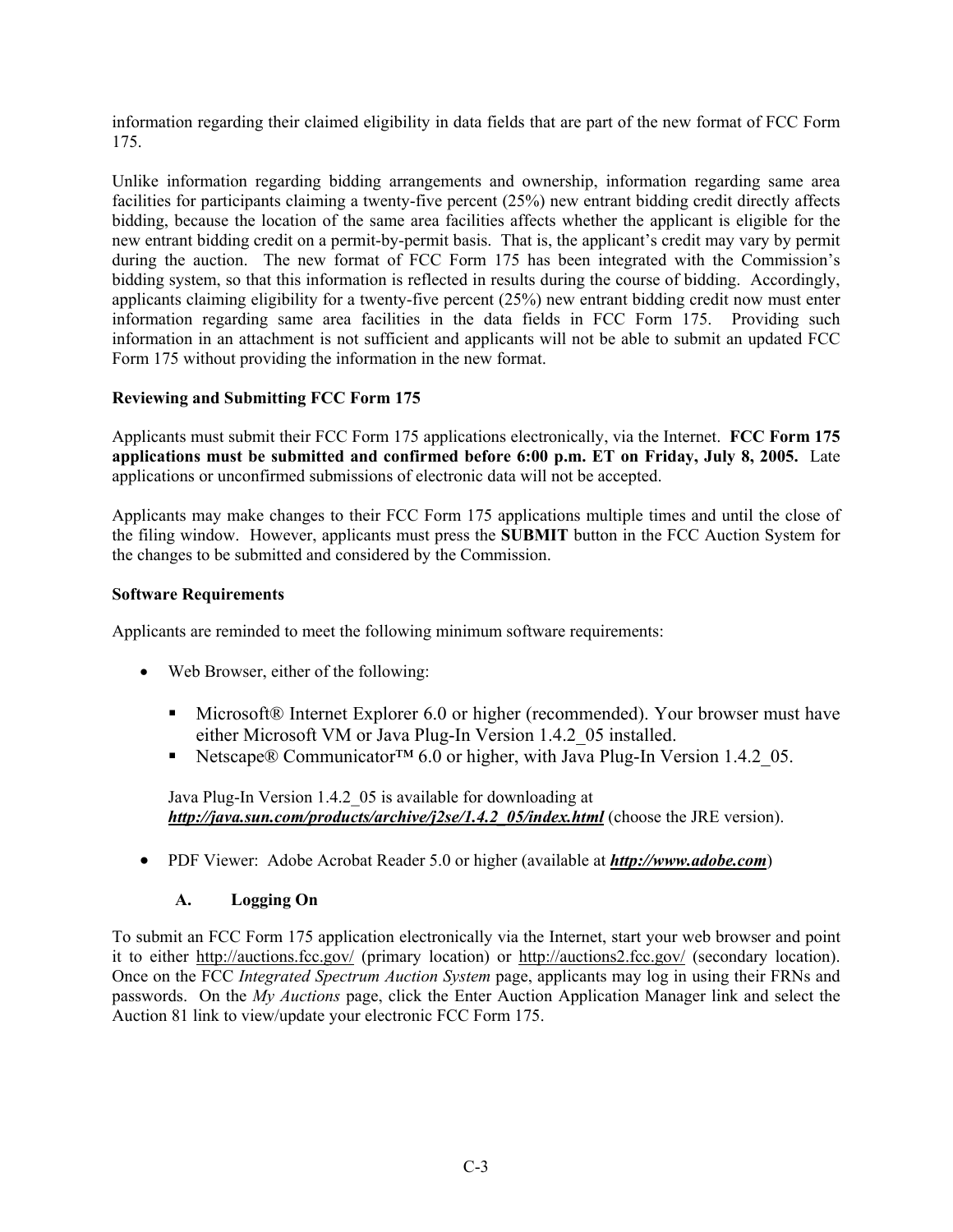#### **B. Application Filing Instructions**

The on-line FCC Form 175 requests information needed to determine whether an applicant qualifies to participate in competitive bidding for Commission licenses or construction permits.<sup>109</sup> Pursuant to Section 1.2105(a), FCC Form 175 must be submitted electronically. For purposes of Auction No. 81, the screens comprising FCC Form 175 consist of four series, each requesting four separate types of information: 1) *Applicant Information*; 2) *Permit Selection*; 3) *New Entrant Eligibility*; and 4) *Certify and Submit*. In addition, *Summary* screens, a fifth series, appear prior to the *Certify and Submit* screens. The *Summary* screens provide an overview of an applicant's FCC Form 175 that facilitates reviewing and revising specific information, as well as an automated check for certain inconsistencies and omissions in submitted information.

To simplify filling out FCC Form 175, certain initial information applicants provide will be used to determine what additional information is needed. In such circumstances, the applicant's initial information will determine what subsequent screens appear as part of FCC Form 175. For example, a corporate applicant, unlike an individual applicant, must identify a corporate officer or director responsible for the application. If initial information identifies an applicant as an individual, no additional information is needed regarding an additional responsible party. Consequently, in such case, screens requesting information regarding a responsible party will not appear. However, if initial information identifies an applicant as a corporation, subsequent screens in the FCC Form 175 will ask for information regarding the responsible party for the application. Accordingly, at points in the process of filling out FCC Form 175, applicants must provide initial information before they can proceed to subsequent screens.

Applicants should be able to fill out FCC Form 175 by following the instructions below. Additional help in filling out FCC Form 175 can be accessed from FCC Form 175 in two ways: 1) by clicking on the **Help** link in the upper right of any screen, which will open Auction Application Online Filing Help; or 2) by clicking on the text of any **Common Question** link appearing on the right side of the screen. The common questions displayed relate to the current screen and vary from screen to screen. Additional information is provided in the Procedures Public Notice. In the event the assistance provided by these sources is insufficient, filers should use the contact information provided in the Procedures Public Notice to obtain additional assistance.

#### **1. Applicant Information**

The *Applicant Information* screens are the first series of screens in FCC Form 175. In the *Applicant Information* screens, the applicant may view information regarding the applicant's legal classification, *e.g*., individual, corporation, etc.; optional information regarding the applicant's status as a minority- or woman-owned business or as a rural telephone company; the applicant's name, which will be the bidder name during the auction, citizenship (or jurisdiction of formation for legal entities) and address; for applicants that are legal entities, *e.g*., corporations and partnerships, the name and related information regarding the entity's responsible individual; the name and address of a contact person for communicating with the Commission regarding the applicant's FCC Form 175; the names of up to three persons authorized to bid for the applicant in the auction; the applicant's preference for electronic or telephonic bidding; and whether the applicant claims eligibility for certain types of bidding credits.<sup>110</sup>

l <sup>109</sup> *See generally* 47 C.F.R. § 1.2105.

<sup>110</sup> *See generally* 47 C.F.R. § 1.2105(a)(2)(ii)(A), (iii), and (iv).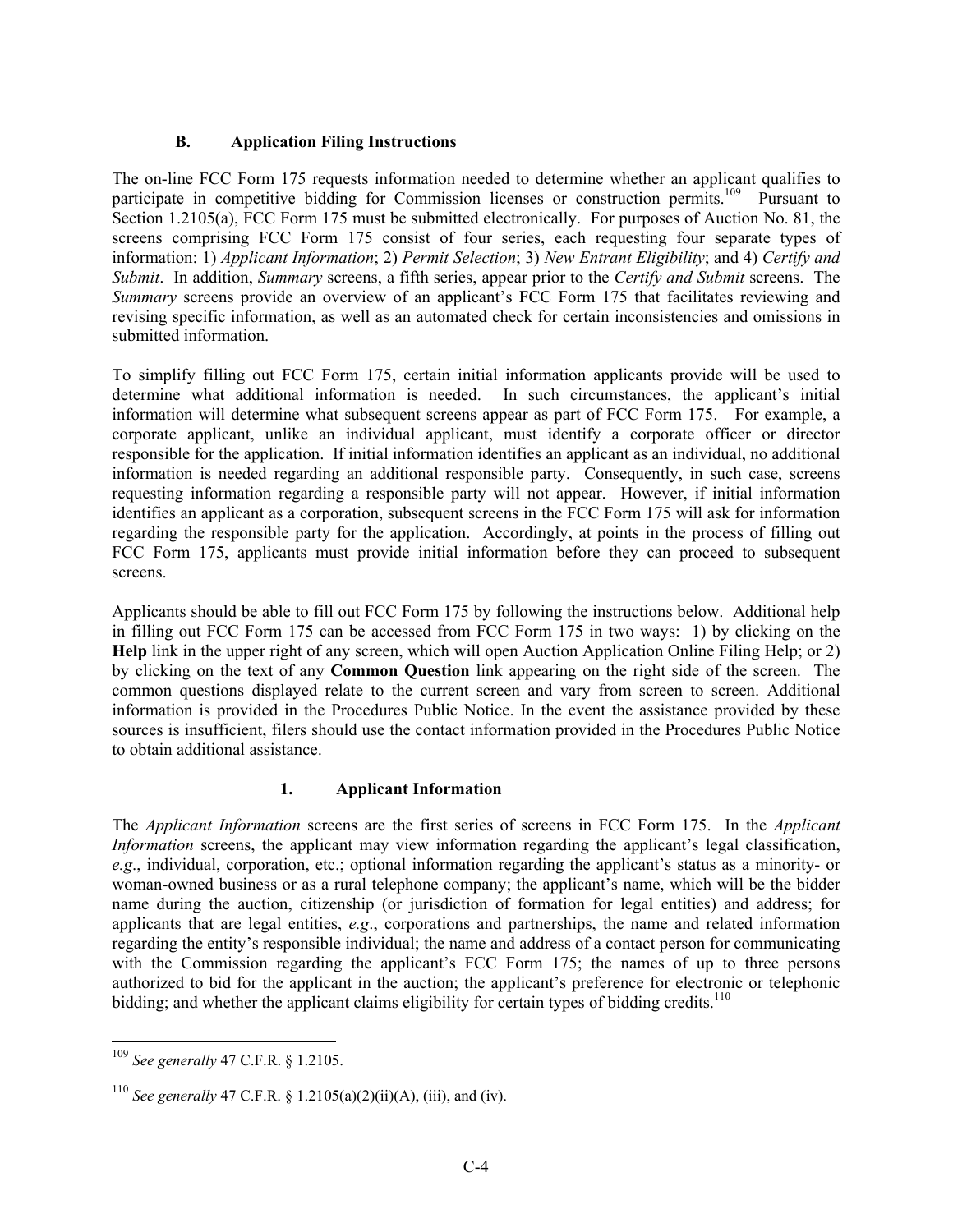Each screen will specify the information that the applicant must provide. Please note the following with respect to particular information requested:

- Applicants must indicate their legal classification before continuing to subsequent screens, because the legal classification will determine which subsequent screens will appear.
- A P.O. Box may not be used for an applicant's address.
- To simplify filling out FCC Form 175, applicants that have the same address as their contact person can click on the **COPY APPLICANT ADDRESS** button to automatically fill in the contact person's address. P.O. Boxes may not be used for a contact person's address.
- Applicants must identify at least one authorized bidder. Applicants may change their authorized bidders at a later date.
- Any qualified bidder may bid either via the Internet or telephone during the auction. Specifying a preference for electronic or telephonic bidding helps the Commission determine the staff required for telephonic bidding

#### **2. Permit Selection**

The *Permit Selection* screens make up the second series of screens in FCC Form 175. The initial *Permit Selection* screen will be the View/Edit *Permit Selection* screen. This screen lists the permits previously selected for this auction. Because the initial deadline for filing FCC Form 175 has passed, applicants will not be able to change their selections. Applicants are not obligated to bid on all permits previously selected; however, applicants will not be able to bid on any permits for which the applicant's engineering proposal is not specified in the particular mutual exclusivity group as listed in Attachment A of this public notice. $111$ 

### **3. New Entrant Eligibility**

The *New Entrant Eligibility* screens make up the third series of screens in FCC Form 175. On the initial screen, applicants will view whether they previously indicated they are not claiming the New Entrant bidding credit; are claiming a New Entrant bidding credit of 35%; or are claiming a New Entrant bidding credit of 25%.

Applicants indicating either that no New Entrant bidding credit is claimed or a New Entrant bidding credit of 35% is claimed will not need to provide additional information in FCC Form 175 regarding their claimed New Entrant bidding credit. Such applicants will continue to the next series of screens.

Applicants claiming a New Entrant bidding credit of 25%, however, will provide additional information. Such applicants will continue to a screen to provide information regarding mass media facilities in which the applicant or a party with an attributable interest in the applicant has an interest. Applicants will identify the mass media facility; the party with an interest in the facility; the interest in the facility; and whether any proposed broadcast facilities are in the 'same area' as existing mass media facilities, as defined by applicable Commission rules. *See* 47 C.F.R. §§ 73.5007, 5008. In the event that the applicant indicates that any of the proposed broadcast facilities are in the 'same area' as the identified mass media

1

<sup>111</sup> *See generally* 47 C.F.R. § 1.2105(a)(2)(i).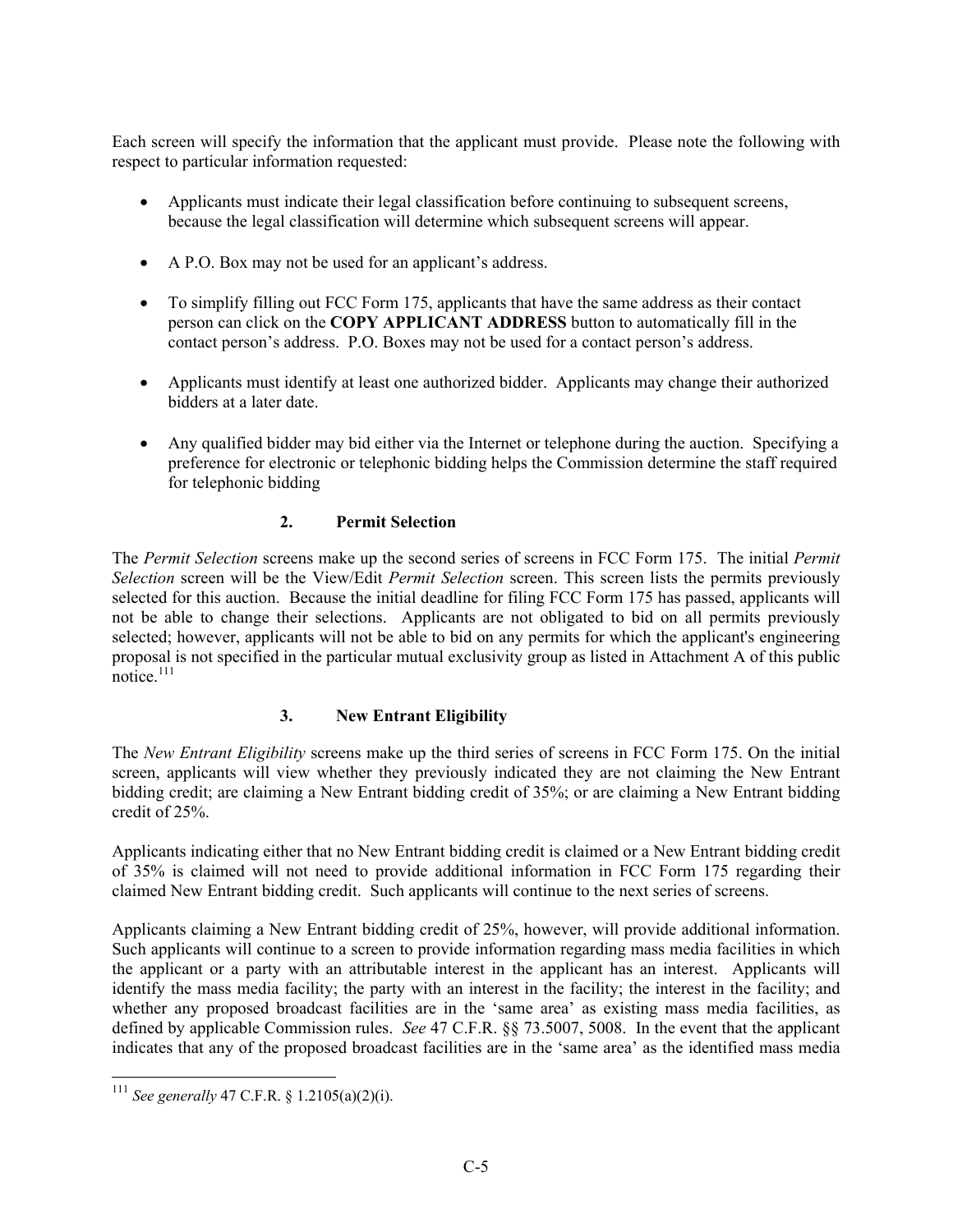facility, the applicant will continue to an additional screen where the applicant will indicate which proposed broadcast facilities in the auction are in the same area as the identified mass media facility.

Once the applicant has identified all relevant mass media facilities, and all proposed broadcast facilities in the 'same area' as each relevant mass media facility, applicants will continue to the View/Edit All Facilities screen. This screen lists the applicant's claimed New Entrant bidding credit of 25%, the relevant mass media facilities, and the proposed broadcast facilities in the 'same area' facilities as each relevant mass media facility. From this screen, options include:

- Clicking the **Edit** icon or the **Modify bidding credit selection** link to return to the initial New Entrant eligibility screen.
- Modifying information about relevant mass media facilities by clicking on them.
- Clicking the **Delete This Facility** link to delete a facility and identified proposed broadcast facilities in the 'same area.'
- Modifying information regarding a proposed broadcast facility by clicking on its identifier.
- Clicking the **Remove** icon next to information about a particular proposed broadcast facility in the 'same area' to remove the corresponding facility.
- Clicking the **Add a proposed 'Same Area' Facility to [an existing mass media facility]** link to add a new proposed broadcast facility in the 'same area.'
- Clicking the **CREATE NEW MASS MEDIA FACILITY** button to add additional mass media facilities.

When all relevant mass media facilities and proposed broadcast facilities in the 'same area' as each relevant mass media facility have been identified, click the **CONTINUE** button.

#### **4. Summary**

The *Summary* screens are the fourth series of screens in FCC Form 175. The *Summary* screens summarize information applicants have provided in previous screens, offering an overview of an applicant's FCC Form 175 to help you locate specific information. The *Summary* screens will appear prior to the *Certify and Submit* screens, in order to permit the applicant to review all the information entered in previous screens and to provide an opportunity to check for errors in the information submitted.

The first *Summary* screen, the *Summary Overview* screen, lists the first three series of screens in the application and provides a **VIEW/EDIT** button to access each one. Here is what happens if you click **VIEW/EDIT** for each series:

- Clicking **VIEW/EDIT** for Applicant Information produces a *Detail for Applicant Information* screen showing what you entered for each data entry field. To change any data item, click the **Edit** icon for the relevant data field.
- Clicking **VIEW/EDIT** for Permit Selection takes you to the *View/Edit Permit Selection* screen discussed above in the Permit Selection section.
- Clicking **VIEW/EDIT** for New Entrant Eligibility takes you to the *View/Edit New Entrant Eligibility* screen discussed above in the New Entrant Eligibility section.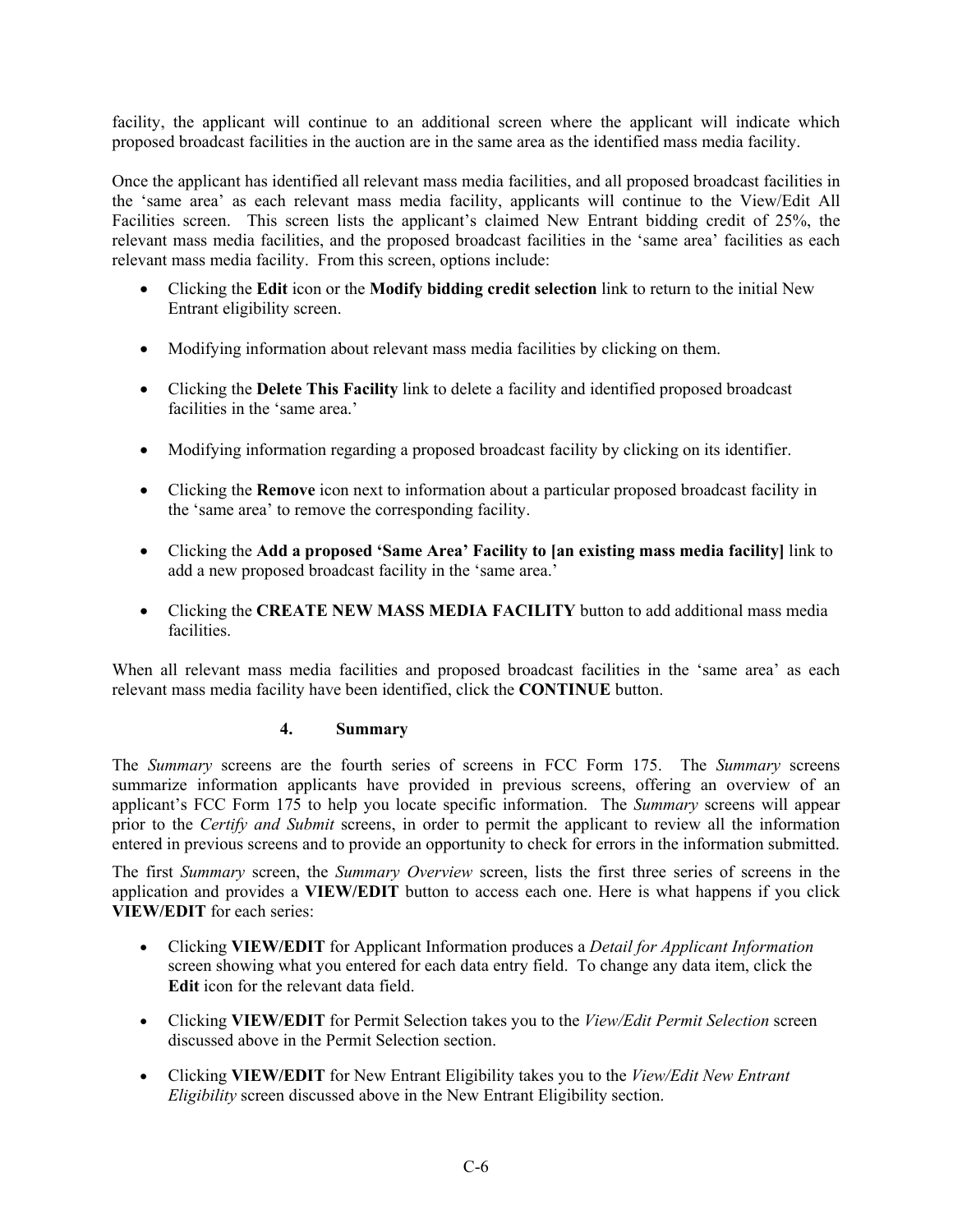Clicking on the **CHECK ERRORS** button initiates an automated check of the application. If the automated check encounters any errors that must be corrected before submitting the application, the error(s) will be listed in an Error box at the top of the screen. To correct one of these errors, click its corresponding **EDIT** button. In addition, if the automated check encounters any apparent errors that might render the application incomplete if the application is submitted with current information, the apparent error will be listed in a Warning box. To revise the information related to the apparent error, click its corresponding **EDIT** button.

Applicants are solely responsible for providing complete and accurate information in FCC Form 175. The automated check is provided to assist applicants in completing FCC Form 175. However, the automated check cannot be relied upon to determine whether the information provided in the FCC Form 175 is complete or accurate; the automated check may not catch all errors or apparent errors and applicants cannot rely on the automated check to determine the completeness or the accuracy of submitted information.

If the automated check does not encounter any errors, a box will appear displaying the message "**No Errors found - You may continue to Certify and Submit.**" Applicants may then click the **CONTINUE TO CERTIFY** button.

#### **5. Attaching Additional Information**

If an applicant needs to provide additional information not requested directly in the screens comprising the FCC Form 175, additional information can be provided in an attachment. For purposes of Auction No. 81, applicants can update or revise information in previously submitted attachments in a new attachment that will supercede the previously submitted one. Applicants should note that they may view their previously filed attachments, but to keep the original filing intact, applicants may not delete any previously filed attachments during the remedial filing window.

The screen for adding an attachment to FCC Form 175 can be accessed by clicking on the **Attachments**  link in the upper right of any screen. The *Add Attachment* screen requests information regarding the type of attachment to be added, the name of the file to be attached, and a brief description of the attachment. If the attachment is a request for a waiver of any of the Commission's rules or procedures, the applicant should identify the "Type" of attachment as a "Waiver" to facilitate prompt processing. For purposes of Auction No. 81, applicants should identify the "Type" of attachment for any other attachment as "Other." Once the requested information is provided, applicants can add the attachment to the application by clicking on the **ADD ATTACHMENT** button.

A list of any attachments already uploaded along with the applicant's FCC Form 175 appears at the bottom of the screen.

When uploading attachments, applicants may use a variety of file formats-- including (but not limited to) Word 2000 or earlier, WordPerfect 5.x or later, Adobe PDF, and ASCII text--and must verify that the files contain all exhibit information. Files may be no larger than 10 Mb. Graphics files (e.g., .bmp, .tiff, .jpg) and spreadsheets (e.g., Excel, Lotus) are supported but not recommended. Files must not be password-protected.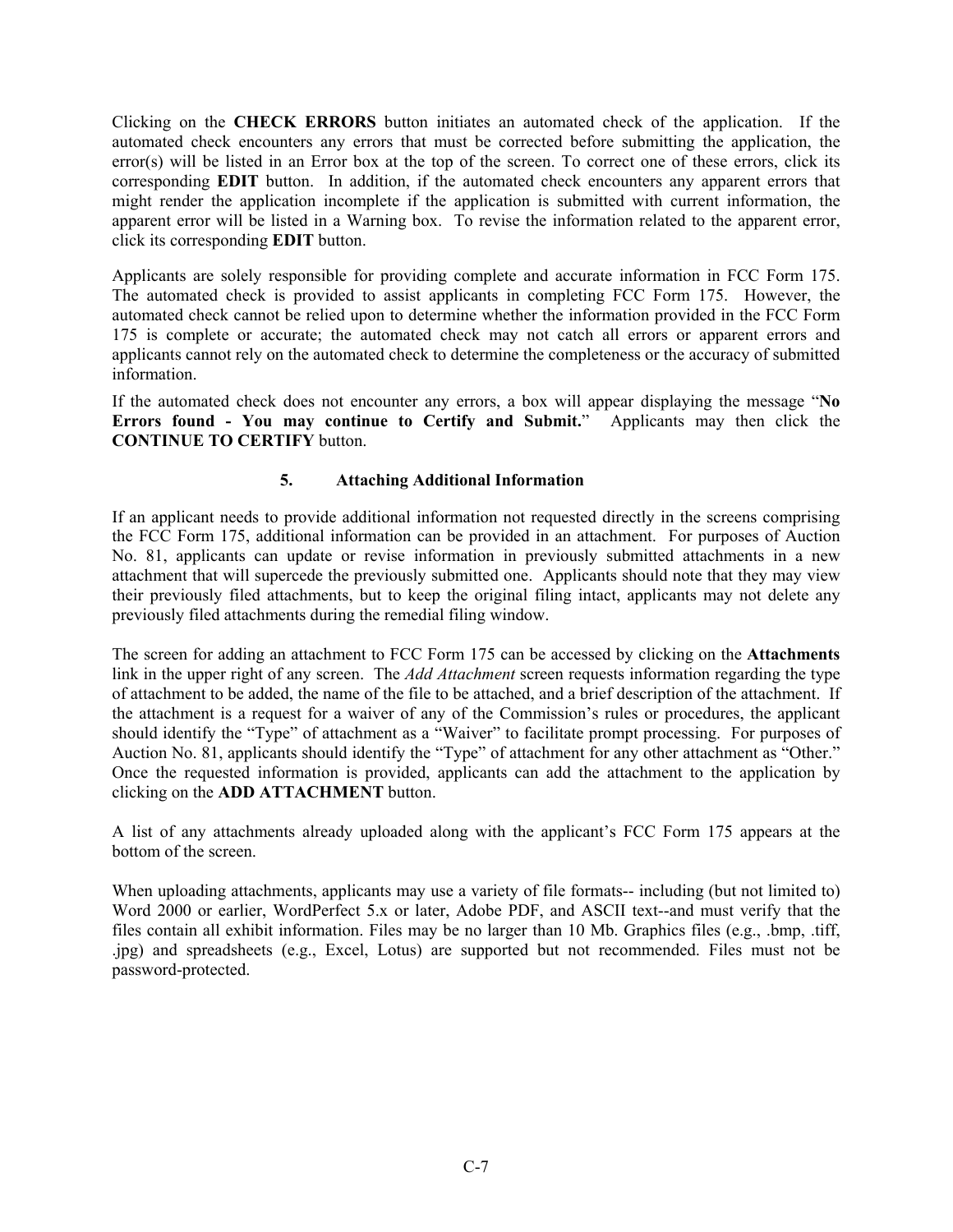#### **6. Certify and Submit**

The *Certify and Submit* screens are the fifth and final series of screens in FCC Form 175. In the *Certify and Submit* screens, applicants will provide certifications required of all participants in the Commission's competitive bidding. $<sup>1</sup>$ </sup>

The first *Certify and Submit* screen requires applicants to indicate whether they, their affiliates, their controlling interests, and any affiliates of their controlling interests have ever been in default on any Commission license or have ever been delinquent on any non-tax debt owed to any Federal agency.<sup>113</sup> Applicants associated with a relevant entity that has been in default or delinquent may participate in an auction, if otherwise qualified. However, such applicants must submit an upfront payment equal to 50 percent more than otherwise required.<sup>114</sup>

**Note:** As mentioned in the New Information section at the beginning of this document, every applicant must submit an attachment identifying the party responsible for making the statement regarding former defaults and delinquencies.

The second *Certify and Submit* screen lists the certifications required of all applicants in the Commission's competitive bidding and displays the applicant's certifying official and electronic signature.

Once the two *Certify and Submit* screens have been filled out and reviewed, the application may be submitted by clicking on the **SUBMIT** button. **Note: Applicants must click the SUBMIT button for changes to be submitted and considered by the Commission.** 

After the application has been submitted, a confirmation screen will be displayed that states the submission time and date, along with a unique file number. It is recommended that you print a copy of the confirmation page for your records. You may then view and print a copy of your submitted application by clicking on Print Preview.

#### **7. Updating Previously Submitted Information in the Form 175**

Once you have logged into the Auction Application Manager, the *Create or Review Auction Applications* page displays any application you have created or submitted within a filing window. **Note:** This page shows the application status, the date and time the application was last updated; and the date and time the application was last submitted. You may use this page as a reference to confirm the date and time of your most recent submission of the application.

To review or continue working on an existing application, click its auction number. This produces the application's Summary page and places you in a view/edit mode. Applicants must go to the *Certify and Submit* screens and click the **SUBMIT** button to submit any changes made to their Form 175. After the revised application has been submitted, a confirmation page will be displayed that states the submission time and date, along with your unique file number. It is recommended that you print a copy of the confirmation page for your records. You may then view and print a copy of your submitted application by clicking on Print Preview.

1

<sup>112</sup> *See generally* 47 C.F.R. § 1.2105(a)(2) (iv)-(vii) and (ix)-(xi).

<sup>113</sup> *See* 47 C.F.R. § 1.2105(a)(2)(xi); *see also* 47 C.F.R. § 1.2110.

<sup>114</sup> *See* 47 C.F.R. § 1.2106(a).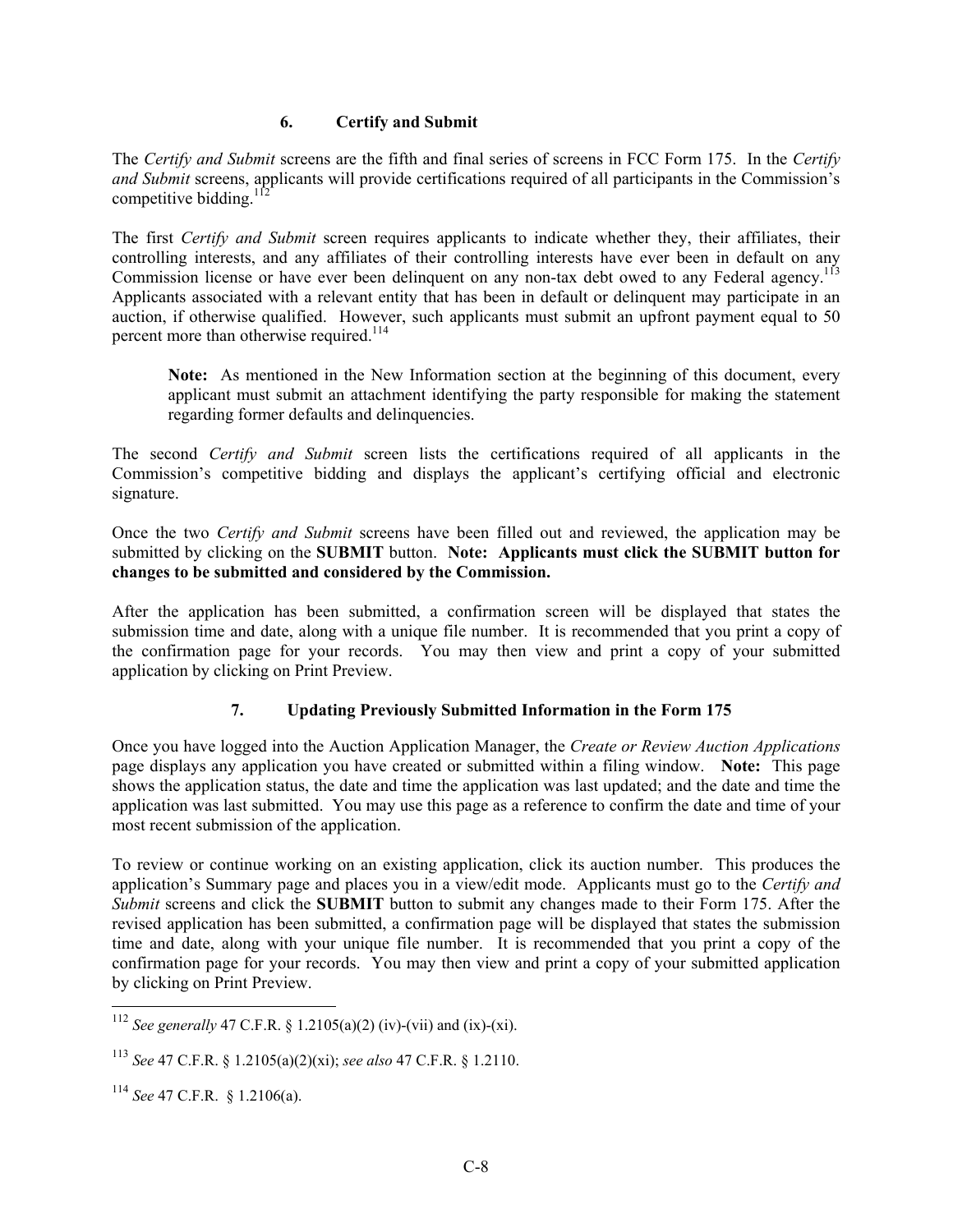Applicants will not be permitted to make major modifications to their applications (*e.g*., change their permit selections, change control of the applicant, or seek additional bidding credit eligibility).<sup>115</sup>

#### **8. Upfront Payment Calculator and Form 159**

You may access the **Upfront Payment Calculator and Form 159** icon from the *Create or Review Auction Applications* page or from the *Auction Application Submit Confirmation* page. When you click the **Upfront Payment Calculator and Form 159** icon or link, a page will be displayed where you can determine the appropriate upfront payment amount to submit with the Form 159. From the *Calculate Upfront Payment* page, you may click the **Carry to 159** button to obtain the Form 159.

#### **9. Refund of Upfront Payment**

On *My Auctions* page, click on the **See Wire Transfer for Refund Purposes** link to provide your wire transfer instructions for purposes of refunds of upfront payments. The Commission will use this information to refund excess funds on deposit upon receipt of a written refund request.

#### **C. Application Review**

Once the FCC has completed the 175 Application Review process, you can view FCC Form 175 applications electronically by searching for them in the FCC Auction System. Start your web browser and point it to either *http://auctions.fcc.gov/* (primary location) or *http://auctions2.fcc.gov/* (secondary location). Click the **Auction Applications** link in the Public Access area on the FCC Integrated Spectrum Auction System page to start your search.

#### **D. Technical Support**

For technical assistance with using FCC software, contact the FCC Technical Support Hotline at (877) 480-3201, option nine; (202) 414-1250; or (202) 414-1255 (TTY). The FCC Technical Support Hotline is available Monday through Friday from 8 a.m. to 6 p.m. ET. **All calls to the FCC Technical Support Hotline are recorded.** 

FCC Technical Support can also be contacted electronically by filling out a help request form at https://esupport.fcc.gov/request.htm.

1

<sup>115</sup> *See* 47 C.F.R. § 1.2105.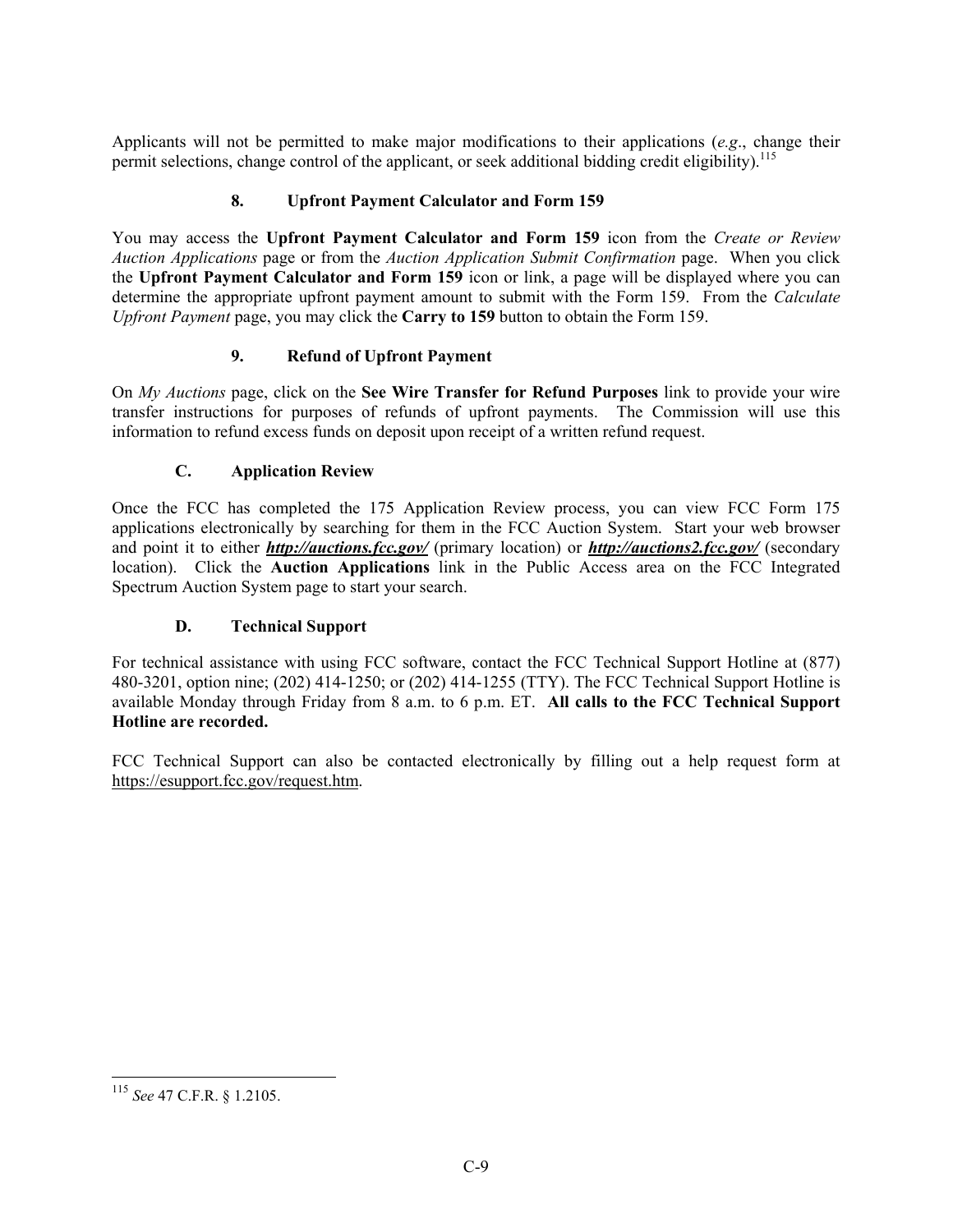#### **IX. ATTACHMENT D**

# **AUCTION-SPECIFIC INSTRUCTIONS FOR FCC REMITTANCE ADVICE (FCC FORM 159-February 2003 Edition)**

#### **A. Upfront Payments**

The following information supplements the standard instructions for FCC Form 159 (Revised 2/03), and is provided to help ensure correct completion of FCC Form 159 for upfront payments for Auction No. 81. Applicants need to complete FCC Form 159 carefully, because:

- **Mistakes may affect bidding eligibility; and**
- **Lack of consistency between information provided in FCC Form 159 (Revised 2/03), FCC Form 175, long-form application, and correspondence about an application may cause processing delays.**

Therefore appropriate cross-references between the FCC Form 159 Remittance Advice and the Short Form Application (FCC Form 175) are described below:

| <b>Block</b><br>Number<br>1 | Required Information<br>LOCKBOX # - Enter "358405"                                                                                                                                                                                                                                 |
|-----------------------------|------------------------------------------------------------------------------------------------------------------------------------------------------------------------------------------------------------------------------------------------------------------------------------|
| $\overline{2}$              | Payer Name - Enter the name of the person or company making the payment.<br>If the applicant itself is the payer, this entry would be the same as FCC Form 175.                                                                                                                    |
| $\overline{3}$              | Total Amount Paid - Enter the amount of the upfront payment associated with the<br>FCC Form 159 (Revised 2/03).                                                                                                                                                                    |
| $4 - 8$                     | Street Address, City, State, ZIP Code - Enter the street mailing address (not Post Office<br><b>box number</b> ) where mail should be sent to the payer. If the applicant is the payer, these<br>entries would be the same as FCC Form 175 from the Applicant Information section. |
| 9                           | Daytime Telephone Number - Enter the telephone number of a person knowledgeable<br>about this upfront payment.                                                                                                                                                                     |
| 10                          | Country Code - For addresses outside the United States, enter the appropriate postal<br>country code (available from the Mailing Requirements Department of the U.S. Postal<br>Service).                                                                                           |
| 11                          | Payer FRN - Enter the payer's ten-digit FCC Registration Number (FRN) registered in<br>the Commission Registration System (CORES).                                                                                                                                                 |
| 21                          | Applicant FRN (Complete only if applicant is different than payer.) – Enter the<br>applicant's ten-digit FCC Registration Number (FRN) registered in the Commission<br>Registration System (CORES).                                                                                |
| 24A                         | Payment Type Code - Enter "A81U"                                                                                                                                                                                                                                                   |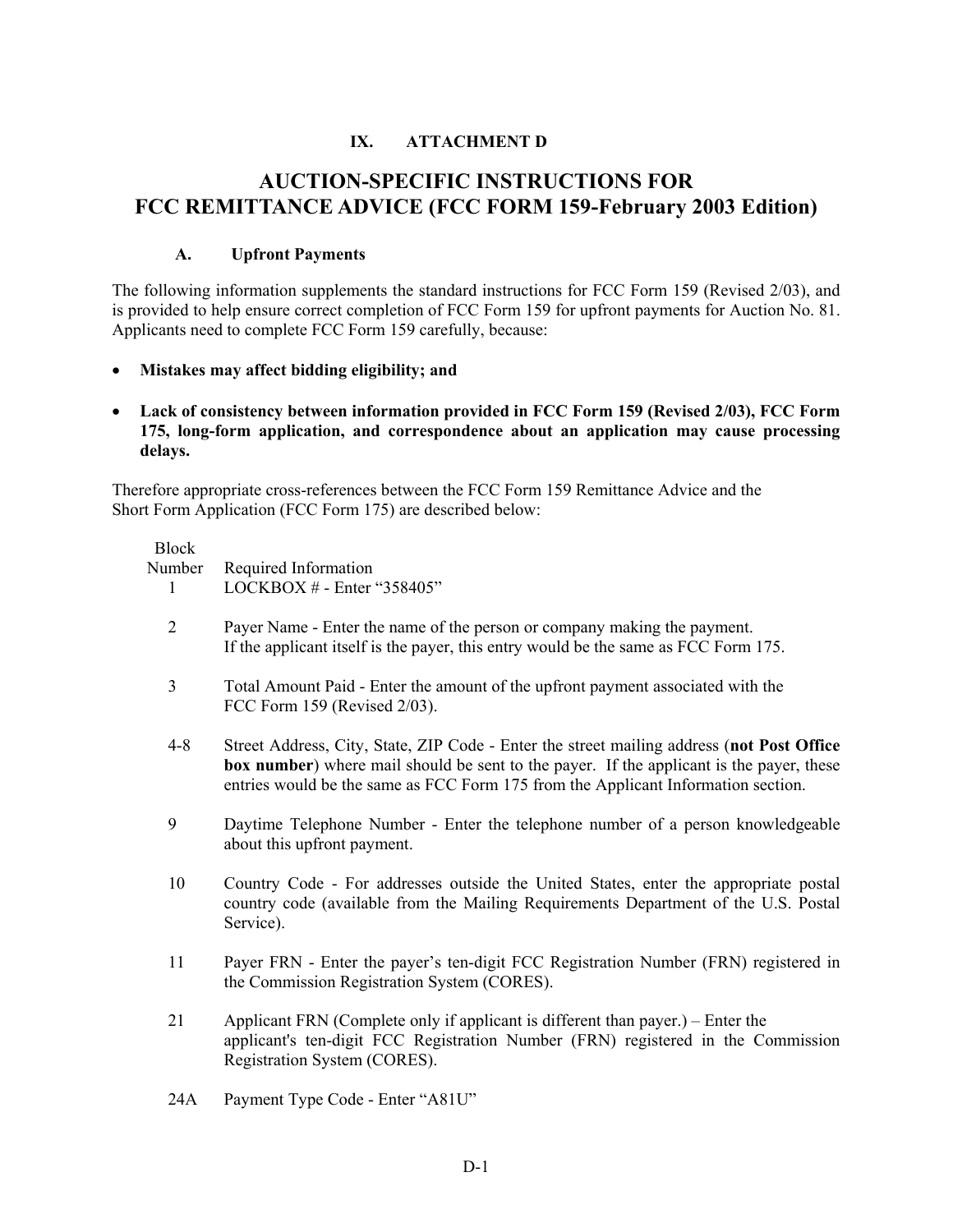- 25A Ouantity Enter the number "1"
- 26A Fee Due Amount of Upfront Payment
- 27A Total Fee Will be the same amount as 26A.
- 28A FCC Code 1 Enter the number "81" (indicating Auction No. 81).

#### NOTES:

- Do not use Remittance Advice (Continuation Sheet), FCC Form 159-C, for upfront payments.
- If applicant is different from the payer, complete blocks 13 through 21 for the applicant, using the same information shown on FCC Form 175. Otherwise leave them blank.
- Since credit card payments will not be accepted for this auction, leave Section E blank.

#### **B. Winning Bidder Requirements, Down Payments and Final Payments**

Specific information regarding down payments and final payments will be included in a post-auction public notice announcing the winning bidders.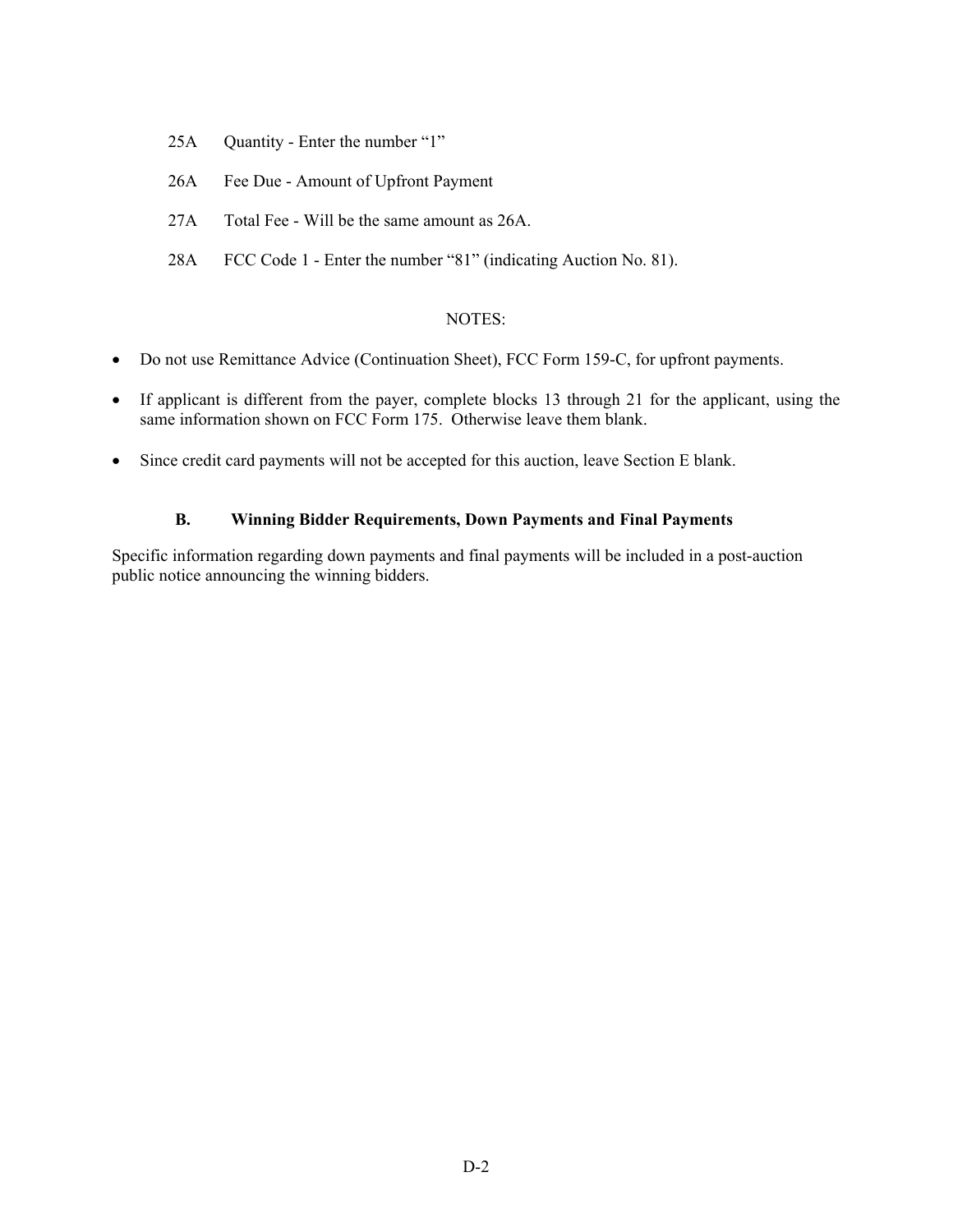#### **X. ATTACHMENT E**

# **SUMMARY LISTING OF COMMISSION AND BUREAU DOCUMENTS ADDRESSING APPLICATION OF THE ANTI-COLLUSION RULE**

#### **A. Commission Decisions:**

Implementation of Section 309(j) of the Communications Act- Competitive Bidding, PP Docket No. 93-253, FCC 94-61, *Second Report and Order*, 9 FCC Rcd 2348, 2386-2388 ¶¶ 221-226 (1994).

Implementation of Section 309(j) of the Communications Act - Competitive Bidding, *Fifth Report and Order,* PP Docket No. 93-253, 9 FCC Rcd 5532, 5570-5571 ¶¶ 91-92 (1994).

Implementation of Section 309(j) of the Communications Act – Competitive Bidding, *Fourth Memorandum Opinion and Order*, PP Docket No. 93-253, 9 FCC Rcd 6858, 6866-6869 ¶¶ 47-60 (1994).

Implementation of Section 309(j) of the Communications Act – Competitive Bidding, *Second Memorandum Opinion and Order*, PP Docket No. 93-253, 9 FCC Rcd 7245, 7253-7255 ¶¶ 48-55 (1994).

Implementation of Section 309(j) of the Communications Act – Competitive Bidding, *Memorandum Opinion and Order*, PP Docket No. 93-253, 9 FCC Rcd 7684, 7687-7689 ¶¶ 8-12 (1994).

Commercial Realty St. Pete, *Notice of Apparent Liability for Forfeiture,* 10 FCC Rcd 4277 (1995), Commercial Realty St. Pete, *Memorandum Opinion and Order,* 11 FCC Rcd 15374 (1996).

Applications of Mercury PCS II, LLC, *Notice of Apparent Liability for Forfeiture,* 12 FCC Rcd 17970 (1997); Application of Mercury PCS II, L.P. for Facilities in the Broadband PCS D, E and F Blocks, *Memorandum Opinion and Order*, 13 FCC Rcd. 23755 (1998).

Amendment of Part 1 of the Commission's Rules — Competitive Bidding Procedures, Allocation of Spectrum Below 5 GHz Transferred from Federal Government Use, 4660-4685 MHz, WT Docket No. 97-82, ET Docket No. 94-32, *Third Report and Order and Second Further Notice of Proposed Rule Making,* 13 FCC Rcd 374, 463-469 ¶¶ 155-166 (1997).

Application of US West Communications, Inc., *Notice of Apparent Liability for Forfeiture,* 13 FCC Rcd 8286 (1998); Notice of Apparent Liability for Forfeiture of US West Communications, Inc., *Order*, FCC 99-90 (May 7, 1999).

Application of Western PCS BTA I Corporation, *Notice of Apparent Liability for Forfeiture, FCC* 98-42 (March 16, 1998); Notice of Apparent Liability for Forfeiture of Western PCS BTA 1 Corporation, *Memorandum Opinion and Orde*r, 14 FCC Rcd 21571, 21577-78 ¶ 20 (1999).

Amendment of Part 1 of the Commission's Rules — Competitive Bidding Procedures, *Seventh Report and Order*, 16 FCC Rcd 17546 (2001).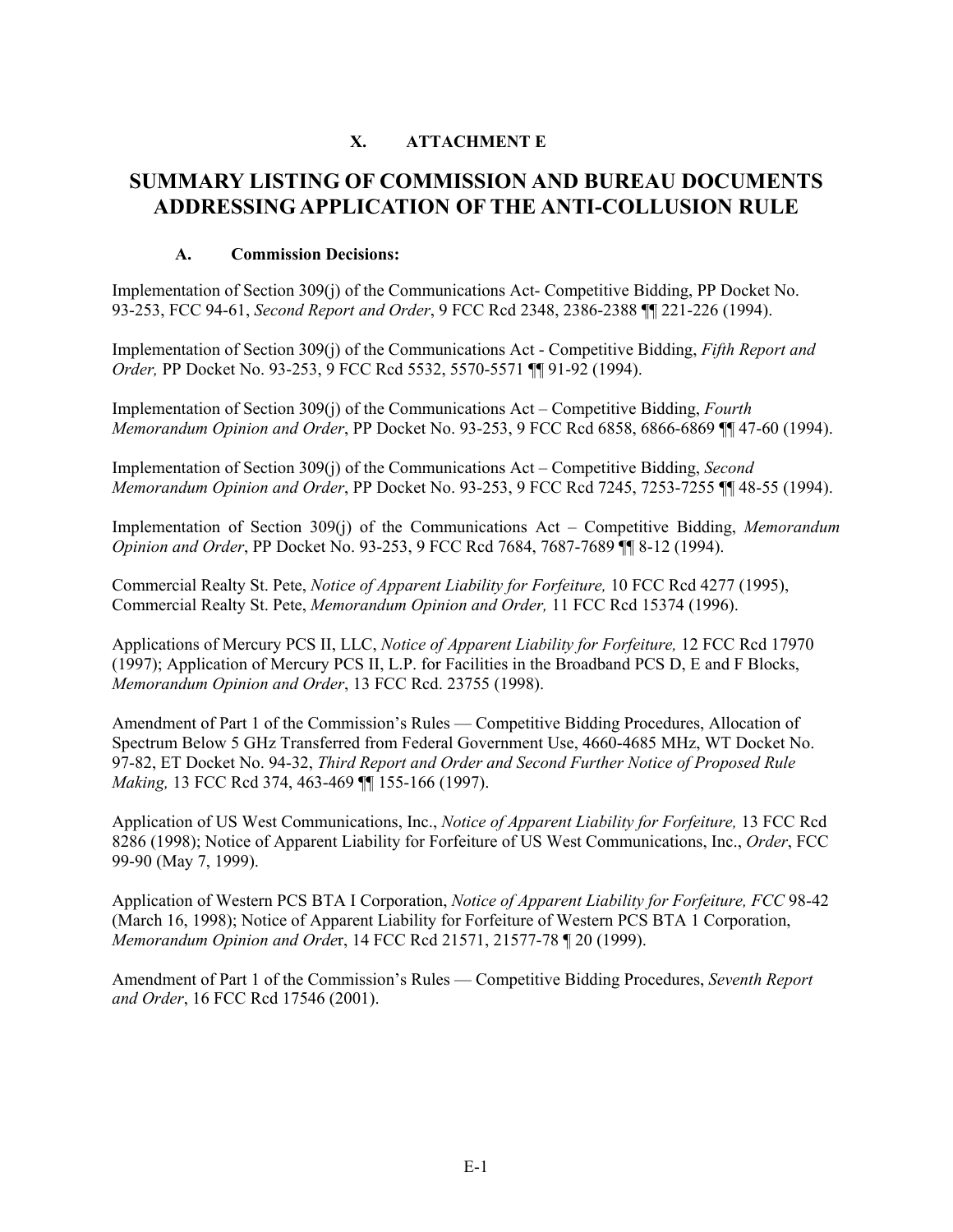#### **B. Wireless Telecommunications Bureau Decisions:**

Amendment of Parts 21 and 74 of the Commission's Rules with Regard to Filing Procedures in the Multipoint Distribution Service and in the Instructional Television Fixed Service, *Order,* 11 FCC Rcd 9655 (WTB 1995).

Applications of GWI PCS, Inc. For Authority to Construct and Operate Broadband PCS Systems Operating on Frequency Block C, *Memorandum Opinion and Order,* 12 FCC Rcd 6441 (WTB 1997).

Applications of Mercury PCS II, LLC, For Facilities in the Broadband Personal Communications Services in the D, E, and F Blocks, *Memorandum Opinion and Order on Reconsideration,* 12 FCC Rcd 18093 (WTB 1997).

Applications of High Plains Wireless, L.P., For Authority to Construct and Operate Broadband PCS Systems on Frequency Blocks D, E, and F, *Memorandum Opinion and Order,* 12 FCC Rcd 19627 (WTB 1997).

Applications of Mercury PCS II, LLC, For Authority to Construct and Operate Broadband PCS Systems on Frequency Blocks D, E, and F, *Memorandum Opinion and Order,* 13 FCC Rcd 5756 (WTB 1997).

#### **1. Public Notices:**

Wireless Telecommunications Bureau Clarifies Spectrum Auction Anti-Collusion Rules, *Public Notice,*  11 FCC Rcd 9645 (1995).

FCC Staff Clarifies Application of Anti-Collusion Rule to Broadband PCS 'C' Block Reauction, *Public Notice,* 11 FCC Rcd 7031 (1996).

Wireless Telecommunications Bureau Provides Guidance on the Anti-Collusion Rule for D, E and F Block Bidders, *Public Notice,* 11 FCC Rcd 10134 (1996).

Wireless Telecommunications Bureau Responds to Questions About the Local Multipoint Distribution Service Auction, *Public Notice*, DA 98-37 (rel. January 9, 1998).

#### **2. Letters from the Office of General Counsel and the Wireless Telecommunications Bureau:**

*Letter to Gary M. Epstein and James H. Barker from William E. Kennard, General Counsel, Federal Communications Commission* (released October 25, 1994).

*Letter to Alan F. Ciamporcero from William E Kennard, General Counsel, Federal Communications Commission* (released October 25, 1996).

*Letter to R. Michael Senkowski from Rosalind K. Allen, Acting Chief, Commercial Radio Division, Wireless Telecommunications Bureau* (released December 1, 1994).

*Letter to Leonard J. Kennedy from Rosalind K. Allen, Acting Chief, Commercial Radio Division, Wireless Telecommunications Bureau* (released December 14, 1994).

*Letter to Jonathan D. Blake and Robert J. Rini from Kathleen O'Brien Ham, Chief, Auctions Division, Wireless Telecommunications Bureau,* DA 95-2404 (released November 28, 1995).